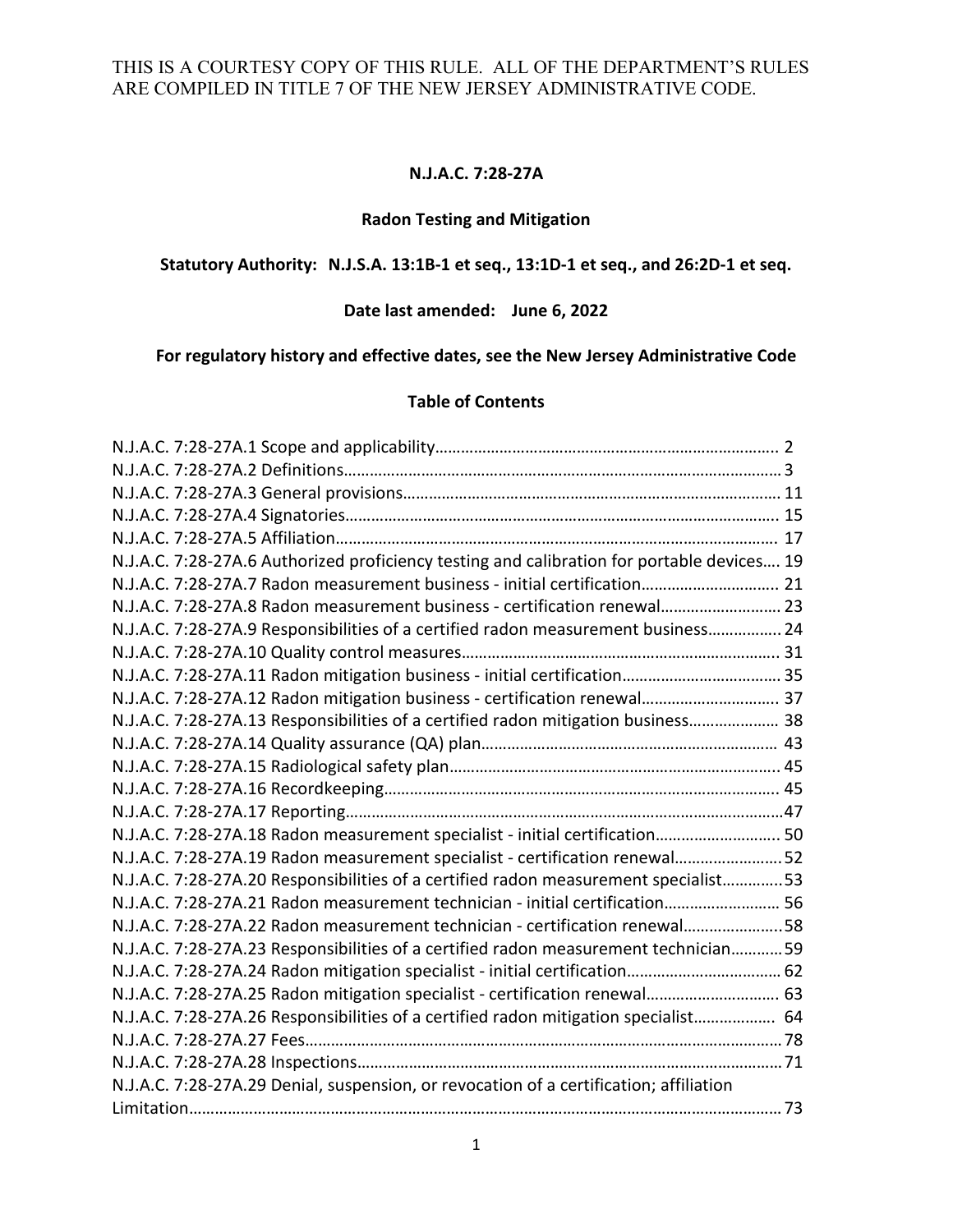| N.J.A.C. 7:28-27A.32 Liability of certified radon measurement or radon mitigation     |  |
|---------------------------------------------------------------------------------------|--|
|                                                                                       |  |
| N.J.A.C. 7:28-27A.33 One-time certification application requirements for a certified  |  |
| radon measurement business, specialist, and technician and certified radon mitigation |  |
|                                                                                       |  |
|                                                                                       |  |

#### 7:28-27A.1 Scope and applicability

(a) N.J.A.C. 7:28-27A.33 and 27A.34 shall be operative on and after June 6, 2022. The

remainder of this subchapter shall be operative on and after December 3, 2022.

(b) This subchapter establishes rules, requirements, and procedures with which an individual or

business wishing to perform radon testing or mitigation in New Jersey shall comply in order to

become, and remain, certified. Except as set forth at (c) below, certification is mandatory in

New Jersey for any business or individual performing radon testing or mitigation services in

buildings, as required pursuant to N.J.S.A. 26:2D-70 et seq.

(c) The certification program established in this subchapter shall not apply to:

1. An individual performing testing or mitigation on a building he or she owns, as

provided at N.J.S.A. 26:2D-72. If the owner of a building is other than an individual, radon

testing or mitigation performed on the building shall be performed by a certified business and

certified individual;

 2. An individual performing radon testing or mitigation without remuneration, as provided at N.J.S.A. 26:2D-72;

 3. An individual or business subject to the new construction techniques set forth at N.J.A.C. 5:23-10;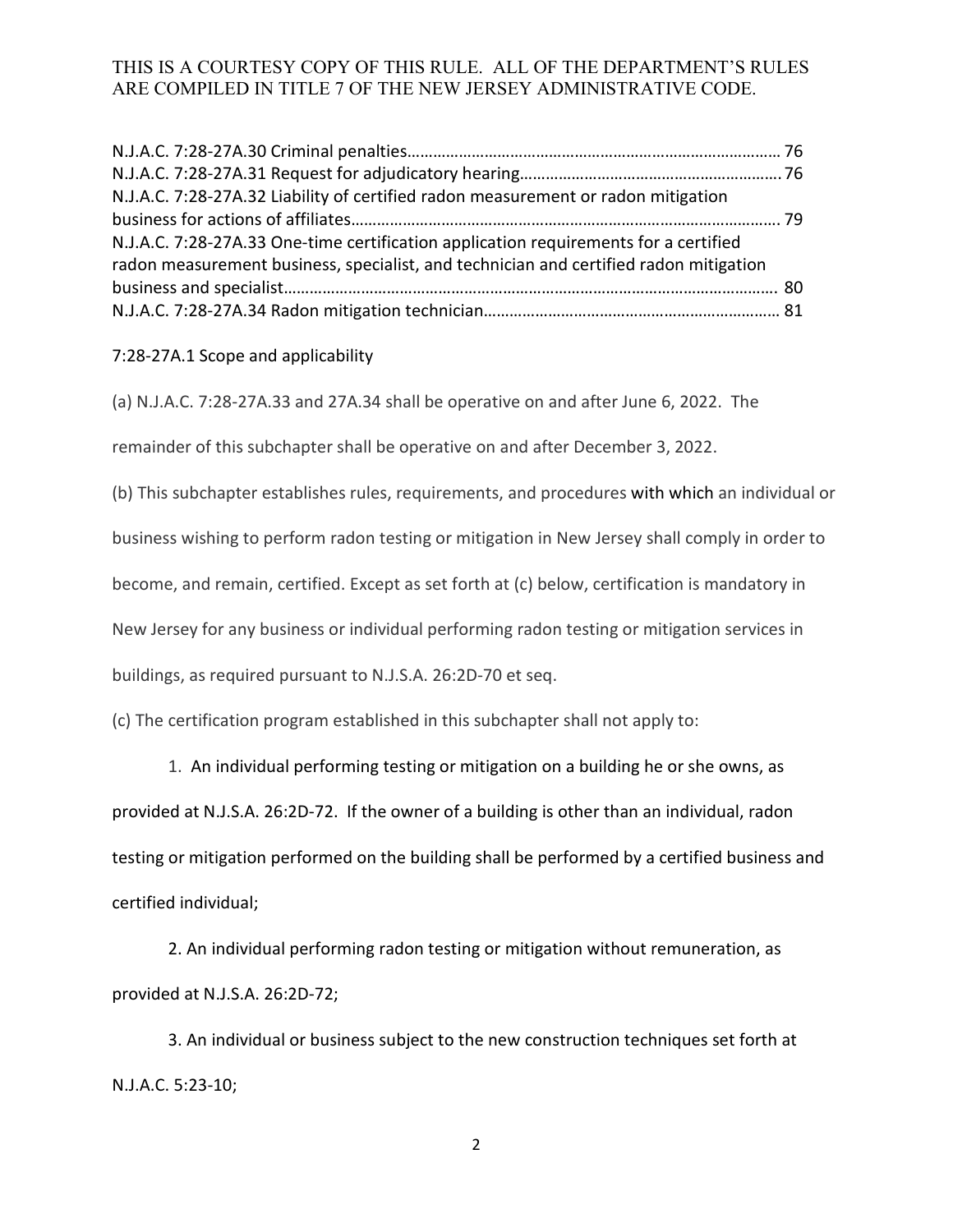#### 4. A retail outlet that does not provide any services set forth in this subchapter;

 5. An individual or business that manufactures or sells radon measurement devices, but does not otherwise test for, or mitigate, radon in New Jersey; and

 6. A business that samples and analyzes for radon in water as regulated by N.J.A.C. 7:18. (d) If any provision of this subchapter, or the application thereof to any individual, business, or circumstance, is adjudicated to be invalid or unenforceable to any extent, the remainder of this subchapter, or its application to any individual, business, or circumstance other than those that are the subject of the adjudication, shall continue to be unaffected by the adjudication.

#### 7:28-27A.2 Definitions

The words and terms defined below, when used in this subchapter, shall have the following meanings unless the context clearly indicates otherwise.

"Acknowledgement notice" means a written statement from the Department to an individual who applies for initial or expired renewal certification as a radon measurement specialist, radon mitigation specialist, or radon measurement technician, or to a business that applies for initial certification as a radon measurement business or radon mitigation business, that documents that all initial certification application requirements have been met. The acknowledgement notice qualifies an individual and a business to enter into an affiliation. The individual or business is not certified when the acknowledgement notice is issued.

"Affiliate" or "affiliated" means, as to a certified radon measurement technician or certified radon measurement specialist, an individual who deploys and retrieves radon measurement devices through an arrangement with a certified radon measurement business as delineated in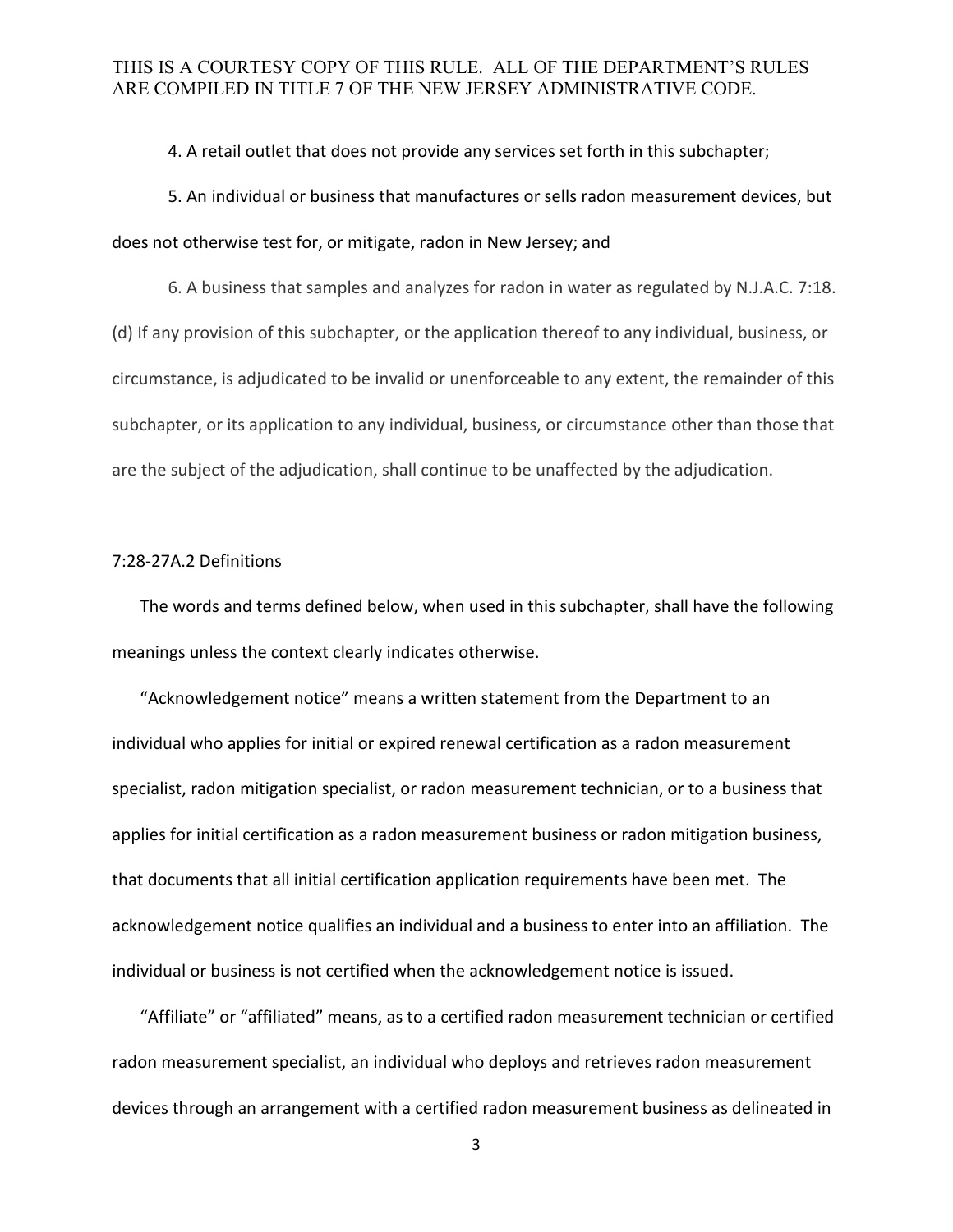a completed affiliation form. As to a certified radon mitigation specialist, "affiliate" or "affiliated" means an individual who installs radon mitigation systems through an arrangement with a certified radon mitigation business, as delineated in a completed affiliation form. The affiliate need not be an employee of the certified business.

"Affiliation" means the association of a certified radon measurement technician or certified radon measurement specialist with a certified radon measurement business, or the association of a certified radon mitigation specialist with a certified radon mitigation business. Affiliation is established between the certified business and the affiliate by completing an affiliation form. An individual or business can have multiple affiliations.

"Affiliation form" means a document recognized by the Department and signed by a certified business or a business with an acknowledgement notice and a certified individual or an individual with an acknowledgement notice that details the responsibilities of both the certified radon business and the certified individual in accordance with this subchapter.

"Applicant" means any business or individual who applies for certification.

"Approved radon chamber facility" means a performance test chamber that is certified or approved by a nationally recognized organization to perform testing for the authorized proficiency program and perform instrument calibrations.

"Authorized measurement protocol" means the most current revisions of "Protocol for Conducting Measurements of Radon and Radon Decay Products in Homes," American National Standards Institute (ANSI)/American Association of Radon Scientists and Technologists (AARST) MAH-2019; "Protocol for Conducting Measurements of Radon and Radon Decay Products in Multifamily Buildings," ANSI/AARST MAMF-2017; and "Protocol for Conducting Measurements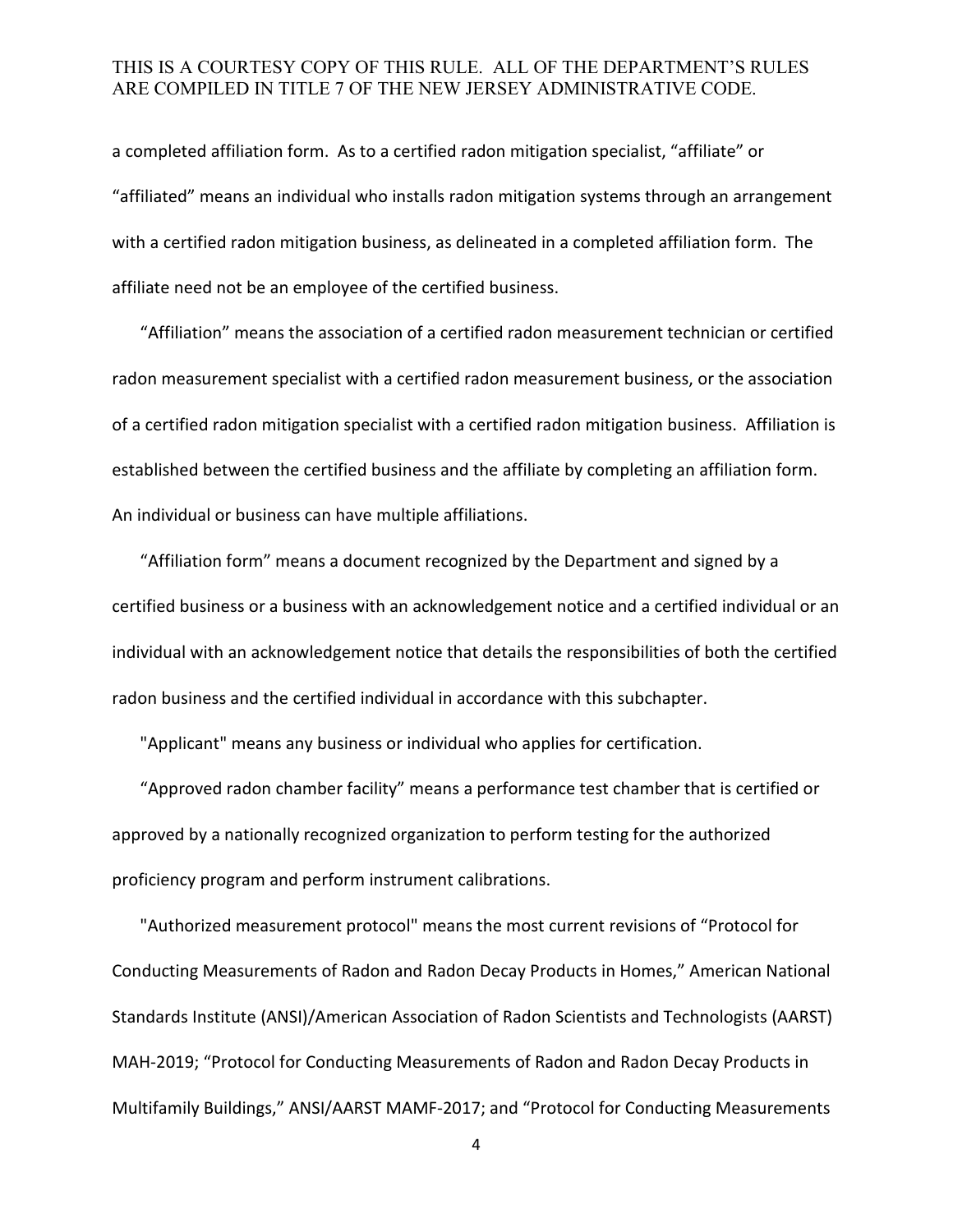of Radon and Radon Decay Products in Schools and Large Buildings," ANSI/AARST MALB-2014 . ANSI/AARST publications are available at [www.aarst.org](http://www.aarst.org/) and [www.ansi.org.](http://www.ansi.org/) The Department is incorporating these authorized measurement protocols herein, as supplemented or amended.

"Authorized mitigation protocol" means "Soil Gas Mitigation Standards for Existing Homes," ANSI/AARST SGM-SF-2017; "Radon Mitigation Standards for Multifamily Buildings," ANSI/AARST RMS-MF-2018; and "Radon Mitigation Standards for Schools and Large Buildings," ANSI/AARST RMS-LB-2018. ANSI/AARST publications are available a[t www.aarst.org](http://www.aarst.org/) and [www.ansi.org.](http://www.ansi.org/) The Department is incorporating these authorized measurement protocols herein, as supplemented or amended.

"Authorized proficiency test" means a radon measurement device performance test conducted in accordance with the requirements of a nationally recognized organization.

"Blank measurement" means a method of evaluating a detector response from sources other than the radon exposure at a testing location, such as during shipping, storage, and handling.

"Business" means and includes, without limitation, a sole proprietorship, corporation, limited liability company, or partnership, of the United States, any state, and any political subdivision or agency thereof.

"Calibration" means the process of determining the response of an instrument or measurement system to a series of known radon values over the range of the instrument or measurement system, and adjusting the response, if necessary, based on known radon levels.

 "Certification credential" means a certificate printed on State of New Jersey stationery, or other official written or electronic documentation of certification issued by the Department,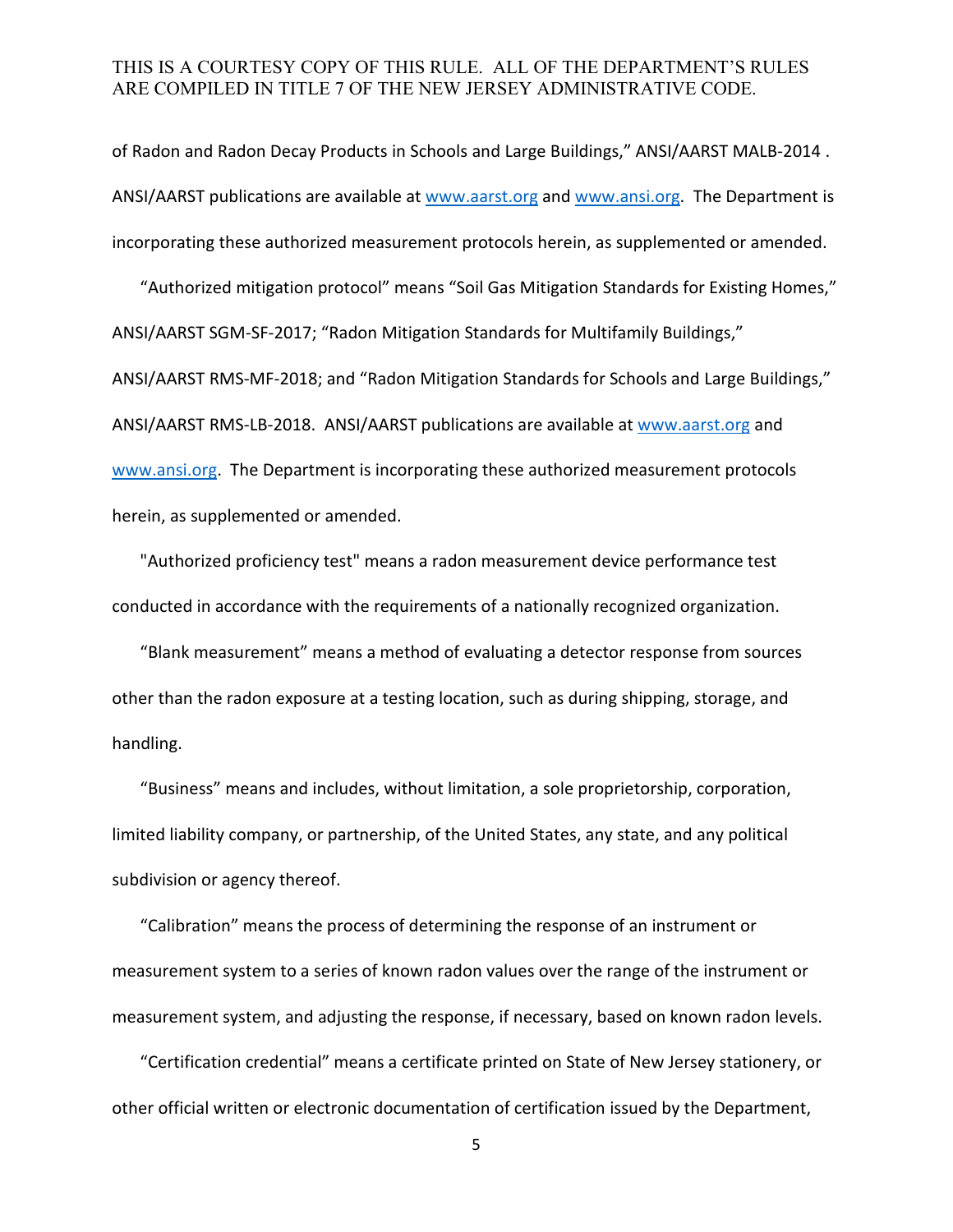which shows that an applicant meets all certification requirements of this subchapter and is approved and certified for one year. The name of the certified business or individual, certification number, and dates of the certification period are listed on the certification credential. For initial and renewal applications, a certification credential will be issued when the Department approves the application.

"Certified business" means a certified radon measurement business or a certified radon mitigation business, as applicable.

"Certified individual" means a certified radon measurement technician, certified radon measurement specialist, or certified radon mitigation specialist, as applicable. "Certified individual" also means a certified radon mitigation technician certified in accordance with N.J.A.C. 7:28-27A.34.

"Certified radon laboratory" means a radiological laboratory that analyzes samples for the presence of radon and/or radon progeny in a facility separate from the location in which the sample was taken using stationary detection equipment, and that holds a current valid certification issued by the Department pursuant to N.J.A.C. 7:18 for radon analysis.

"Certified radon measurement business" means a business certified pursuant to this subchapter to test for the presence of radon gas in buildings.

"Certified radon measurement specialist" means an individual certified pursuant to this subchapter to perform radon measurement activities and evaluate radon measurements, and to direct the operations of a certified radon measurement business, if agreed upon by the specialist and business.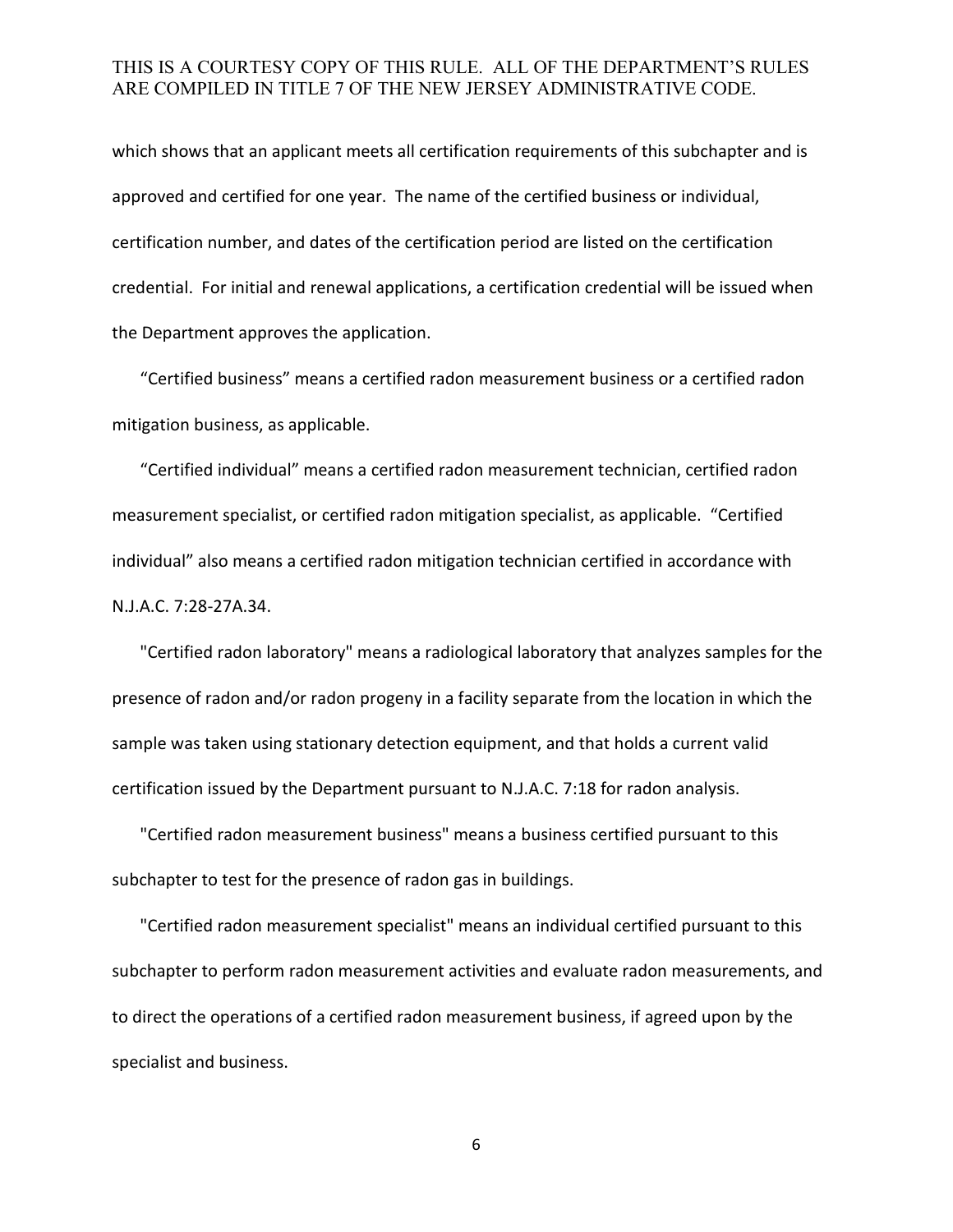"Certified radon measurement technician" means an individual certified pursuant to this subchapter to perform radon measurement activities.

"Certified radon mitigation business" means a business certified pursuant to this subchapter to design and install systems in buildings to mitigate and safeguard against radon exposure.

"Certified radon mitigation specialist" means an individual certified pursuant to this subchapter to inspect a building, evaluate diagnostic tests to determine appropriate radon mitigation and safeguard strategies for a building, and to design and install systems in buildings to mitigate and safeguard against radon exposure.

"Client" means the individual or business that owns the building that is tested or mitigated through services regulated pursuant to this subchapter.

"Department" means the New Jersey Department of Environmental Protection.

"Device" means test equipment that is on a nationally recognized organization's approved list of test equipment that can be used to test for radon.

"Device model" means a unique number or name given to portable test equipment that is made by a device manufacturer.

"Duplicate measurement" means two devices placed side-by-side, approximately four inches apart, during the same time period in order to determine the ability of the measurement to be consistently reproduced.

"Expiration date" means 11:59 P.M. on the date that is one year from the date of the issuance of a certification.

"Individual" means a human being.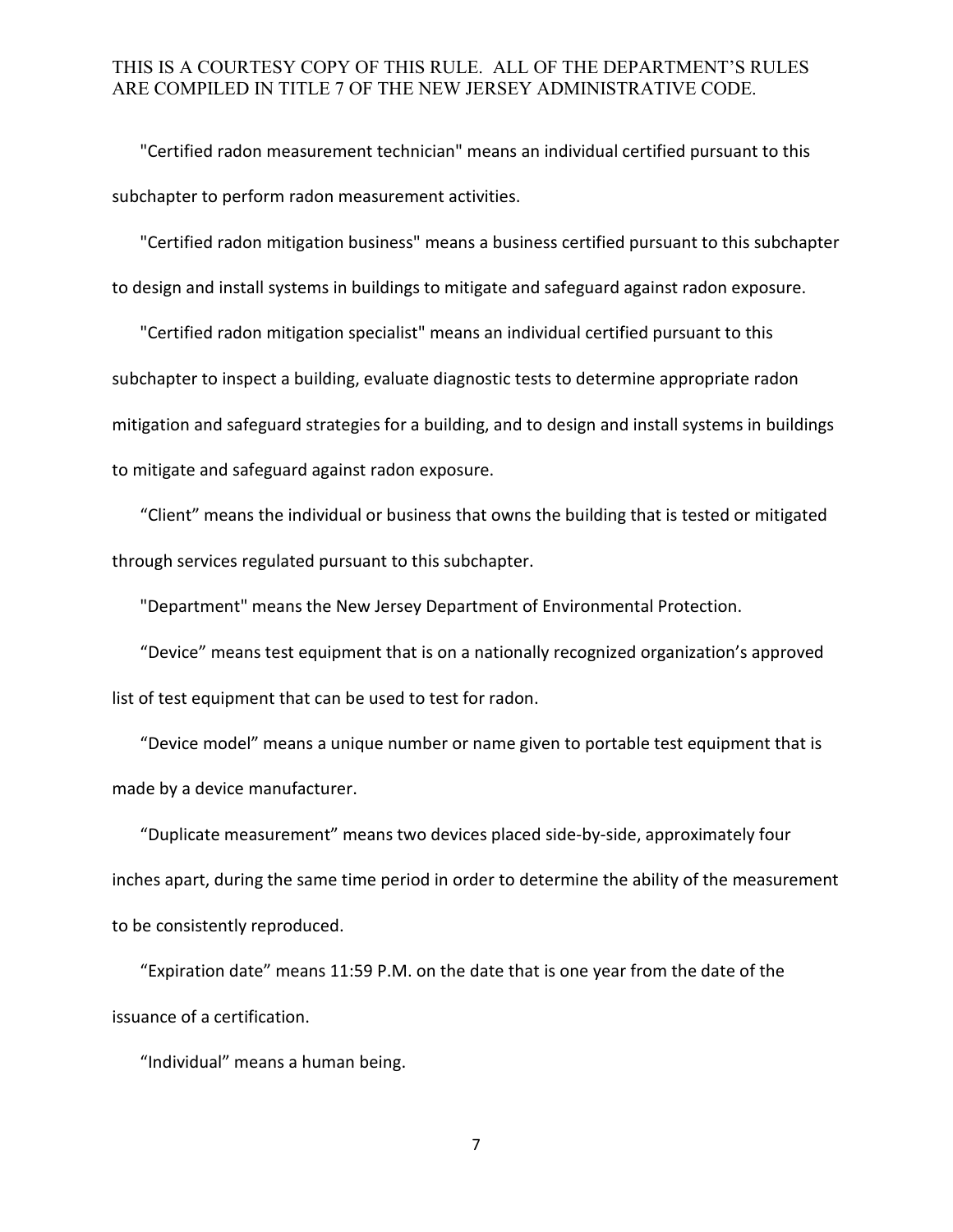"Large building" means a building classified as Group A, Group B, Group F, Group H, Group I, and/or Group M by the International Building Code, incorporated by reference at N.J.A.C. 5:23- 3.14; or any other occupancy group included in the Authorized Measurement Protocols.

"Minimum detectable concentration (MDC)" means the lowest concentration that is detectable at an established confidence level (95 percent at a minimum). Refer to "Radon Measurement Systems Quality Assurance" (ANSI/AARST MS-QA), as supplemented or amended, for the method to calculate MDC using the equation for the Lower Limit of Detection Counting Technology (LLD<sub>CT</sub>) Methods for CRMs and the Lower Limit of Detection Non-Counting Technology (LLD $_{NCT}$ ) Methods for EICs.

"Mitigate" means to apply materials and/or install systems and materials to reduce the radon concentration in the indoor atmosphere or prevent entry of radon into the indoor atmosphere.

"Mitigation system" means a step, or series of steps, employed to actively reduce radon levels in buildings including, but not limited to, sealing techniques, natural and forced air ventilation techniques, soil depressurization techniques, and the installation of a fan to activate radon-resistant elements of new construction.

"Multifamily building" means a residential building having more than one attached dwelling or other occupied unit including, but not limited to, condominium, townhouse, and apartment buildings.

"Nationally recognized organization" means the National Radon Proficiency Program, National Radon Safety Board, or other recognized independent administrative program that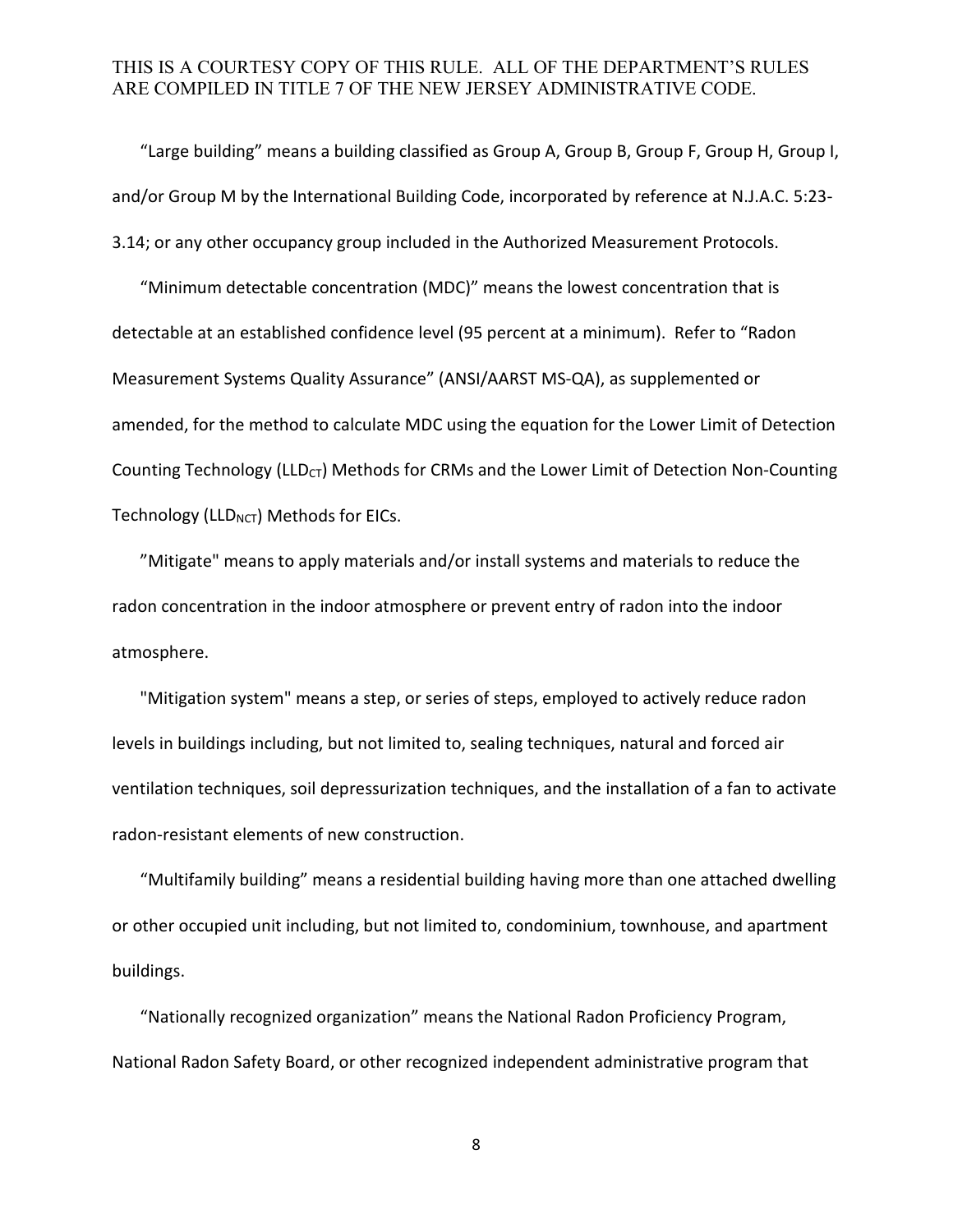provides radon certification, accreditation, chamber approval, standards development, and proficiency services.

"Non-portable device" means a device that requires additional laboratory equipment in order to analyze the sample collected and generate reportable results including, but not limited to, a charcoal canister, charcoal liquid scintillation detector, or alpha track detector. Nonportable devices shall be analyzed by a certified laboratory pursuant to N.J.A.C. 7:18.

"Picocurie per liter (pCi/L)" means 2.2 disintegrations of radioactive decay in one liter. It is used as a measure of the concentration of radon gas in air. One picocurie is equivalent to one trillionth of a Curie.

"Portable device" means a device that does not require additional laboratory equipment in order to analyze the sample collected and generate reportable results, such as, but not limited to, a continuous radon monitor or electret device, including the electret reader. Portable devices do not require the analysis to be conducted by a certified laboratory pursuant to N.J.A.C. 7:18.

"Program administration fee" means the fee charged in accordance with N.J.A.C. 7:28- 27A.27(c) to fund the radon certification program.

"Quality assurance" or "QA" means the activities required to establish confidence that radon test data are of the required precision and accuracy.

"Quality assurance plan" or "QA plan" means a formal document describing in detail the necessary quality assurance policies, quality control procedures, and other technical activities that must be implemented to ensure that the results of the work performed will satisfy the stated performance or acceptance criteria. The quality assurance plan defines objectives to be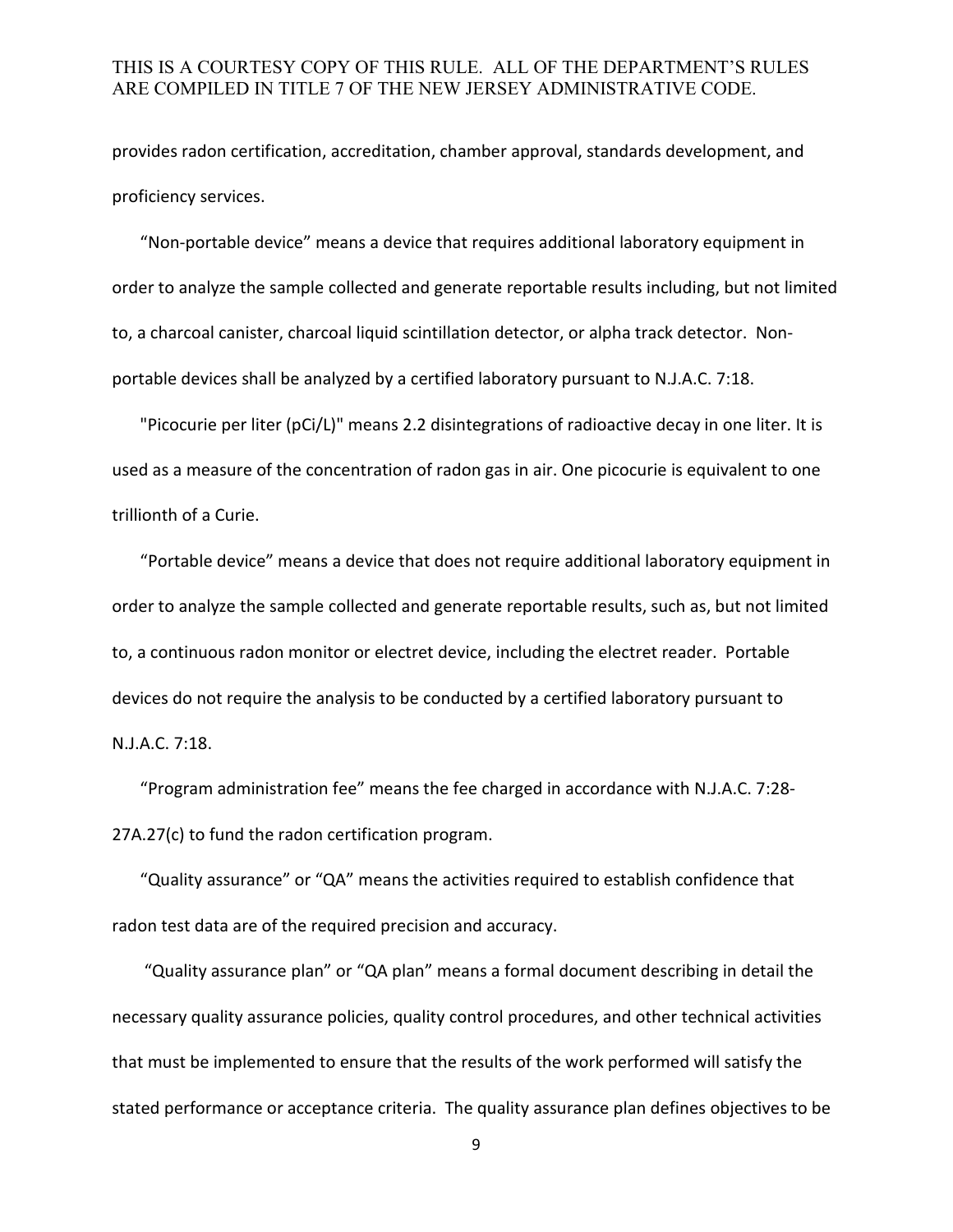attained and the responsibilities and authorities of personnel, especially in regard to data quality and corrective action.

"Quality control" or "QC" means the technical activities that measure the attributes and performance of a process against defined standards to verify that they meet established specifications, including documentation.

"Radiation work experience" means the experience an individual obtains from performing work related to radiation including, but not limited to, radiation protection; use of radiation equipment, devices, and instruments; monitoring, testing, and analyzing radiation; reviewing, interpreting, and analyzing radiological data; and radon measurement activities.

"Radon" means the radioactive noble gas radon-222 and the short-lived decay products of radon-222 decay, including polonium-218, lead-214, bismuth-214, and polonium-214.

"Relative percent difference" or "RPD" means a statistic used to evaluate the difference between two measurements. The "RPD" normalizes the difference between two measurements by dividing by the best estimate of the true value, which is the mean of the two results. The difference is compared as a fraction to the mean of the two results as there is no reason to assume that one measurement is more accurate than the other, and over time a set of "RPD" values can be used as an estimate of imprecision.

"Single- family home" means a residential building with one dwelling unit.

"Spike testing" means exposing a device to known radon concentrations in a radon chamber facility to test the accuracy of the device. The concentrations are as recommended by the manufacturer to simulate exposures normally encountered in field measurements.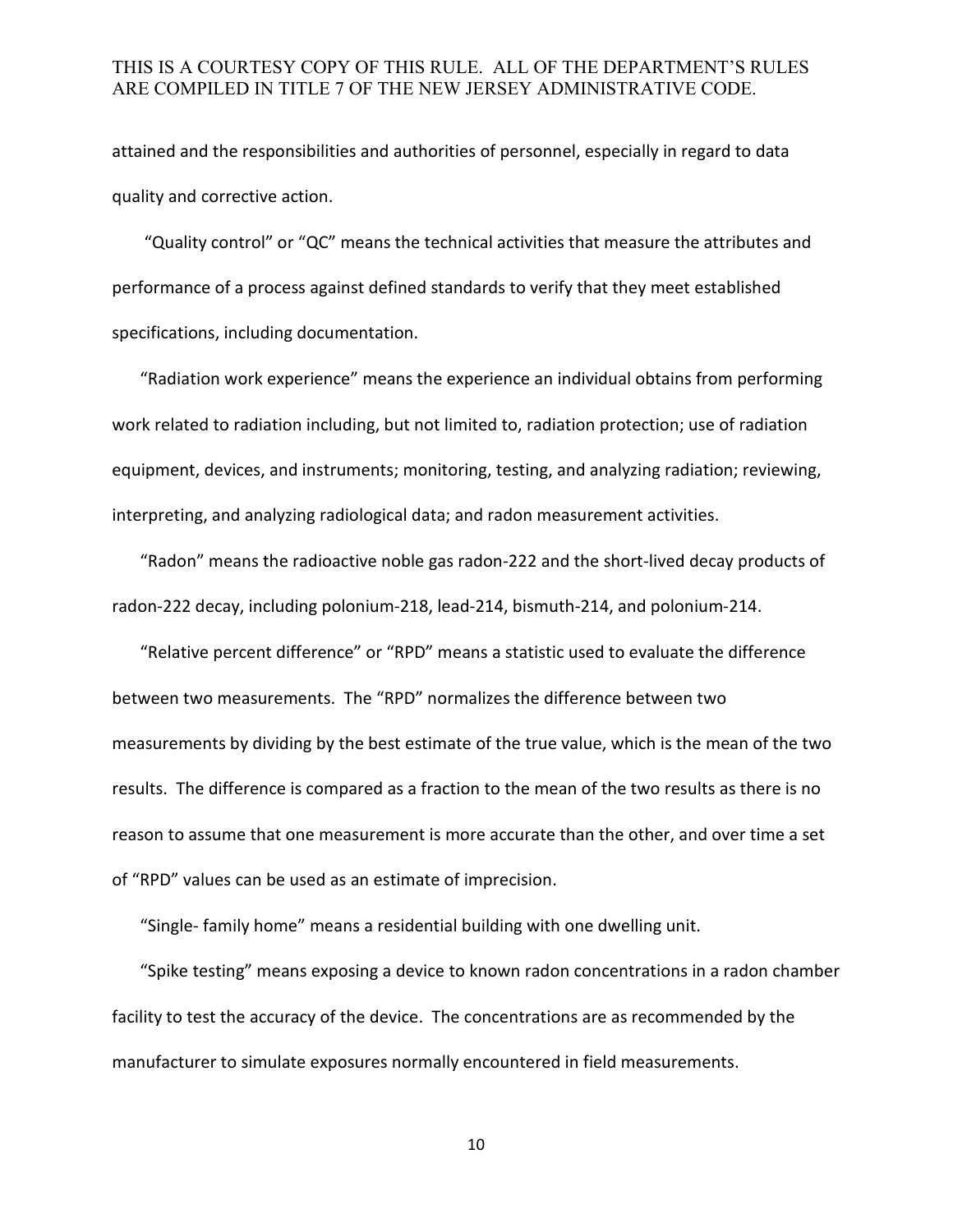"Working level" or "WL" means a unit of radon decay product exposure rate. One working level refers to the concentration of short-lived decay products of radon in equilibrium with 100 pCi/L in the air.

"Working level month" or "WLM" means a unit of exposure used to express the accumulated human exposure to radon decay products, where one WLM = one WL exposure for 170 hours.

#### 7:28-27A.3 General provisions

(a) No business or individual subject to this subchapter shall test for, or mitigate, radon in the State of New Jersey without being certified pursuant to this subchapter.

(b) No certified business or certified individual shall disclose to any business or individual, except the owner, the Department of Environmental Protection, or the Department of Health, the address or owner of a nonpublic building that the certified business or certified individual has tested or treated for the presence of radon, unless the owner of the building waives, in writing, this right of confidentiality. In the case of a prospective sale of a building that has been tested for radon gas and radon progeny, the seller shall provide the buyer, at the time the contract of sale is entered into, with a copy of the results of that test and evidence of any subsequent mitigation or treatment. Any prospective buyer who contracts for the testing of a building shall have the right to receive the results of that testing.

(c) A certified radon measurement business may disclose the results of radon testing to the certified individual who performed the test. A certified business may disclose the results of radon testing or mitigation to the owner's legal representative, including an attorney or real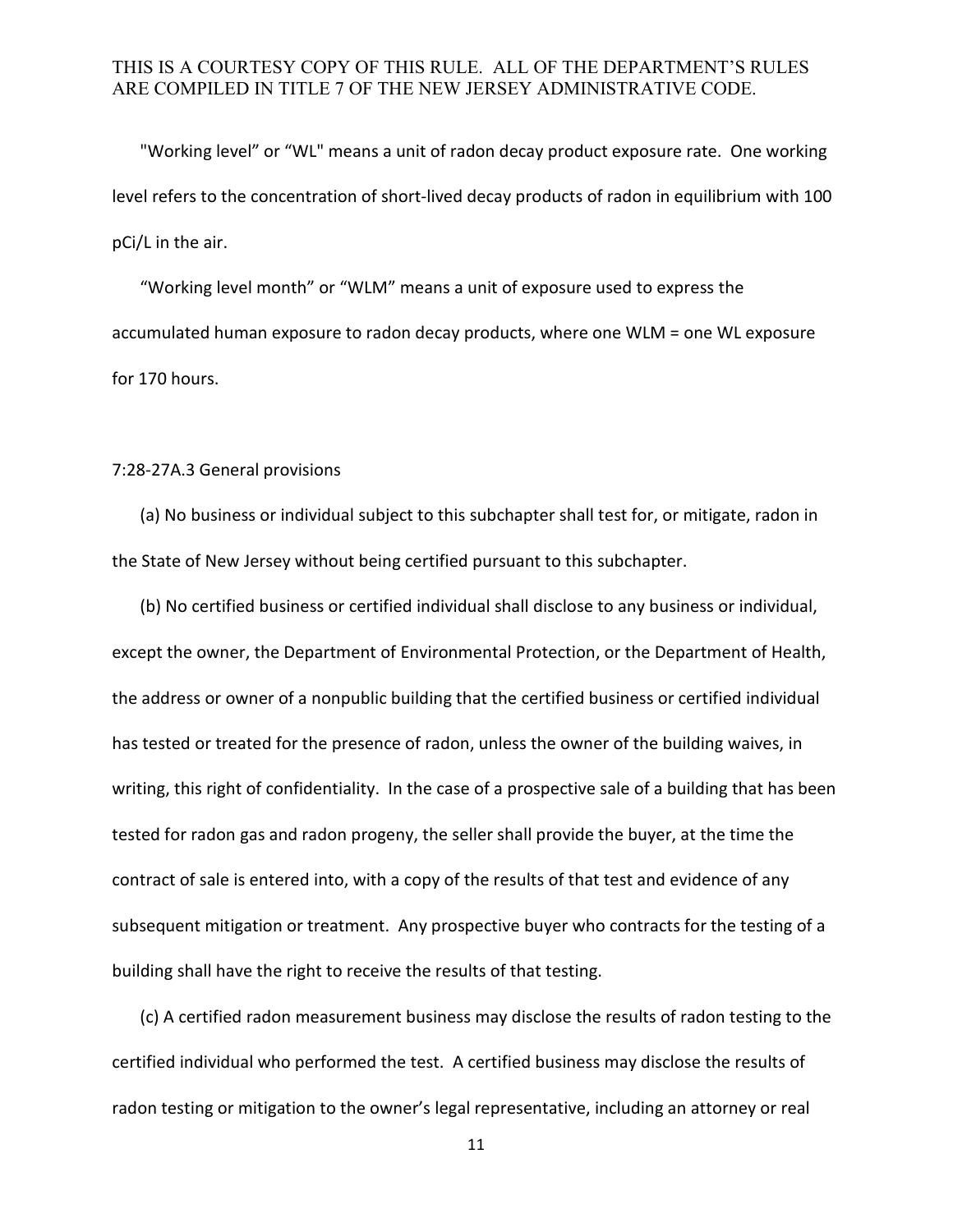estate agent, acting in accordance with a written agreement the attorney or agent has with the owner. A certified individual is not a legal representative. If the owner of the building is other than an individual, a certified business may disclose the results of radon testing or evidence of any subsequent mitigation or treatment to the following:

1. For a corporation:

i. A president, secretary, treasurer, or vice-president of the corporation in charge of a principal business function, or any other individual who performs similar policy or decisionmaking functions for the corporation; or

ii. The manager of the certified business, provided the authority to sign documents has been assigned or delegated to the manager in accordance with corporate procedures;

 2. For a limited liability company, an individual who has the authority to bind the limited liability company to the provisions of this subchapter, including without limitation, an officer, member, or manager of the limited liability company;

3. For a sole proprietorship, the proprietor;

4. For a partnership, a general partner;

 5. For a municipality, county, state, Federal, or other public agency, either a principal executive officer or ranking elected official. For purposes of this section, a principal executive officer of a Federal agency includes:

i. The chief executive officer of the agency; or

 ii. A senior executive officer having responsibility for the overall operations of a principal geographic unit of the agency (such as a Regional Administrator); and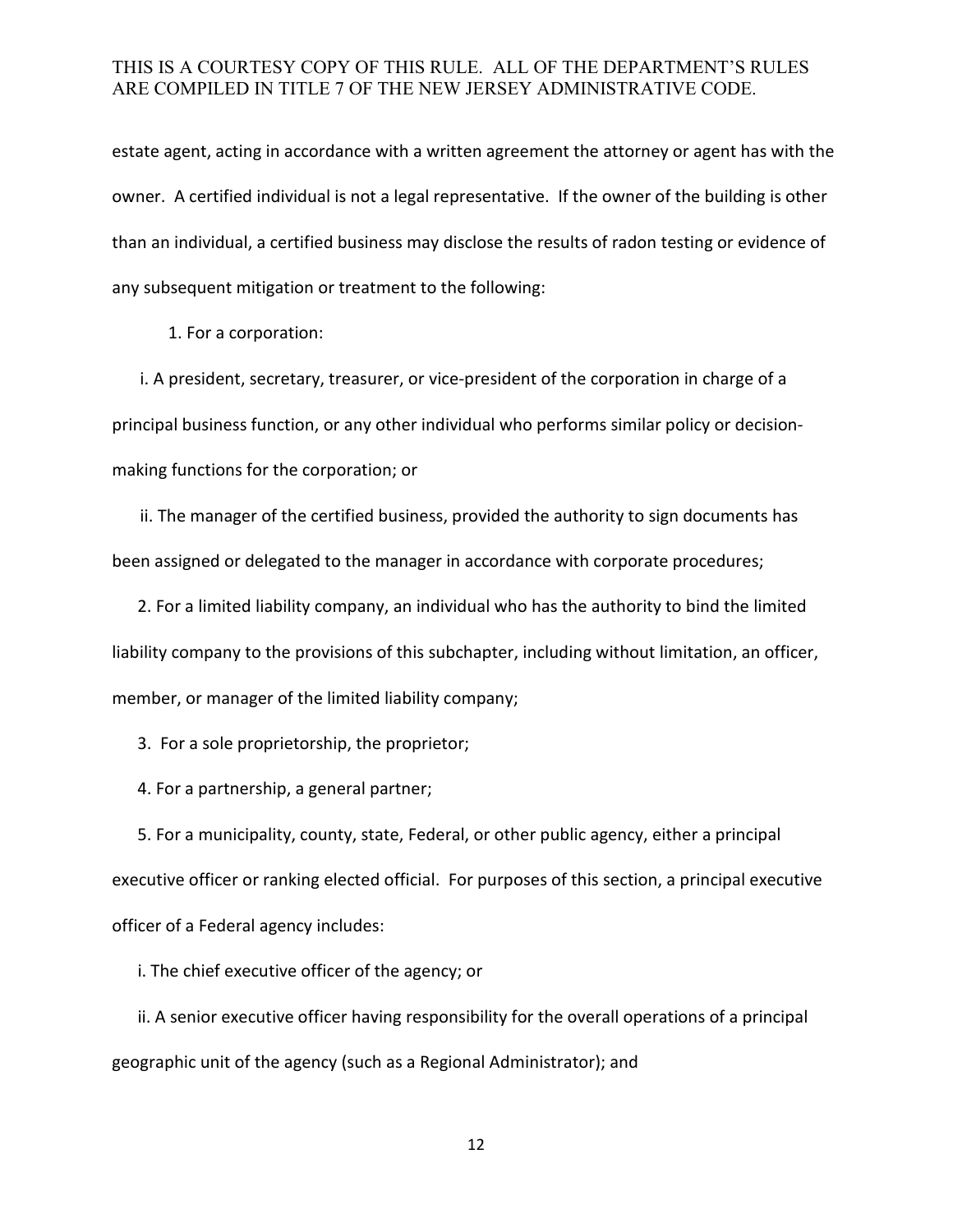6. A duly authorized representative of any of the above, if the authorization is made in writing by an individual described at (c)1 through 5 above. A duly authorized representative may be either a named individual or any individual occupying a named position.

(d) Each certified business and certified individual shall remain in compliance with and conduct activities in accordance with the approved certification and the provisions of the Act, this subchapter, and all other applicable municipal, county, State, and Federal statutes, rules, regulations, and codes.

(e) To become certified to test or mitigate radon in accordance with this subchapter, a business or individual shall submit an application on a form provided by the Department at www.njradon.org, and the appropriate fee to the Department, as directed on the application form.

(f) Any business or individual subject to this subchapter who performs radon testing or mitigation without being certified shall be subject to the criminal penalties at N.J.S.A. 26:2D-77.

(g) A certification shall expire if it is not timely renewed. For purposes of this subchapter, timely renewal of a certification means the business or individual submits a renewal application in order that the Department receives it 30 days or more before the expiration date of the certification.

(h) A renewal application that is received by the Department less than 30 days before the certification expiration date and is not approved by the expiration date, shall continue through the review process after the certification expires. The new certification period shall begin on the date the Department approves the application.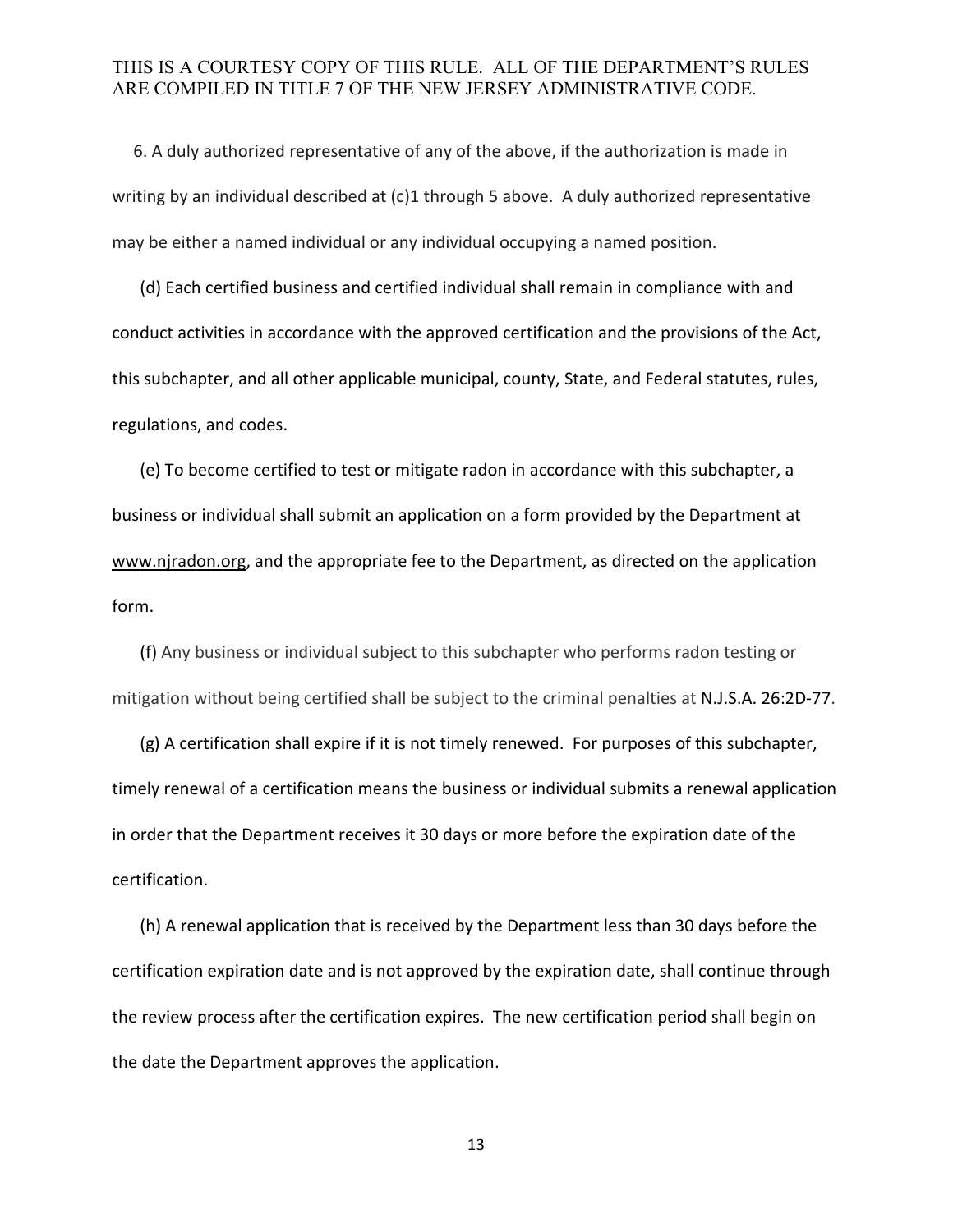(i) If a renewal application is not received by the Department prior to the expiration date, to renew its certification, the business or individual shall submit a renewal application with the proper fee for the expired renewal in accordance with N.J.A.C. 7:28-27A.27(d).

(j) To amend the information in the certification at any time during the certification period or after an acknowledgement notice is received, a business or individual shall submit, to the Department, in writing, the information to be changed. The request for amendment shall be signed in accordance with N.J.A.C. 7:28-27A.4. The amendment is not operative until the Department reviews, approves, and confirms the change, in writing, to the certified business or certified individual. There is no fee to amend a certification.

 (k) To cancel a certification, a certified business or certified individual shall submit a written and signed request to the Department. The cancellation shall be final upon written confirmation by the Department.

 (*l*) Any questions concerning the requirements of this subchapter should be directed to the New Jersey Department of Environmental Protection, Bureau of Environmental Radiation, Radon Section, at the address set forth at N.J.A.C. 7:28-1.5(a). Applications and forms are available at [www.njradon.org.](http://www.njradon.org/)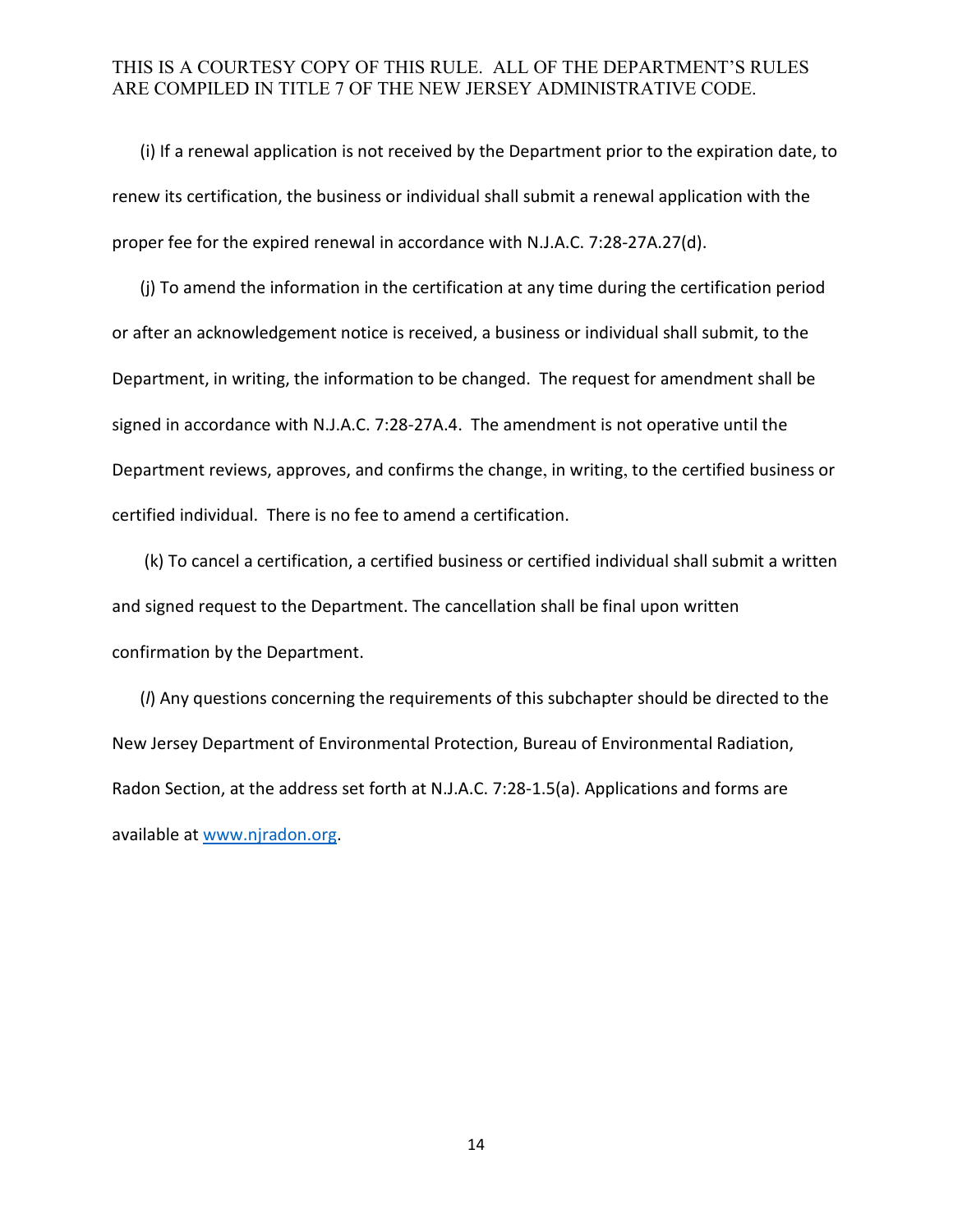#### 7:28-27A.4 Signatories

(a) An individual applying for initial or renewal certification, or amending an existing certification, shall provide and sign the following statement on his or her application, renewal form, or request for an amendment:

"I certify under penalty of law that the information provided in this document is true, accurate, and complete. I am aware that there are significant civil and criminal penalties for submitting false, inaccurate, or incomplete information, including fines and/or imprisonment. I am aware that the certification for which I am applying requires compliance with N.J.A.C. 7:28- 27A at all times when providing radon services under that certification."

(b) A business applying for initial or renewal certification, or amending an existing certification, shall provide and sign the following statement on its application, renewal form, or request for an amendment:

"I certify under penalty of law that I have personally examined and am familiar with the information submitted in this application and all attached documents. I believe that the submitted information is true, accurate and complete. I am aware that there are significant civil and criminal penalties for submitting false, inaccurate, or incomplete information, including the possibility of fine and/or imprisonment. I am aware that the certification for which this business is applying requires compliance with N.J.A.C. 7:28-27A at all times when the business and affiliates are providing radon services under that certification."

(c) For purposes of (b) above, the following individuals shall sign:

1. For a corporation:

i. A president, secretary, treasurer, or vice-president of the corporation in charge of a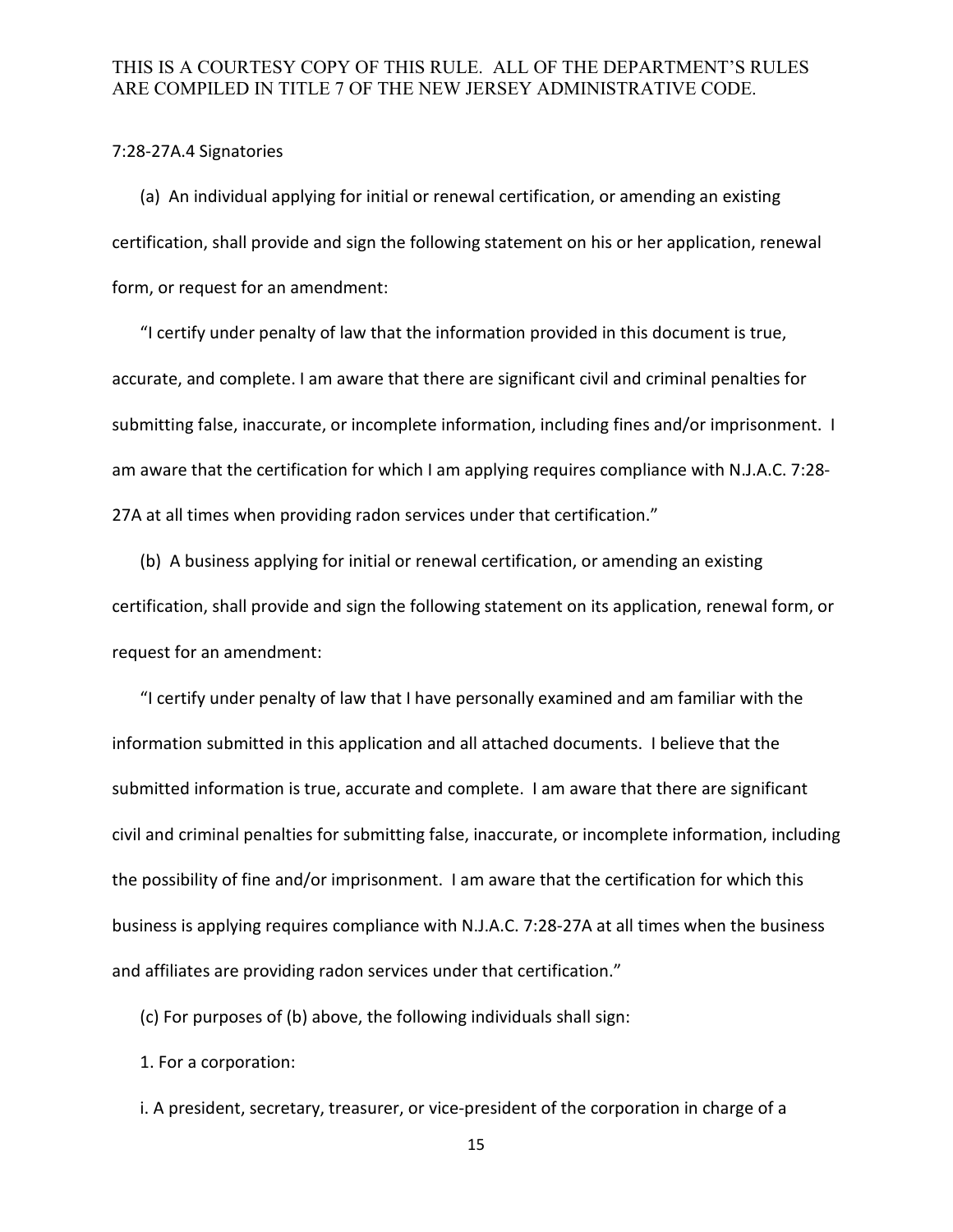principal business function, or any other individual who performs similar policy or decisionmaking functions for the corporation; or

ii. The manager of the business applying to be certified, provided the authority to sign documents has been assigned or delegated to the manager in accordance with corporate procedures;

2. For a limited liability company, an individual who has the authority to bind the limited liability company to the provisions of this subchapter, including, without limitation, an officer, member, or manager of the limited liability company;

3. For a sole proprietorship, the proprietor;

4. For a partnership, a general partner;

5. For a municipality, county, state, Federal, or other public agency, either a principal executive officer or ranking elected official. For purposes of this section, a principal executive officer of a Federal agency includes:

i. The chief executive officer of the agency; or

ii. A senior executive officer having responsibility for the overall operations of a principal geographic unit of the agency (such as a Regional Administrator);

6. A duly authorized representative of any of the above, if the authorization is made in writing by an individual described at (c)1 through 5 above. A duly authorized representative may be either a named individual or any individual occupying a named position.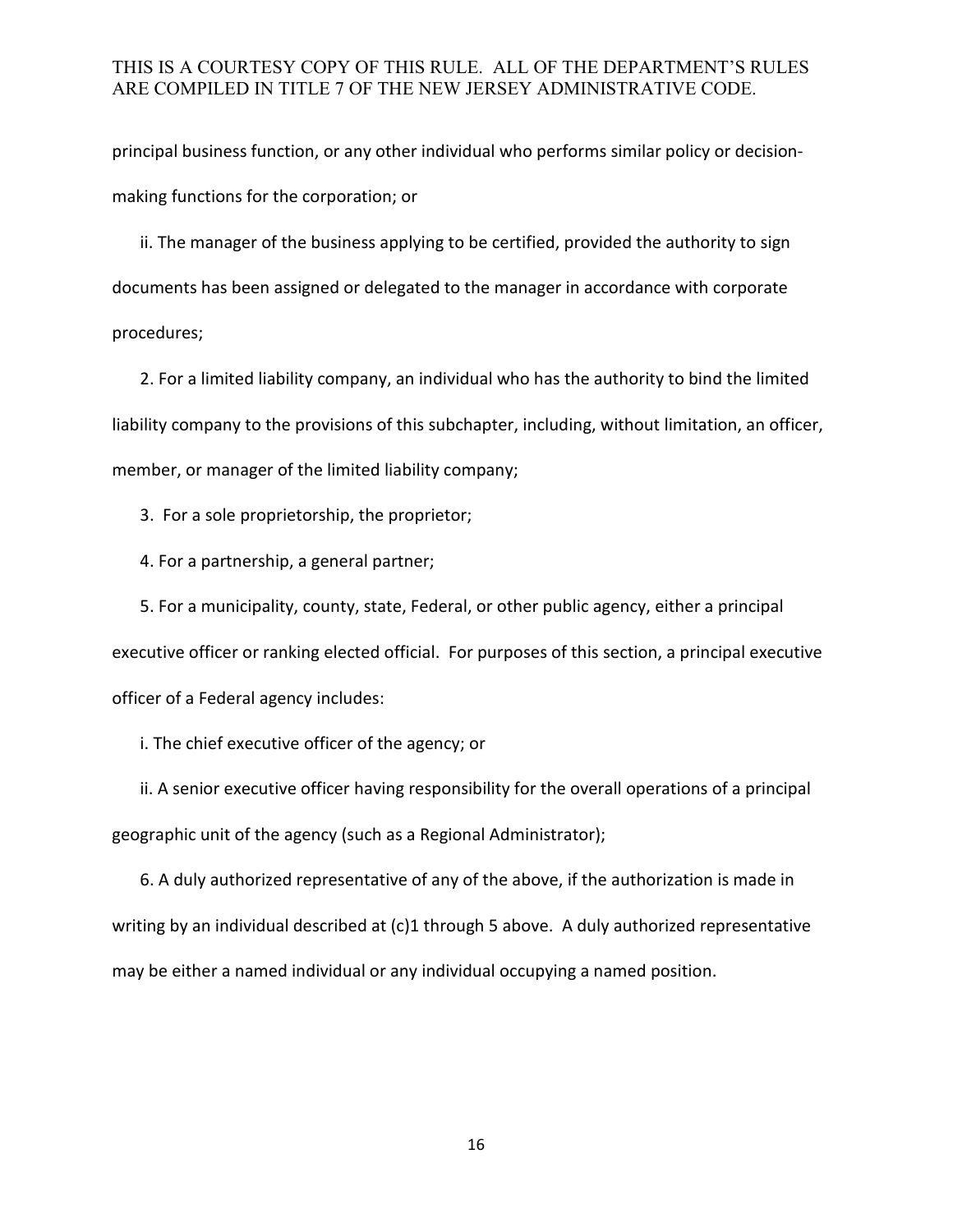7:28-27A.5 Affiliation

(a) A certified business shall ensure that radon services are conducted on its behalf by a certified individual with whom the business is affiliated, or by an individual not subject to certification pursuant to N.J.A.C. 7:28-27A.1(c)1 and 2.

(b) Prior to affiliation, an individual shall provide to the certified business or business with an acknowledgement notice:

1. If the individual is not yet initially certified, a copy of the Department's acknowledgement notice as specified at N.J.A.C. 7:28-27A.18(d), 27A.21(d), or 27A.24(d);

2. If the individual is certified, a copy of a valid Department certification credential;

3. If the individual will test or mitigate multifamily buildings or schools and large buildings, proof of an eight-hour training course for multifamily buildings, and/or an eight-hour training course for schools and large buildings, in accordance with N.J.A.C. 7:28-27A.20(c), 27A.23(b), and 27A.26(c); and

4. If the individual will use a portable device, proof of passing the authorized proficiency test for each device model.

(c) A certified business or business with an acknowledgement notice shall provide the following to each prospective affiliate:

1. A copy of the QA plan, prepared in accordance with N.J.A.C. 7:28-27A.14;

2. A copy of the radiological safety plan, prepared in accordance with N.J.A.C. 7:28-27A.15; and

3. Radiation safety training, in accordance with N.J.A.C. 7:28-27A.9(q) and 27A.13(g).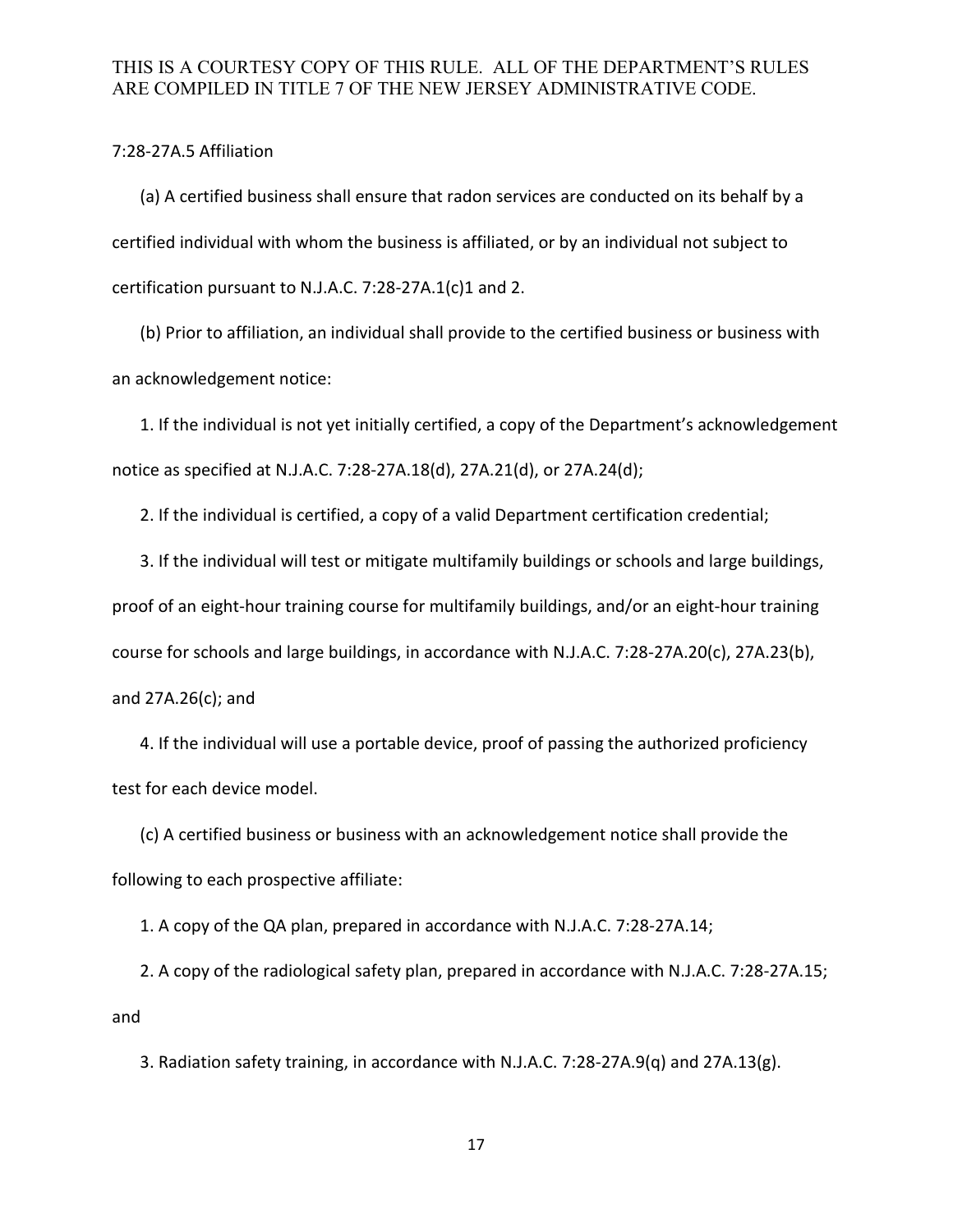(d) A certified business or a business with an acknowledgement notice and a certified individual or an individual with an acknowledgement notice shall affiliate by completing the affiliation form available on the Department's website at www.njradon.org, and submitting the form to the Department in accordance with (f) below. The completed affiliation form shall include:

1. The business's name and certification number, if the business is already certified;

2. The business representative's name and signature;

 3. The affiliate's name, certification number, if the individual is already certified, and signature;

4. The date the affiliation form is signed;

 5. A statement that the business has provided to the affiliate the QA plan (if applicable), the radiological safety plan, and radiation safety training; and

 6. A statement that the certified business and certified affiliate are both responsible for complying with this subchapter when conducting testing or mitigation.

(e) A certified business or a business with an acknowledgement notice shall add an affiliate or an individual with an acknowledgement notice to its initial application or amend its certification prior to the individual performing radon testing and/or mitigation activities through an arrangement with the certified business.

(f) A certified business or a business with an acknowledgement notice adds an affiliate to its certification by amending its certification in accordance with N.J.A.C. 7:28-27A.3(j). The business shall submit the completed affiliation form to the Department with the request for amendment and shall provide a copy of the request for amendment to the individual.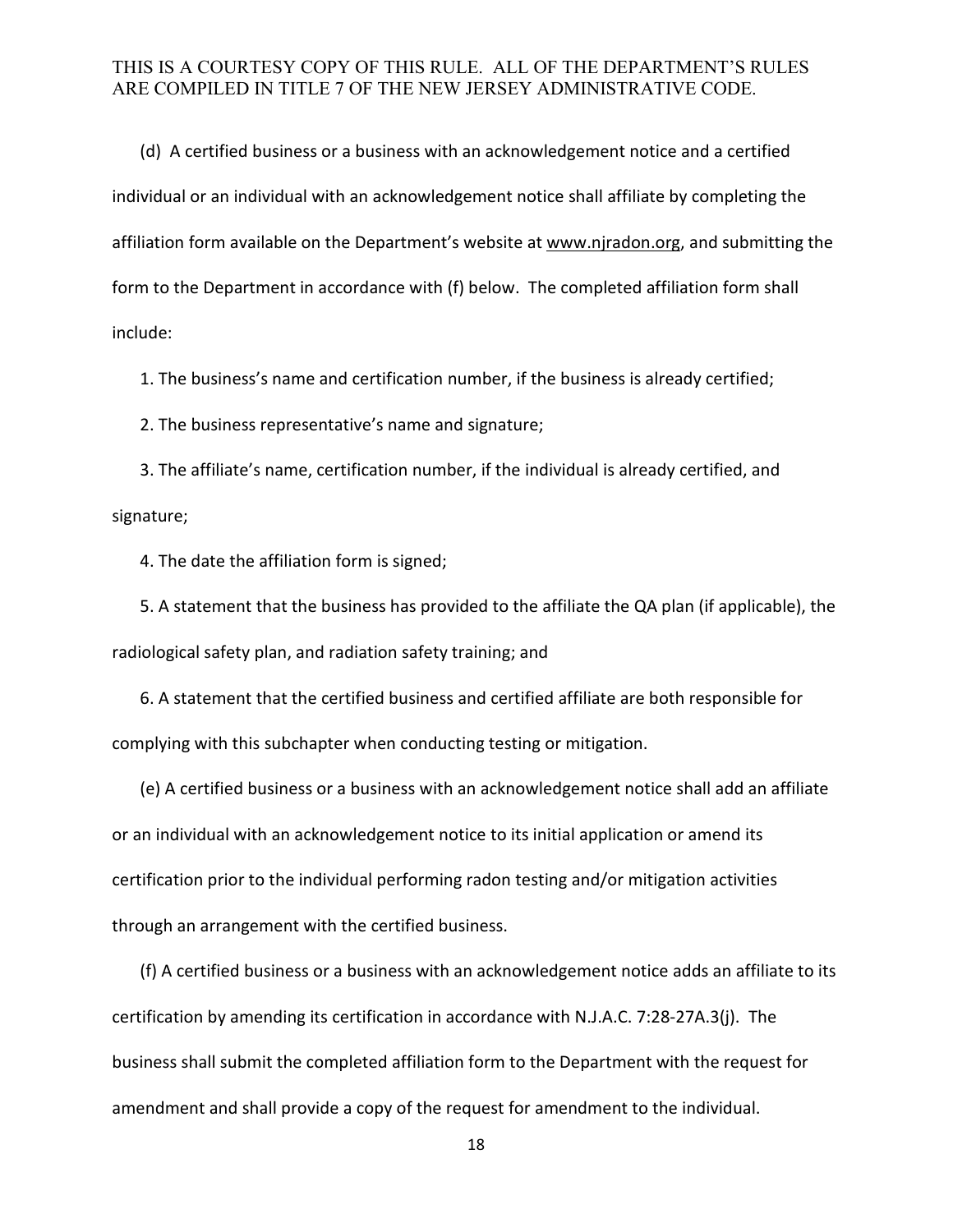(g) A certified business removes an affiliate from its certification by amending its certification in accordance with N.J.A.C. 7:28-27A.3(j). The certified business shall provide a copy of the request for amendment to the individual.

(h) The amendment to add or remove an affiliate from the business's certification shall be effective on the date of the Department's written confirmation to the business and affiliate that it has amended the business's certification. In the case of a business with an acknowledgement notice, the affiliation shall be effective on the date the business receives its certification credential.

(i) If a certified individual or certified business fails to comply with this subchapter, the Department may investigate and, when necessary, limit the number of affiliations for that business or individual until the Department is satisfied that the business or individual can demonstrate compliance.

1. Notice pursuant to this subsection shall be served by certified mail or by personal service, concisely state the facts that give rise to the order, and advise the violator of the right to request an adjudicatory hearing pursuant to the procedure at N.J.A.C. 7:28-27A-31.

2. Use of any remedy pursuant to this subsection shall not preclude the use of any other remedy available to the Department.

7:28-27A.6 Authorized proficiency testing and calibration for portable devices

(a) An individual applying for certification or a certified radon measurement specialist or technician shall pass one authorized proficiency test for each portable device model he or she uses, prior to using the device model.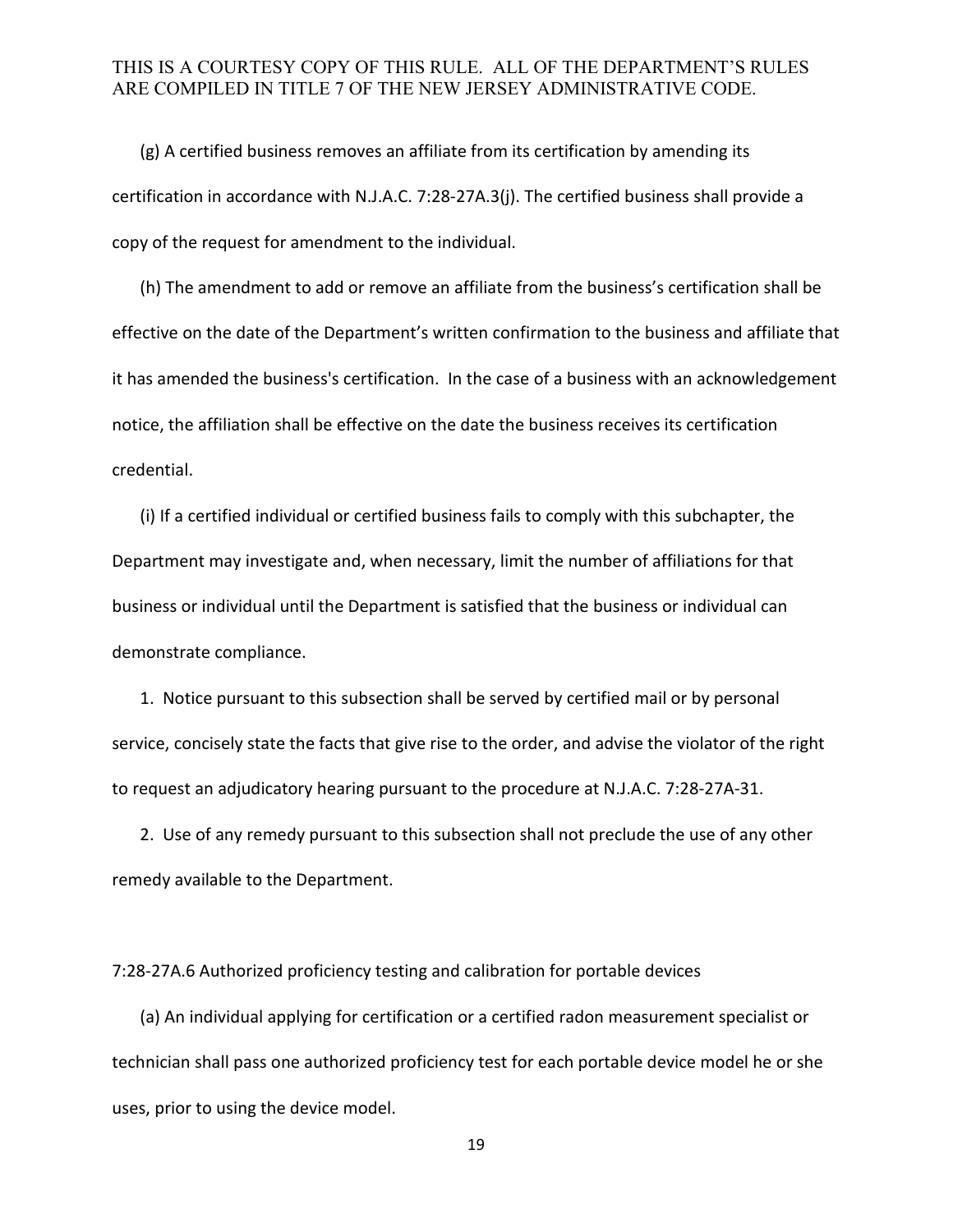1. The authorized proficiency test shall be conducted at an approved radon chamber facility; and

2. The individual shall submit the results to each certified business with which the individual is affiliated for that device model.

(b) Each portable device must have a current calibration certificate prior to adding it to the business's certification. A portable device shall be calibrated annually.

1. If a certified individual or an individual with an acknowledgement notice owns or leases the device, the individual shall submit the current calibration certificate to each business with which the individual is affiliated for that device;

2. If a certified radon measurement business or a business with an acknowledgement notice owns the device, the business shall have the device calibrated;

3. The calibration shall be completed no more than 12 months prior to the submission of an initial or renewal radon measurement business application;

4. An approved radon chamber facility or the device manufacturer shall be used for calibration; and

5. A certified individual shall ensure that a device has a current calibration certificate prior to using the device, whether the individual or a certified business owns or leases the device.

(c) A certified radon measurement business or a business with an acknowledgement notice adds the device model to the business's certification when an authorized proficiency test has been passed by at least one affiliate who uses the device model and the QA Plan has been approved.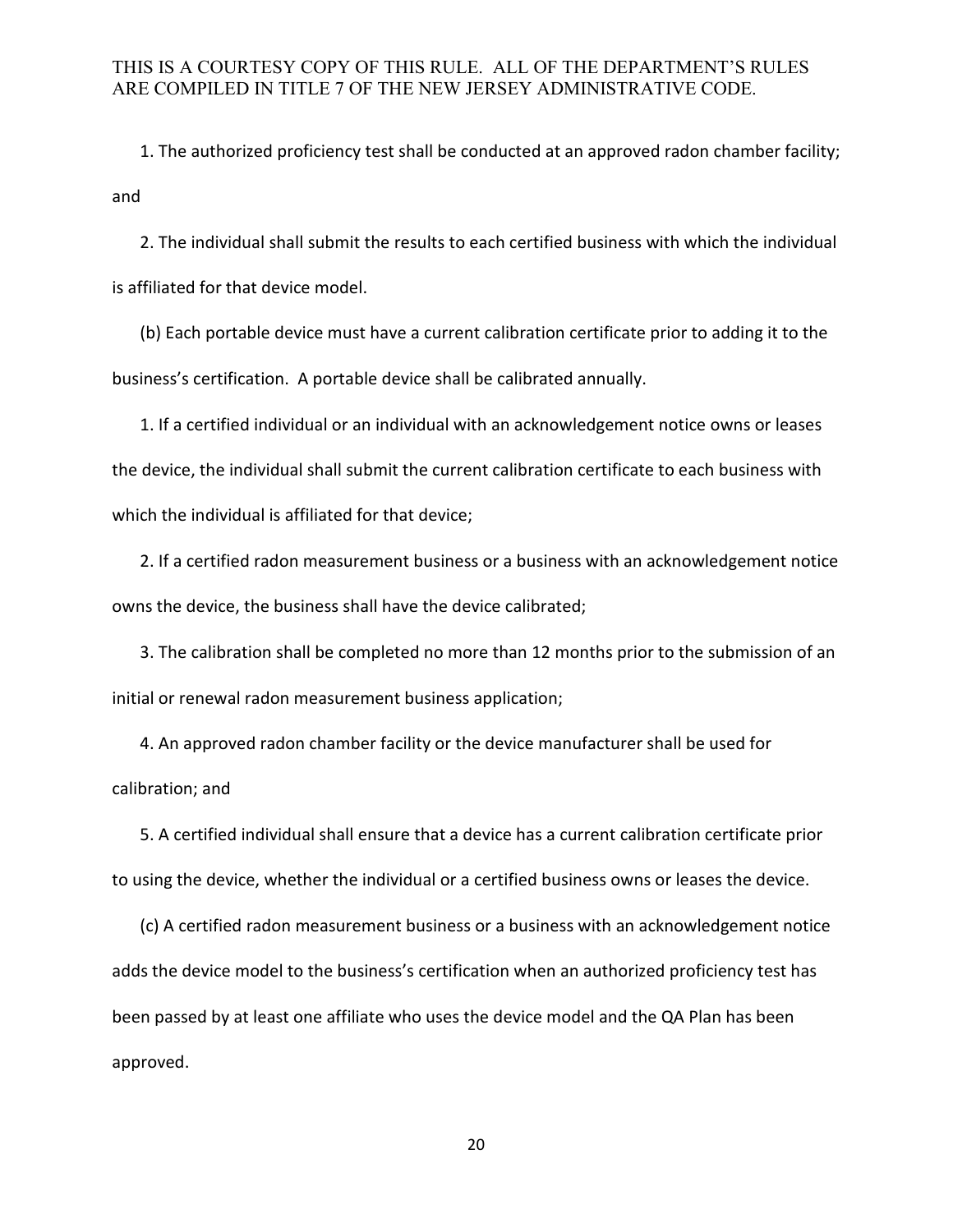(d) To add a device model or device, a certified radon measurement business or a business with an acknowledgement notice shall amend its certification as set forth at N.J.A.C. 7:28- 27A.3(j) and shall submit the name of the device manufacturer, the device model number, the device serial number, the device owner's name, and the current calibration certificate.

(e) To remove a device model or device, a certified radon measurement business shall amend its certification as set forth at N.J.A.C. 7:28-27A.3(j) and shall submit the name of the device manufacturer, the device model number, the device serial number, and the device owner's name.

7:28-27A.7 Radon measurement business - initial certification

(a) An initial certification is valid for one year following the date of issuance, unless it is suspended, revoked, or canceled.

(b) A radon measurement business shall submit an application for initial certification in accordance with N.J.A.C. 7:28-27A.3(e).

(c) A complete initial application shall include:

1. The business name, physical location, mailing address; primary and secondary individuals in charge of the business; individual in charge of tracking affiliates and their certification status; contact information for each individual, which may include a telephone number and electronic mail address; and any branch names, addresses, and contact information;

 2. The business's status as a corporation, limited liability company, sole proprietorship, partnership, or municipality, county, state, Federal, or other public agency;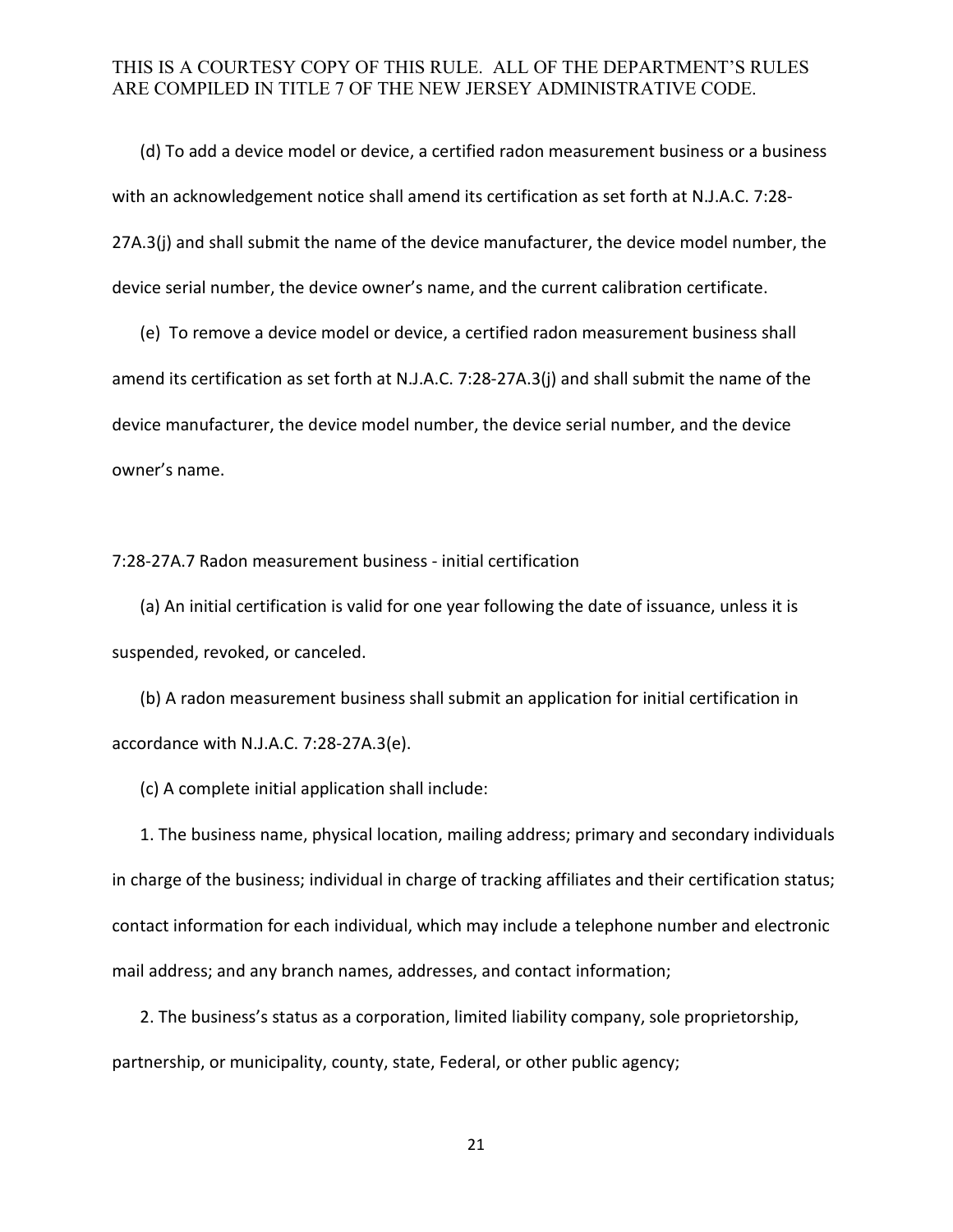3. The name and address of each owner, officer, general and limited partner, director, and principal shareholder;

 4. For a corporation, the state of domestic incorporation, and the name and principal place of business of each parent corporation of the applicant;

5. A list of non-portable devices in accordance with N.J.A.C. 7:28-27A.9(d)2;

6. An identification of the building types to be tested and the authorized measurement protocols to be followed for each building type in accordance with N.J.A.C. 7:28-27A.9(d);

7. A copy of the QA plan in accordance with N.J.A.C. 7:28-27A.14;

8. A copy of the radiological safety plan in accordance with N.J.A.C. 7:28-27A.15;

9. A copy of the chain of custody forms in accordance with N.J.A.C. 7:28-27A.9(g);

10. A copy of the instruction document the business provides to individuals who are not

subject to certification under this subchapter, in accordance with N.J.A.C. 7:28-27A.9(h);

11. A copy of the confidentiality waiver form in accordance with N.J.A.C. 7:28-27A.9(*o*);

12. A copy of each reporting form used to report results to clients in accordance with

N.J.A.C. 7:28-27A.17(c); and

13. The proper fee in accordance with N.J.A.C. 7:28-27A.27(d).

(d) The Department will issue an acknowledgement notice to an applicant who complies with the requirements of this section. Upon receipt of the acknowledgement notice, the business shall submit amendments in accordance with N.J.A.C. 7:28-27A.3(j) to provide the affiliation forms in accordance with N.J.A.C. 7:28-27A.5, a list of affiliates and their training dates in accordance with N.J.A.C. 7:28-27A.9(d) 4, and the portable device information in accordance with N.J.A.C. 7:28-27A.6. Upon approval by the Department and affiliation with a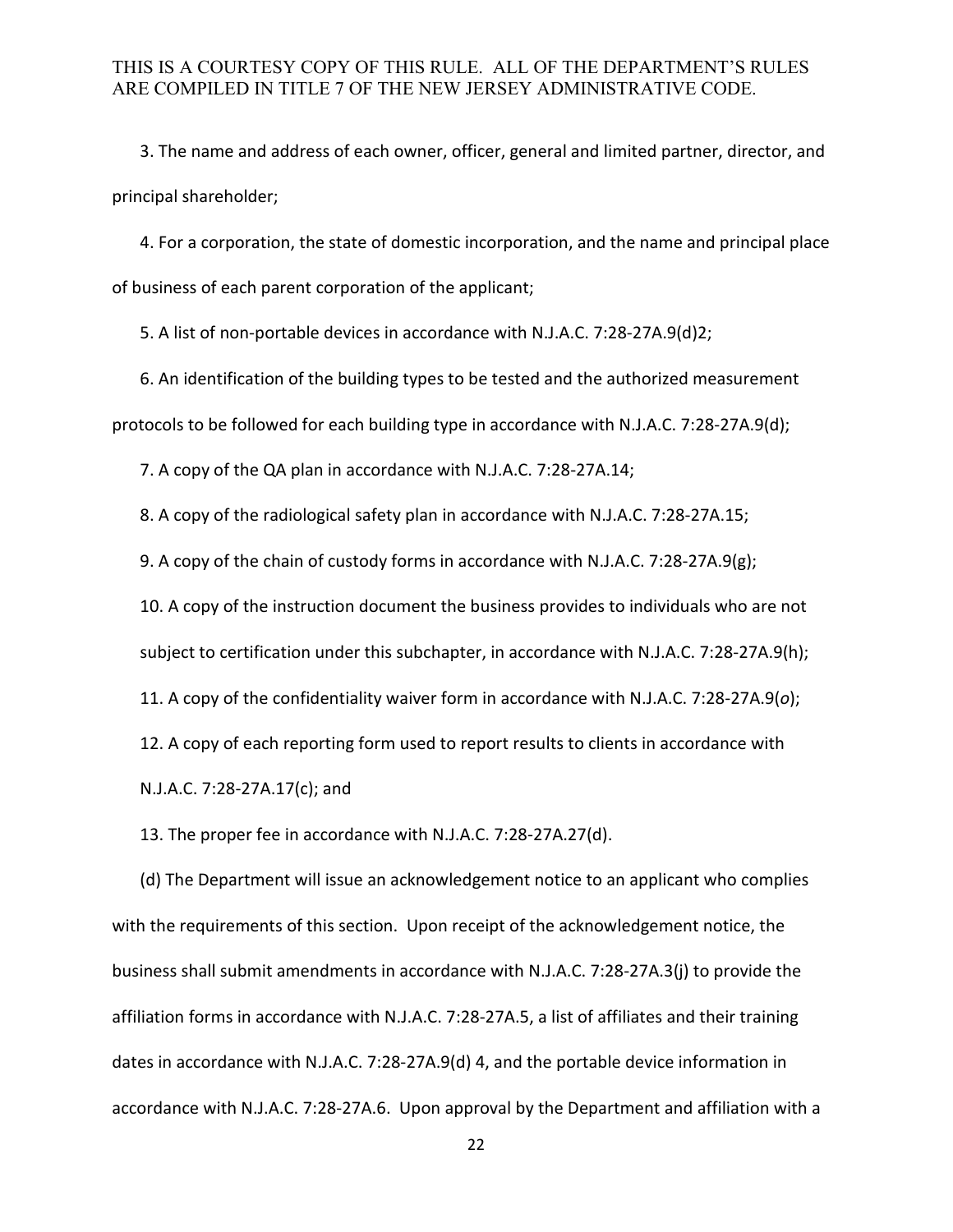certified radon measurement specialist or an individual who has received an acknowledgement notice to become a radon measurement specialist, a certification credential will be issued. The certification shall contain the information provided in the application and any subsequent amendments in accordance with N.J.A.C. 7:28-27A.3(j).

7:28-27A.8 Radon measurement business - certification renewal

(a) A renewal certification is valid for one year following the date of issuance, unless it is suspended, revoked, or canceled.

(b) A radon measurement business shall submit, to the Department, an application for renewal on the form that the Department provides in advance of the expiration date.

(c) A complete renewal application shall contain:

1. All information required in an application for an initial certification as set forth at N.J.A.C. 7:28-27A.7, but only to the extent that the information differs from what is contained in the certified business's most recent certification;

2. A copy of the current calibration certificate for each portable device used by the certified business's affiliates in accordance with N.J.A.C. 7:28-27A.6(b);

3. Documentation of spike testing, if applicable, in accordance with N.J.A.C. 7:28-27A.10(f); and

4. The proper fee in accordance with N.J.A.C. 7:28-27A.27(d).

(d) The Department will issue a certification credential to an applicant who complies with the requirements of this section. The certification shall contain the information provided in the application and any subsequent amendments in accordance with N.J.A.C. 7:28-27A.3(j).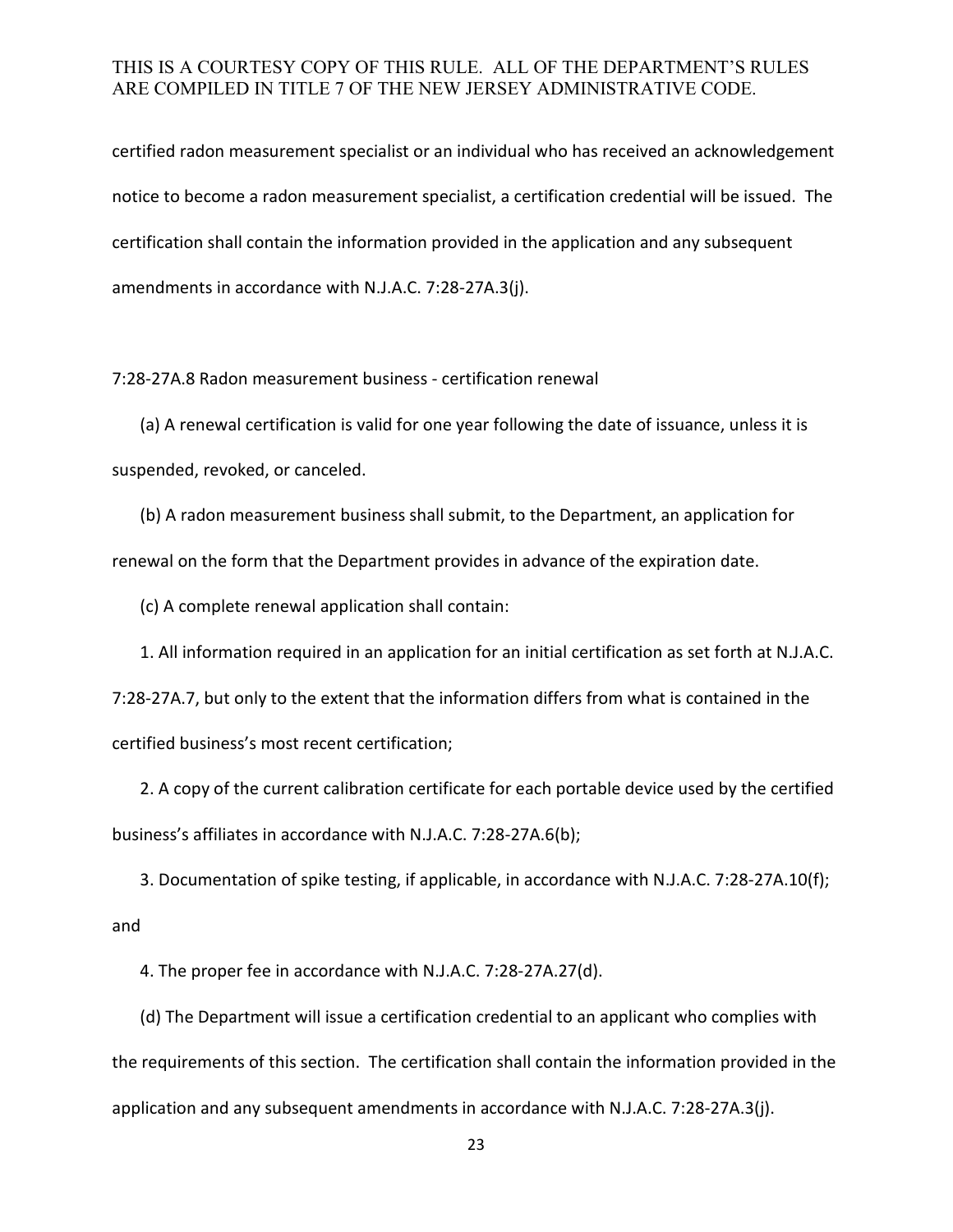7:28-27A.9 Responsibilities of a certified radon measurement business

(a) A certified radon measurement business shall maintain its certification by submitting an annual renewal application in accordance with N.J.A.C. 7:28-27A.8 and amending its certification, when necessary, in accordance with N.J.A.C. 7:28-27A.3(j).

(b) A certified radon measurement business shall affiliate with at least one certified radon measurement specialist or an individual who has received an acknowledgement notice to become a radon measurement specialist, in accordance with N.J.A.C. 7:28-27A.5, and submit the affiliation form to the Department.

(c) A certified radon measurement business shall comply with this subchapter and ensure that its affiliates conduct radon testing in accordance with the authorized measurement protocols for each building type, this subchapter, the certified business's certification, QA plan, and radiological safety plan.

(d) A certified radon measurement business shall provide to the Department:

1. The information required at N.J.A.C. 7:28-27A.6(d);

2. A list of the non-portable devices, including the device manufacturer/model and device number, as assigned by a nationally recognized organization, to be used by the business and/or its affiliates and either:

i. The name and certification number of the analytical laboratory certified in accordance with N.J.A.C. 7:18 that will analyze each device; or

ii. An indication that the certified business will analyze the non-portable devices, in which case the certified business shall provide its certification number pursuant to N.J.A.C. 7:18;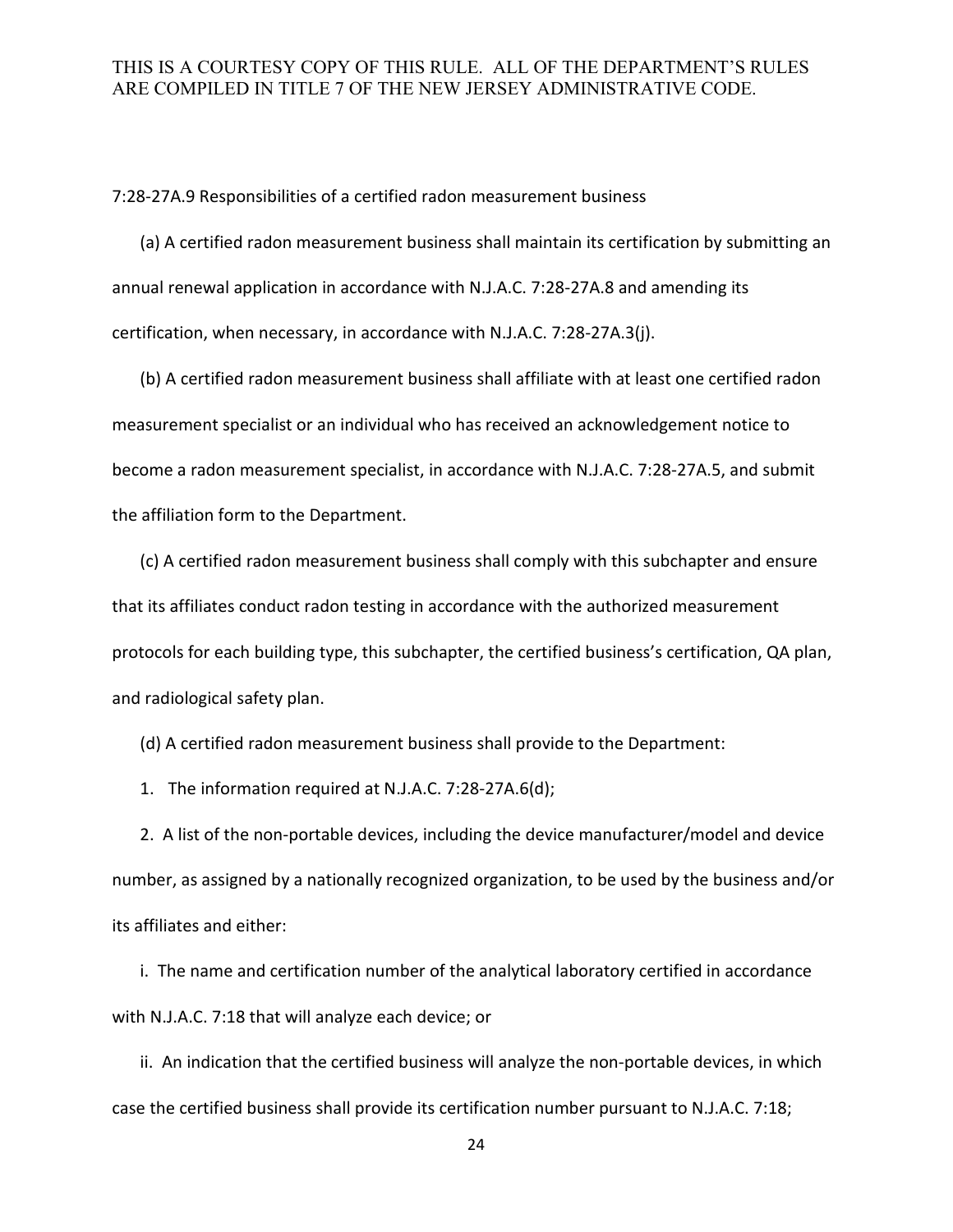3. A list of the building types to be tested, including residential, non-residential, or school buildings. If residential, whether single-family, condominium, townhouse, apartment and/or other residential building types will be tested.

4. The name of the affiliate or affiliates who will test multifamily buildings, schools and/or large buildings; and the date on which each identified affiliate took the eight-hour multifamily buildings training course and/or the eight-hour schools and large buildings training course, as applicable.

(e) The daily operation of a certified radon measurement business shall be directed by one or more certified radon measurement specialists affiliated with the business, whose responsibilities are set forth at N.J.A.C. 7:28-27A.20(j).

(f) A certified radon measurement business shall develop and comply with a QA plan in accordance with N.J.A.C. 7:28-27A.14 for each device model identified in its certification and to be used by its affiliates in order to ensure the reliability and validity of radon measurements. The plan shall be submitted to the Department for approval as part of the business's application for initial certification, or an amendment to its certification, and shall be provided to each affiliate annually and when the certified business revises the plan to change the procedure affiliates must follow.

(g) A certified radon measurement business shall establish a chain of custody form for each type of portable and non-portable device and each building type. The chain of custody form shall be submitted to the Department for approval as part of the business's application for initial certification or an amendment to its certification and shall include (g)1 through 19 below when the form is completed in its entirety by an affiliate for every device, and (g)1, 3 through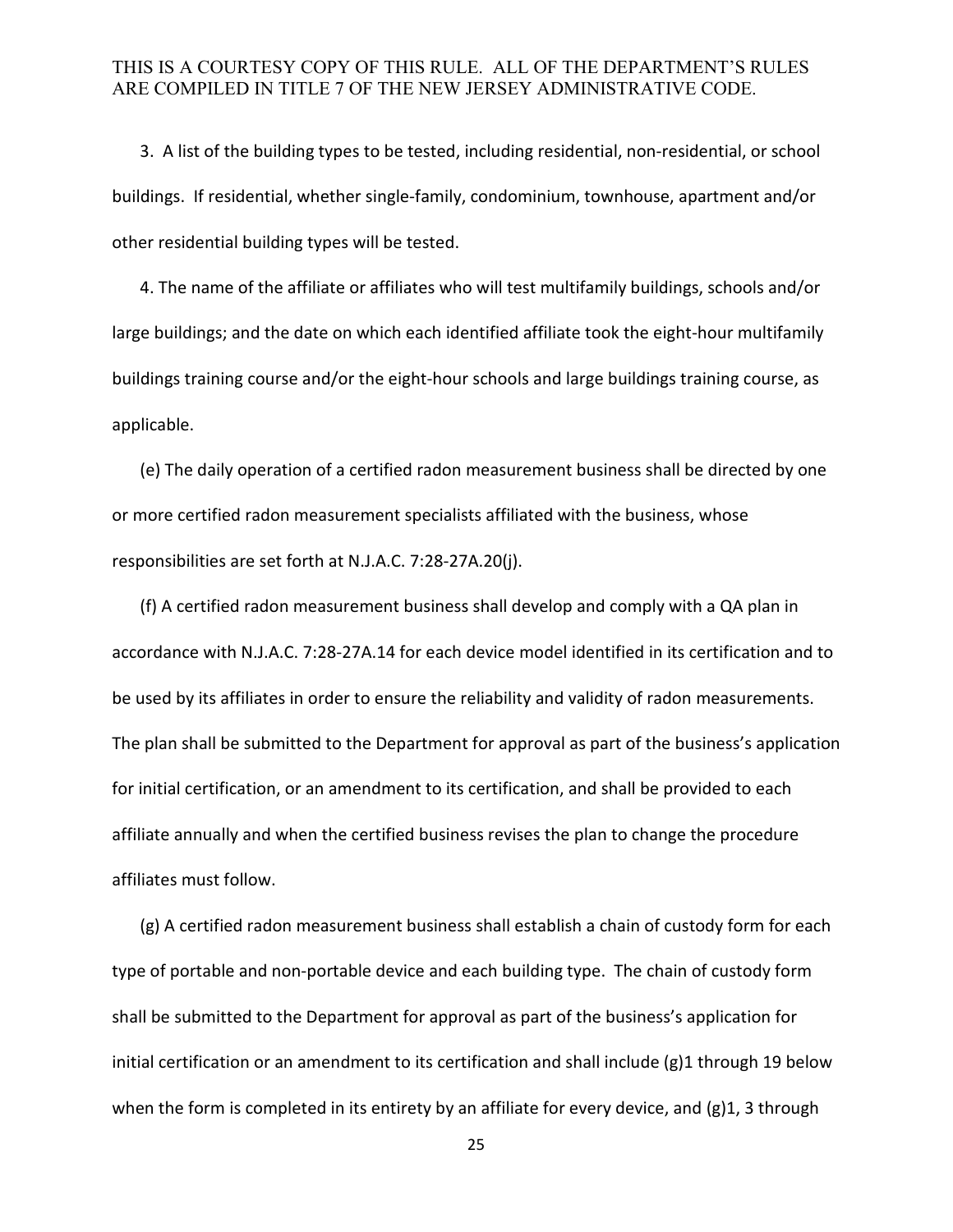17 below when the form is completed by an individual not subject to certification pursuant to

N.J.A.C. 7:28-27A.1(c)1 and 2 . The affiliate shall complete (g)7 and 14 through 17 in the field.

1. Test location including address, city, State, zip code, incorporated municipality, and

county;

2. Client address, city, State, and zip code, if different than test location;

3. Portable or non-portable type;

4. Device model number for portable devices;

5. Device serial number or reference number;

6. Floor where the test was conducted: zero is the basement, one is the first floor, etc.;

7. Whether closed building conditions, as provided in the applicable authorized measurement protocol, were met;

8. The type of building the test was performed in: residential, non-residential, or school .

i. If the building is residential, whether it is a single-family, condominium, townhouse,

apartment or other residential building type; and

ii. If the building is a school, the school name, New Jersey Department of Education school

code, and room number of the location tested;

9. Structure type: basement, crawlspace, slab on grade, or combination;

10. Test type: standard, blank, or duplicate;

11. Whether the test was conducted at a child care center;

12. Whether the test was conducted as part of a real estate transaction;

13. Whether the test was conducted after mitigation;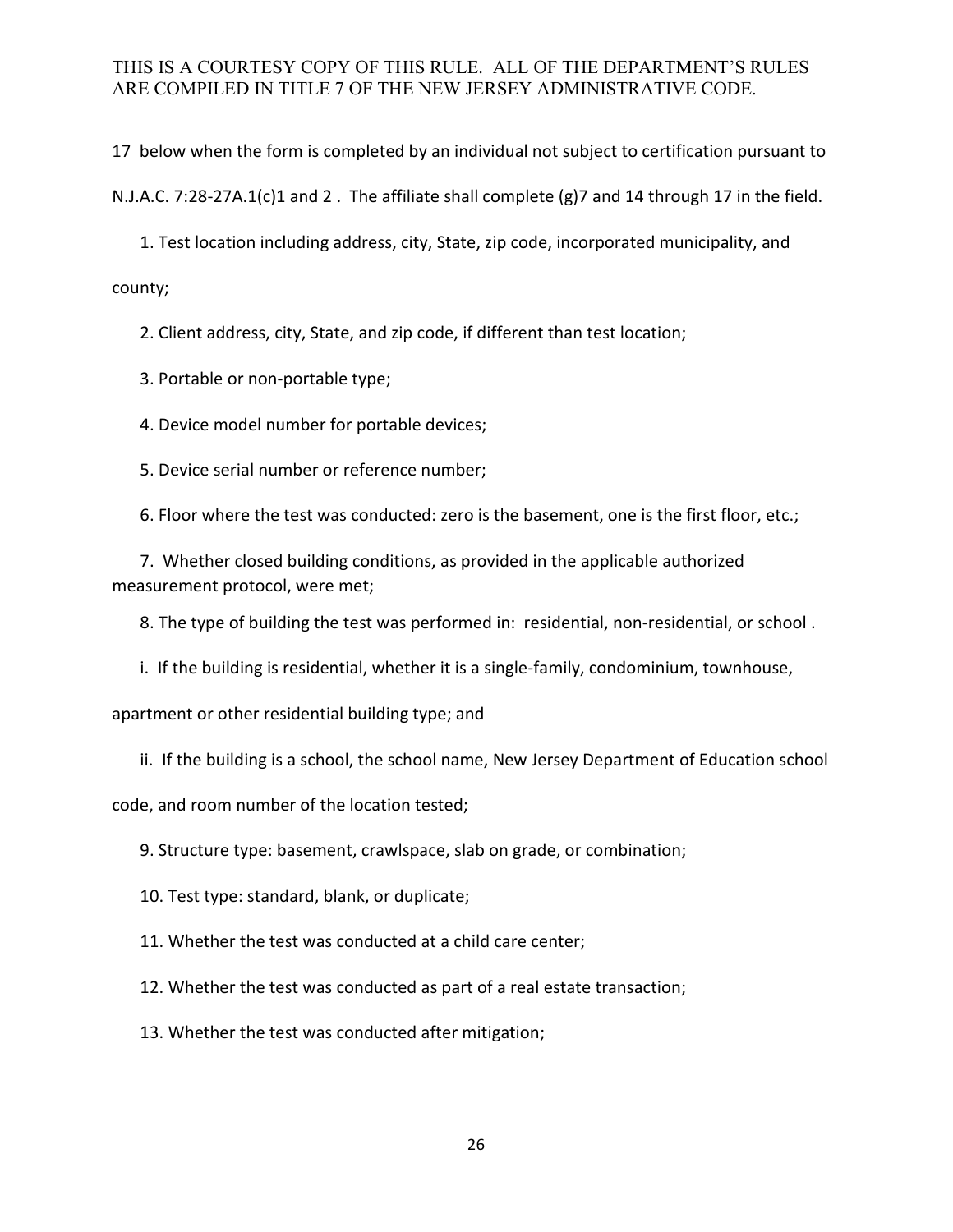14. The certification number of the individual who deployed the device. If the individual is not subject to certification, the signature of the individual;

15. The time and date the device was deployed;

16. The certification number of the individual or the signature of the owner who retrieved the device;

17. The time and date the device was retrieved;

18. If the device is non-portable, the certification number of the radon laboratory analyzing the device; and

19. The calibration expiration date for the CRM, electret reader, or other portable device that the affiliate used for the test.

(h) If the certified radon measurement business provides devices to an individual not subject to certification pursuant to N.J.A.C. 7:28-27A.1(c)1 or 2, the certified business shall also provide a testing instruction document to the individual. The instruction document shall be submitted to the Department for approval as part of its application for initial or renewal certification or as an amendment to its certification, and shall include:

1. Specific testing requirements in accordance with the authorized measurement protocols;

2. The requirement to complete the chain of custody form in its entirety; and

3. Directions for the return of the device to the business.

(i) Neither the certified business nor any of its affiliates shall conduct a test with a device, unless the device is identified on the certified business's certification and has a current calibration certificate. A certified business shall add a device to its certification during initial or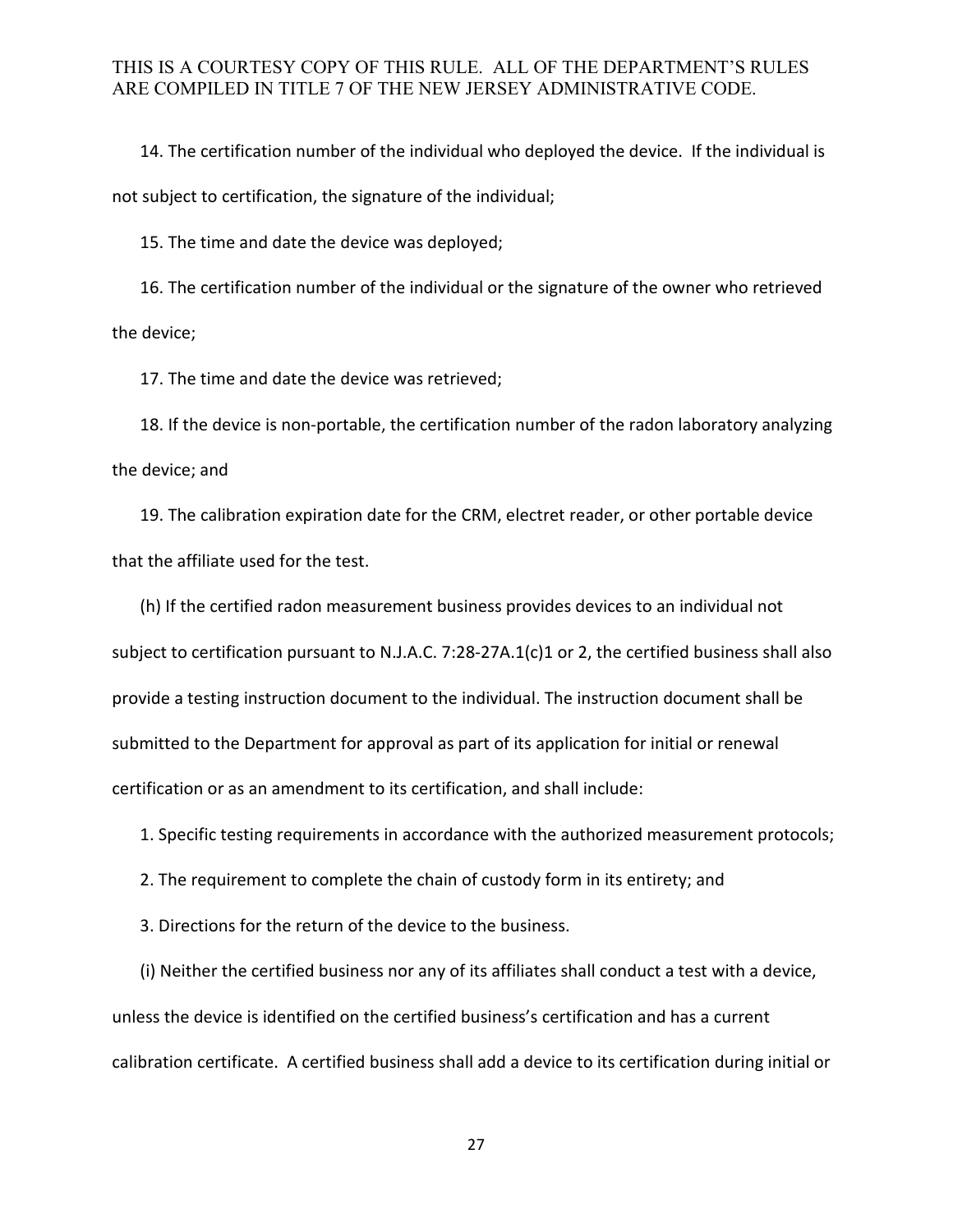renewal certification in accordance with N.J.A.C. 7:28-27A.7 or 27A.8, or as an amendment in accordance with N.J.A.C. 7:28-27A.3(j) and 27A.6(d).

(j) A certified radon measurement business shall secure the services of a laboratory certified pursuant to N.J.A.C. 7:18, Regulations Governing the Certification of Laboratories and Environmental Measurements, to analyze non-portable devices belonging to the certified business. In the alternative, the certified business may analyze the non-portable devices, provided the business is certified to analyze the devices pursuant to N.J.A.C. 7:18.

(k) A certified radon measurement business shall implement quality control measures in accordance with N.J.A.C. 7:28-27A.10.

(*l*) A certified radon measurement business shall invalidate a test that does not meet the requirements of the authorized measurement protocols, the QA plan, or this subchapter. If a test is invalidated:

1. The reason for invalidating the test shall be clearly documented on the client report form;

2. The test result shall not be reported on the client report form or otherwise provided to the client; and

3. The test shall not be reported to the Department.

(m) A certified radon measurement business shall report tests performed only by an affiliate, or by an individual not subject to certification pursuant to N.J.A.C. 7:28-27A.1(c)1 and 2, and reviewed by a measurement specialist, to the Department in accordance with N.J.A.C. 7:28-27A.17(a), and in a client report form in accordance with N.J.A.C. 7:28-27A.17(c). The client report form shall be submitted to the Department for approval as part of its application for initial certification. If the form is revised, the revised form must be submitted to the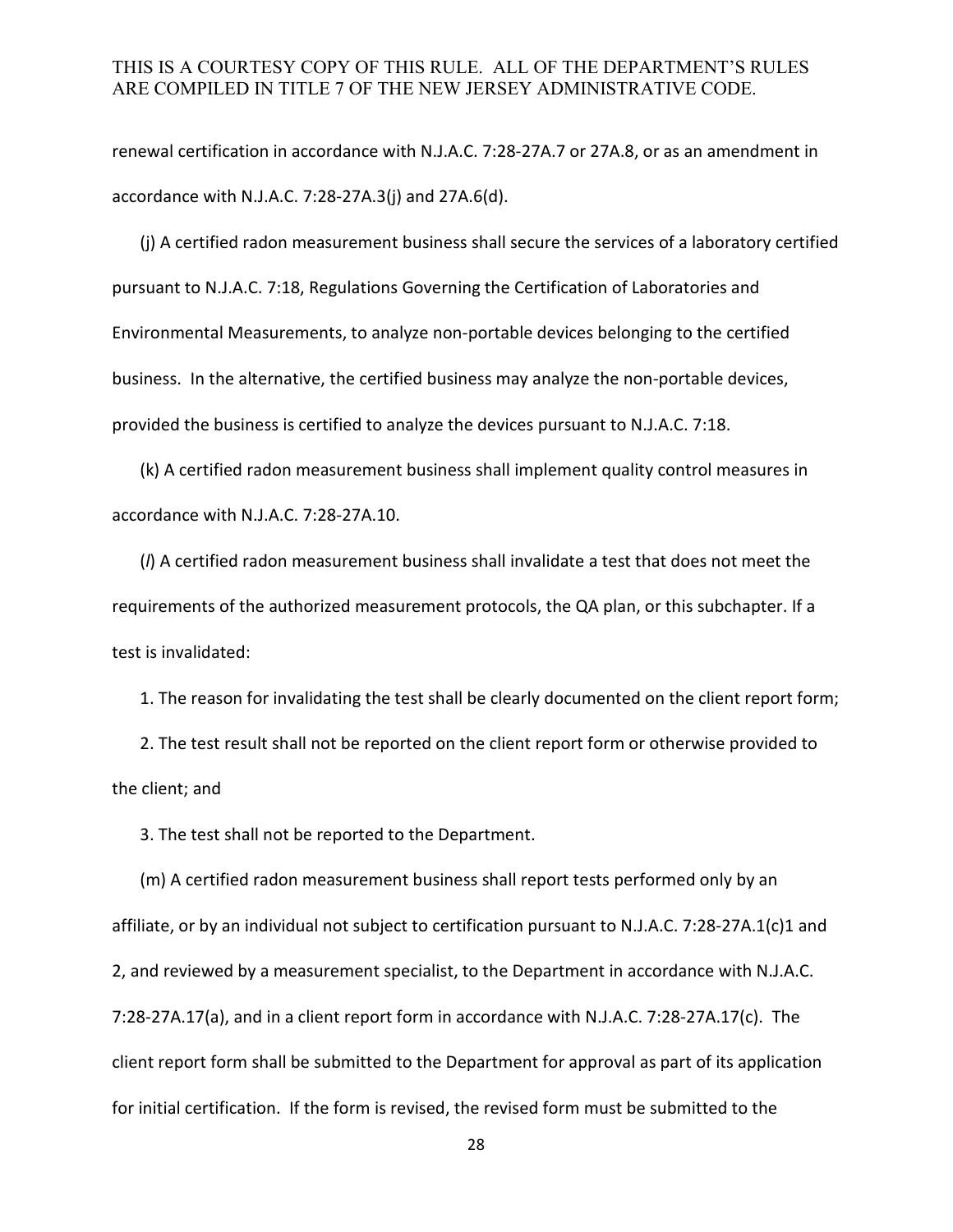Department for approval as part of the certified business's application for renewal certification, or as an amendment to its certification.

(n) A certified radon measurement business shall include in the client report a reference to the Department's website at [www.njradon.org](http://www.njradon.org/) for the most recent version of the testing and mitigation guidance document that is approved by the Department.

 (*o*) A certified radon measurement business shall establish a confidentiality waiver form and require affiliates to use the waiver form to obtain written authorization from the owner to provide an address and corresponding radon test result to an individual other than the building owner, or the buyer in the case of a prospective sale. A waiver shall not apply to individuals referenced at N.J.A.C. 7:28-27A.3(c). The waiver form shall be submitted to the Department for approval as part of the business's application for initial certification. If the form is revised, the revised form must be submitted to the Department for approval as part of the certified business's application for renewal certification, or as an amendment to its certification. The waiver shall include:

1. A statement in accordance with N.J.A.C. 7:28-27A.3(b) indicating that the owner or their legal representative agrees to release the information;

2. The name and signature of the owner or their legal representative as provided at N.J.A.C. 7:28-27A.3(c);

3. The name and signature of the affiliate; and

4. The date that the owner or representative signs the document.

(p) A certified radon measurement business shall develop and comply with a radiological safety plan in accordance with N.J.A.C. 7:28-27A.15 in order to keep the radon exposure of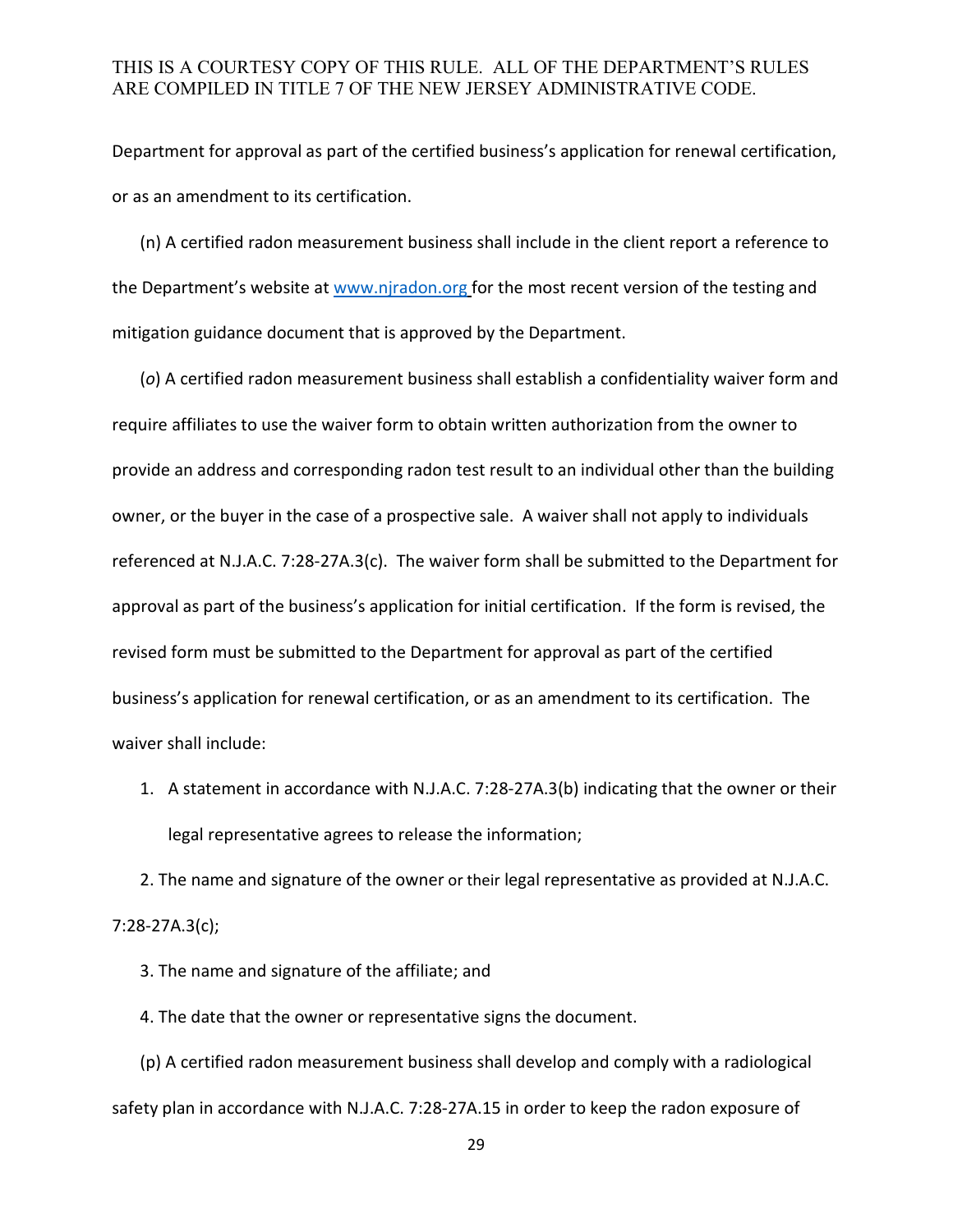affiliates as low as reasonably achievable. The plan shall be submitted to the Department for approval as part of the business's application for initial certification, and shall be provided to each affiliate annually, and when the certified business revises the plan to change the procedures affiliates must follow. If the plan is revised, the revised plan must be submitted to the Department for approval as part of the certified business's application for renewal certification, or as an amendment to its certification.

(q) A certified radon measurement business shall provide radiation safety training to each prospective affiliate, including the following:

1. An overview of radiation and radiation safety;

2. An overview of radon and the risk of developing lung cancer from radon exposure;

3. The radiation safety practices that each affiliate entering a building must follow for radon testing, including:

i. Limiting the time spent in areas with potentially high radon concentrations;

ii. Responding to questions or concerns of clients in a low radon area;

iii. Setting up radon testing devices prior to entering an area with potentially high radon concentrations; and

iv. Not smoking in buildings being tested; and

4. A certified radon measurement business shall administer a radiation safety examination to prospective affiliates and shall determine:

i. The passing score required on the test; and

ii. The measures the business will take if the prospective affiliate does not pass the test, such as additional training or re-administering the test.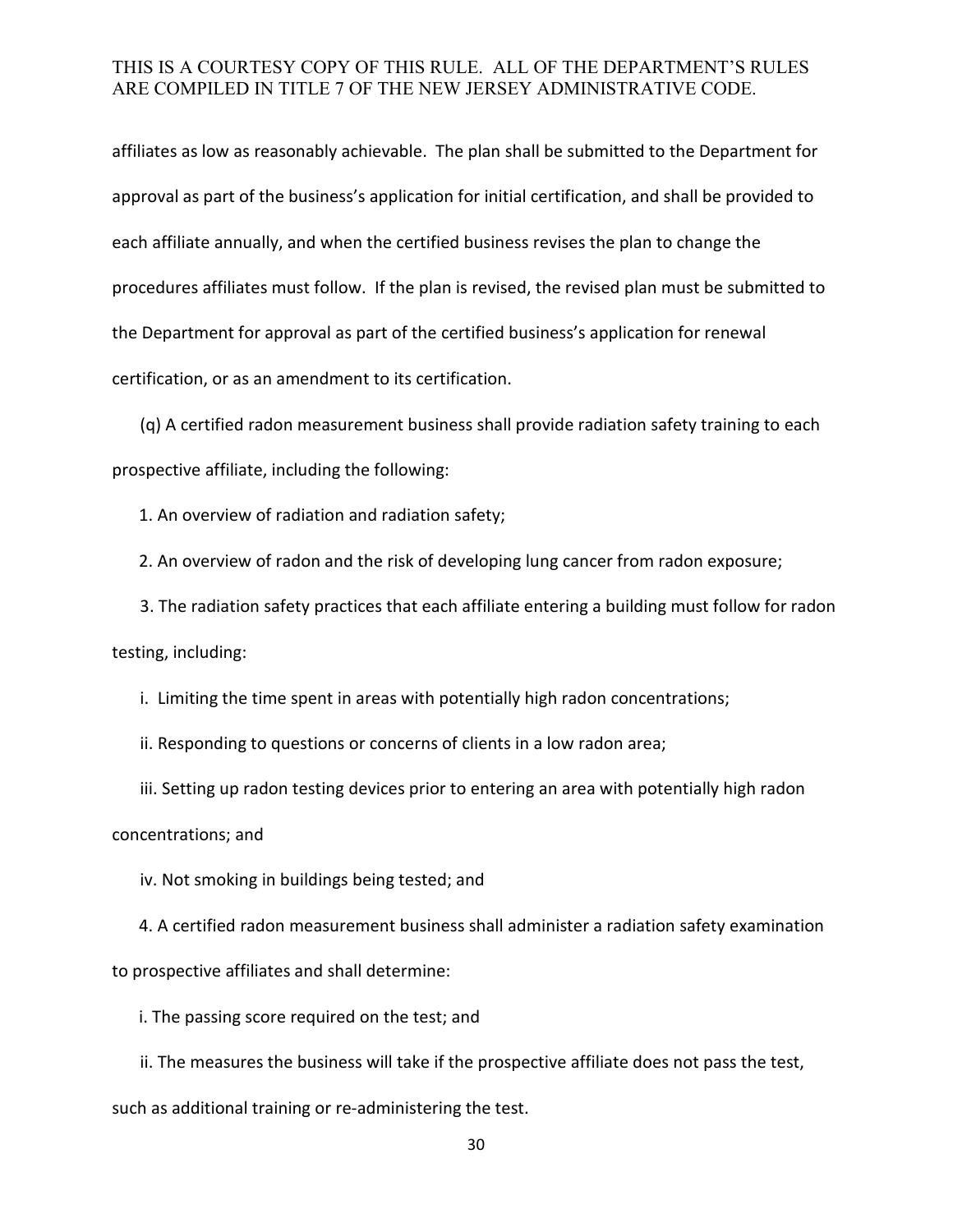#### 7:28-27A.10 Quality control measures

(a) Authorized proficiency testing shall be conducted in accordance with N.J.A.C. 7:28- 27A.6(a).

(b) Each portable device on the business's certification shall be calibrated in accordance with N.J.A.C. 7:28-27A.6(b).

(c) Throughout each month, a certified radon measurement business shall conduct the lesser of 10 percent duplicates or 50, for each portable and non-portable device type and distributed among New Jersey tests conducted by affiliates and individuals not subject to certification pursuant to N.J.A.C. 7:28-27A.1(c)1 and 2. When a continuous radon monitor is used for testing and there is no other continuous radon monitor available, another type of device shall be used.

1. The RPD shall be calculated for each duplicate pair and the certified radon measurement business shall use the following minimum criteria for all duplicate analyses: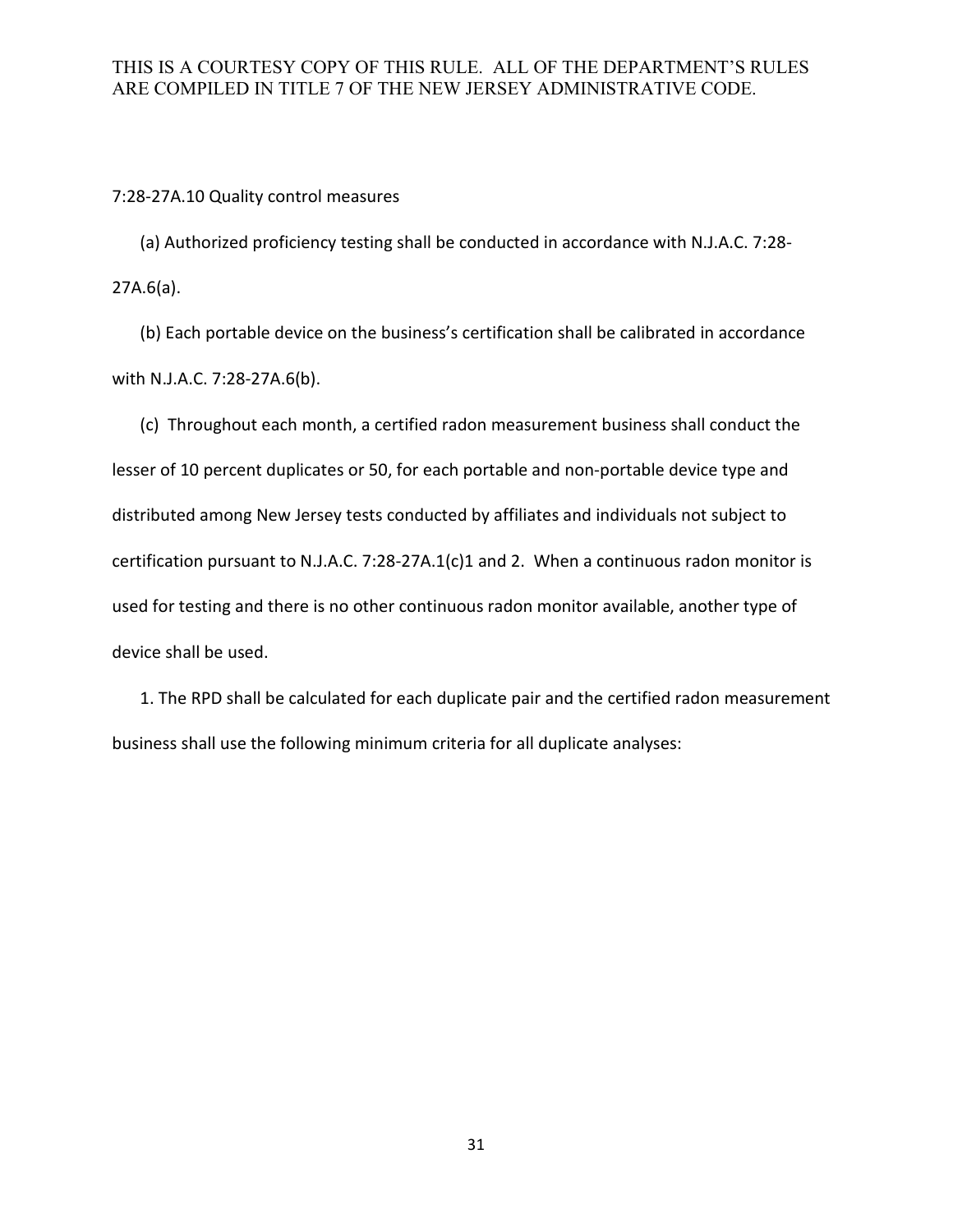| Average of the two test devices | <b>Warning Limit Triggered</b>                                                                                                              | <b>Control Limit Triggered</b> |
|---------------------------------|---------------------------------------------------------------------------------------------------------------------------------------------|--------------------------------|
| $\geq$ 4.0 pCi/L                | RPD > 28.0%                                                                                                                                 | RPD > 36.0%                    |
| $2.0 - 3.9$ pCi/L               | RPD > 50.0%                                                                                                                                 | RPD > 67.0%                    |
| $< 2.0$ pCi/L                   | Absolute value of the difference<br>between the two tests is<br>>1 pCi/L if both tests are above<br>the minimum detectable<br>concentration | n/a                            |

2. If more than five percent of the checks fall within the warning limit or more than one percent of the checks fall outside the control limit for a device, the certified business shall investigate, take corrective action, and document the investigation and corrective action. If the limit continues to be exceeded, the business shall take the affected devices out of service until the problem is identified, corrected, and documented.

(d) Throughout each month, a certified radon measurement business shall conduct the lesser of five percent blanks or 25, distributed among New Jersey tests conducted by affiliates and individuals not subject to certification pursuant to N.J.A.C. 7:28-27A.1(c)1 and 2.

1. The minimum control limits for blanks shall be as follows: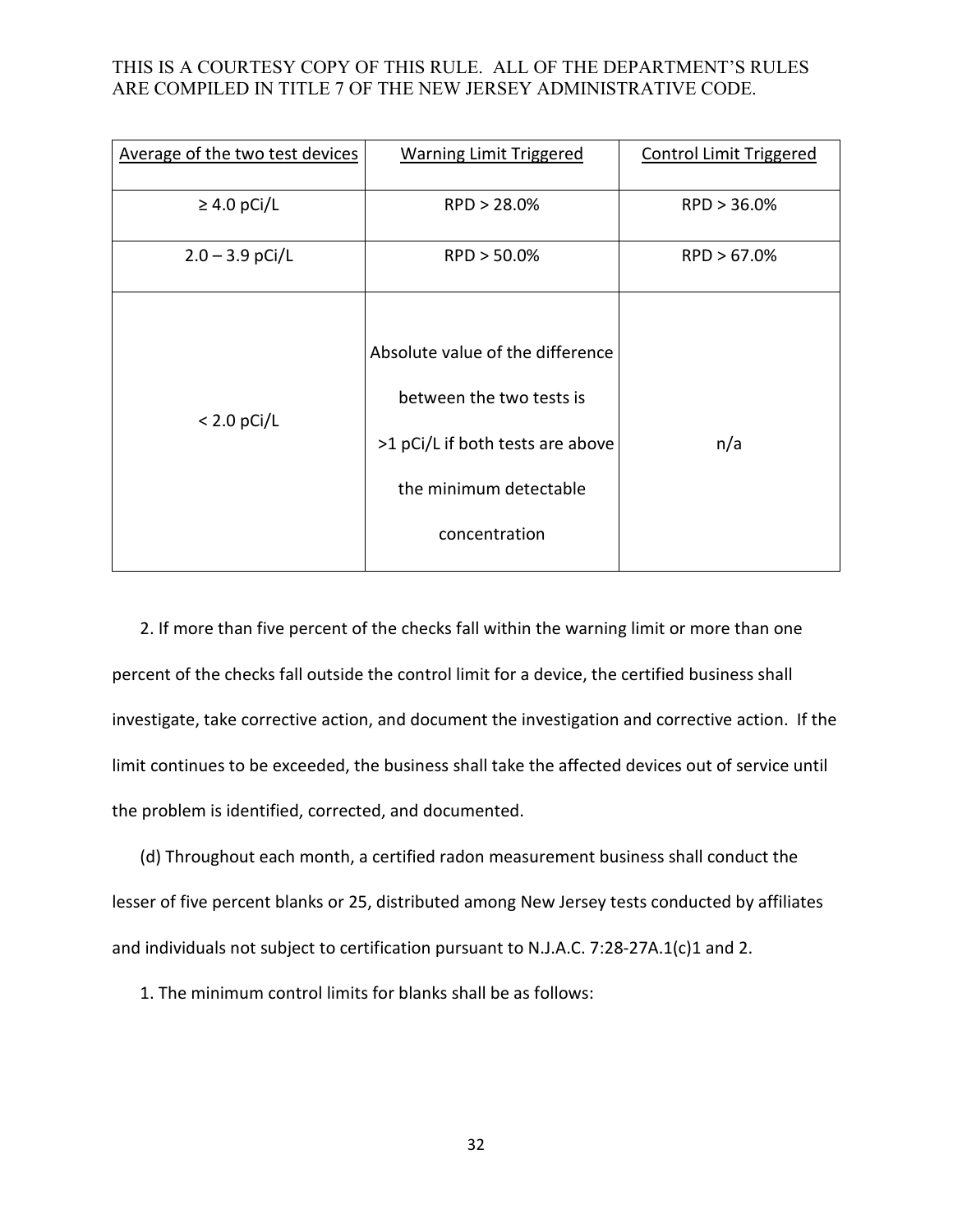| Device       | Control Limit                            |
|--------------|------------------------------------------|
| Non-portable | > Minimum Detectable                     |
|              | Concentration                            |
| Electret     | $\geq$ 2 volts, or as recommended by the |
|              | manufacturer for that configuration      |

2. If blank results fall outside the control limit for a device, the certified business shall investigate, take corrective action, and document the investigation and corrective action. If the limit continues to be exceeded, the business shall take the affected device out of service until the problem is identified, corrected, and documented.

(e) A certified radon measurement business shall provide instructions for deploying devices for blank measurements, and shall distribute devices for blank measurements among all the places where the devices are stored, transported, and deployed, including:

- 1. Side-by-side with the test;
- 2. At the certified business's location;
- 3. At the affiliate's office and storage area; and
- 4. In the vehicles that transport the devices.

(f) A certified radon measurement business shall conduct spike testing for electret readers that it owns. If a device is affiliate-owned, the certified individual shall conduct spike testing and shall submit the results to each certified business with which the individual is affiliated for that device.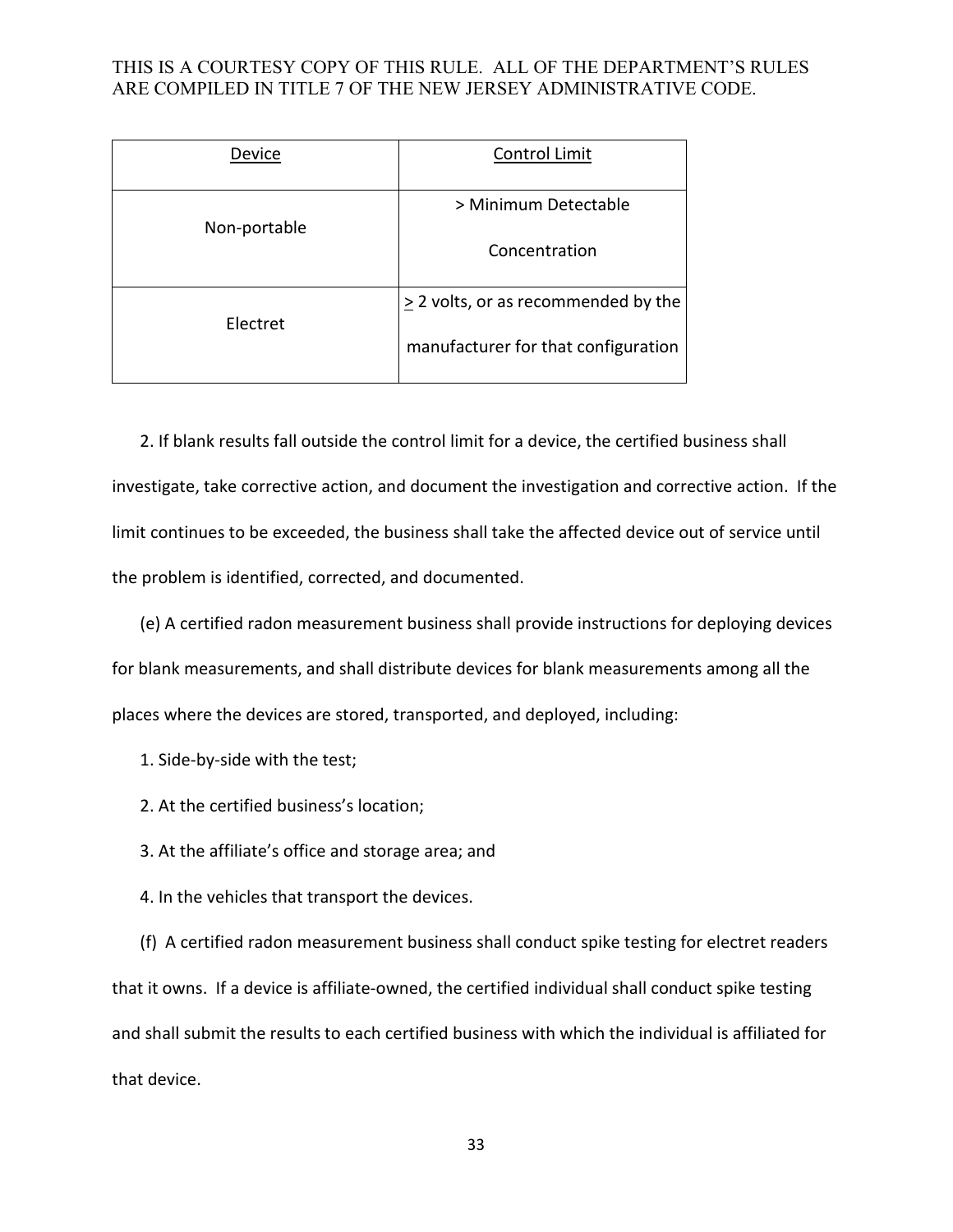1. Spike tests shall be conducted at a rate of three per 100 tests, with a minimum of three per year and a maximum of six per month; and

2. The certified radon measurement business shall monitor the results of spike testing and shall investigate any significant deviation from the known spike concentration.

(g) From each shipment of electret devices from the manufacturer, the device owner shall set aside the lesser of five percent or 10, which shall be evaluated at least weekly for voltage drift and results documented.

1. If a device is affiliate-owned, the certified individual shall submit the results weekly to each certified business with which the individual is affiliated for that device;

2. If the voltage loss is more than one volt per week over a three-week test period for shortterm electrets, or one volt per month over a three-month test period for long-term electrets, the certified business shall investigate, take corrective action, and document the investigation and corrective action; and

3. If the limit continues to be exceeded, the certified business shall instruct the owner to take the affected device out of service until the problem is identified, corrected, and documented.

(h) Following the manufacturer's instructions, the device owner shall zero the electret reader and document results at least weekly.

1. If a device is affiliate-owned, the certified individual shall submit the results weekly to each certified business with which the individual is affiliated for that device; and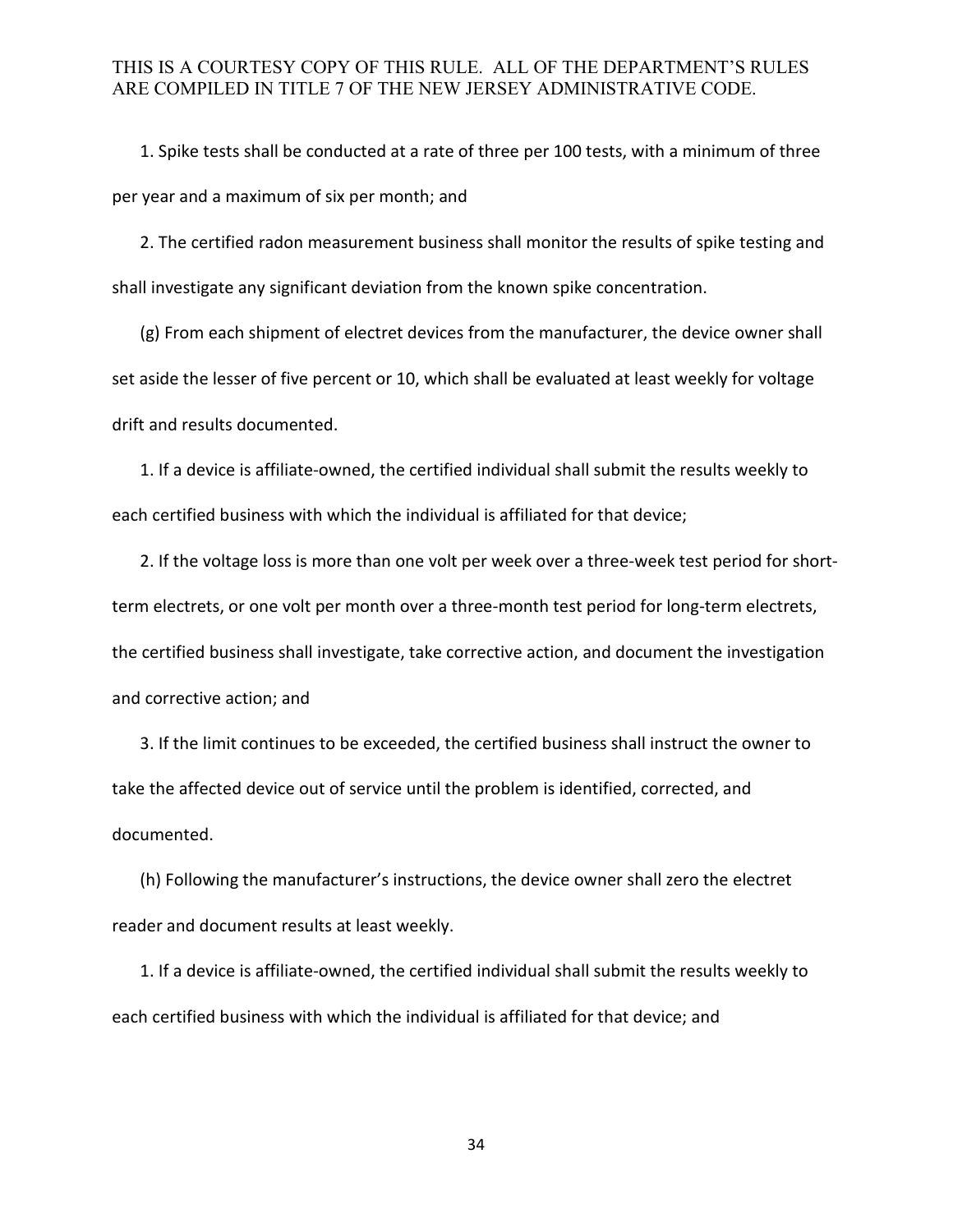2. If the manufacturer's limits are exceeded, the certified business shall instruct the owner to take the affected device out of service until the problem is identified, corrected, and documented.

 (i) Following the manufacturer's instructions, the device owner shall check the reference cells and document results at least weekly.

1. If a device is affiliate-owned, the certified individual shall submit the results weekly to each certified business with which the individual is affiliated for that device; and

2. If the manufacturer's limits are exceeded, the certified business shall instruct the owner to take the affected device out of service until the problem is identified, corrected, and documented.

(j) Each calendar quarter, a certified specialist responsible for the daily operations of the certified business shall prepare and submit to the individual who signed the application in accordance with N.J.A.C. 7:28-27A.4, a written report of the results of duplicate tests, blank tests, authorized proficiency tests, calibrations, and spike tests, voltage drift, zeroing, and reference cell checks, as applicable, and any corrective action.

#### 7:28-27A.11 Radon mitigation business - initial certification

(a) An initial certification is valid for one year following the date of issuance, unless the certification is suspended, revoked, or canceled.

(b) A radon mitigation business shall submit an application for initial certification in accordance with N.J.A.C. 7:28-27A.3(e).

(c) A complete initial application shall include: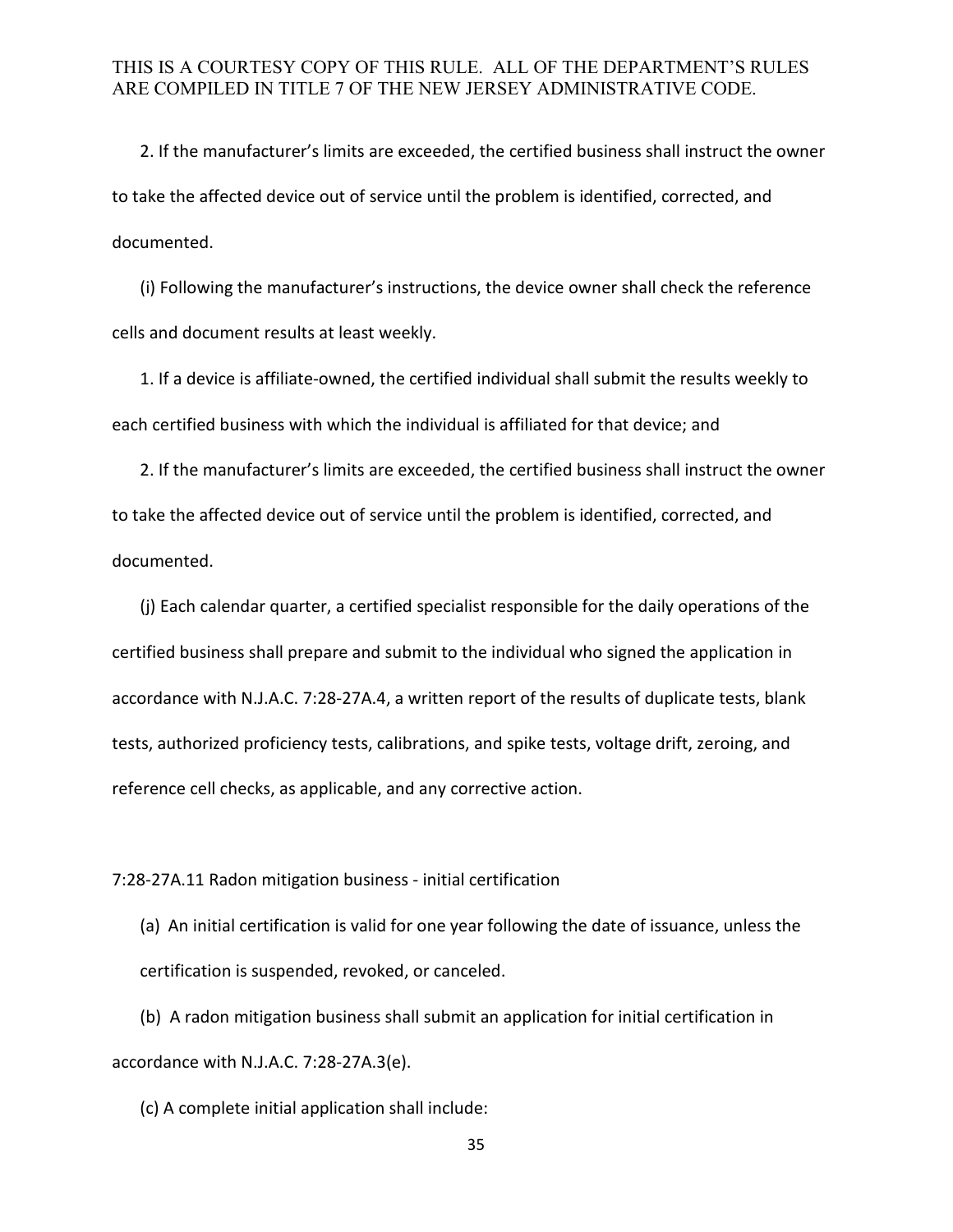1. The business name, physical location, and mailing address; primary and secondary individuals in charge of the business; individual in charge of tracking affiliates and their certification status; contact information for each individual, which may include telephone number and electronic mail address; and any branch names, addresses, and contact information;

 2. The business's status as a corporation, limited liability company, sole proprietorship, partnership, or government agency;

 3. The name and address of each owner, officer, general and limited partner, director, and principal shareholder;

 4. For a corporation, the state of domestic incorporation, and the name and principal place of business of each parent corporation of the applicant;

5. An identification of the building types to be mitigated and the authorized mitigation protocols to be followed for each building type, in accordance with N.J.A.C. 7:28-27A.13(d);

6. A copy of the radiological safety plan in accordance with N.J.A.C. 7:28-27A.15;

 7. A copy of the form contract for a fan installation only and the form contract for a full mitigation system installation in accordance with N.J.A.C. 7:28-27A.13(*l*); and

8. The proper fee in accordance with N.J.A.C. 7:28-27A.27(d).

(d) The Department will issue an acknowledgement notice to an applicant who complies with the requirements of this section. Upon receipt of the acknowledgement notice, the business shall submit amendments in accordance with N.J.A.C. 7:28-27A.3(j) to provide the affiliation forms in accordance with N.J.A.C. 7:28-27A.5, and a list of affiliates and their training dates in accordance with N.J.A.C. 7:28-27A.13(d)2. Upon approval by the Department and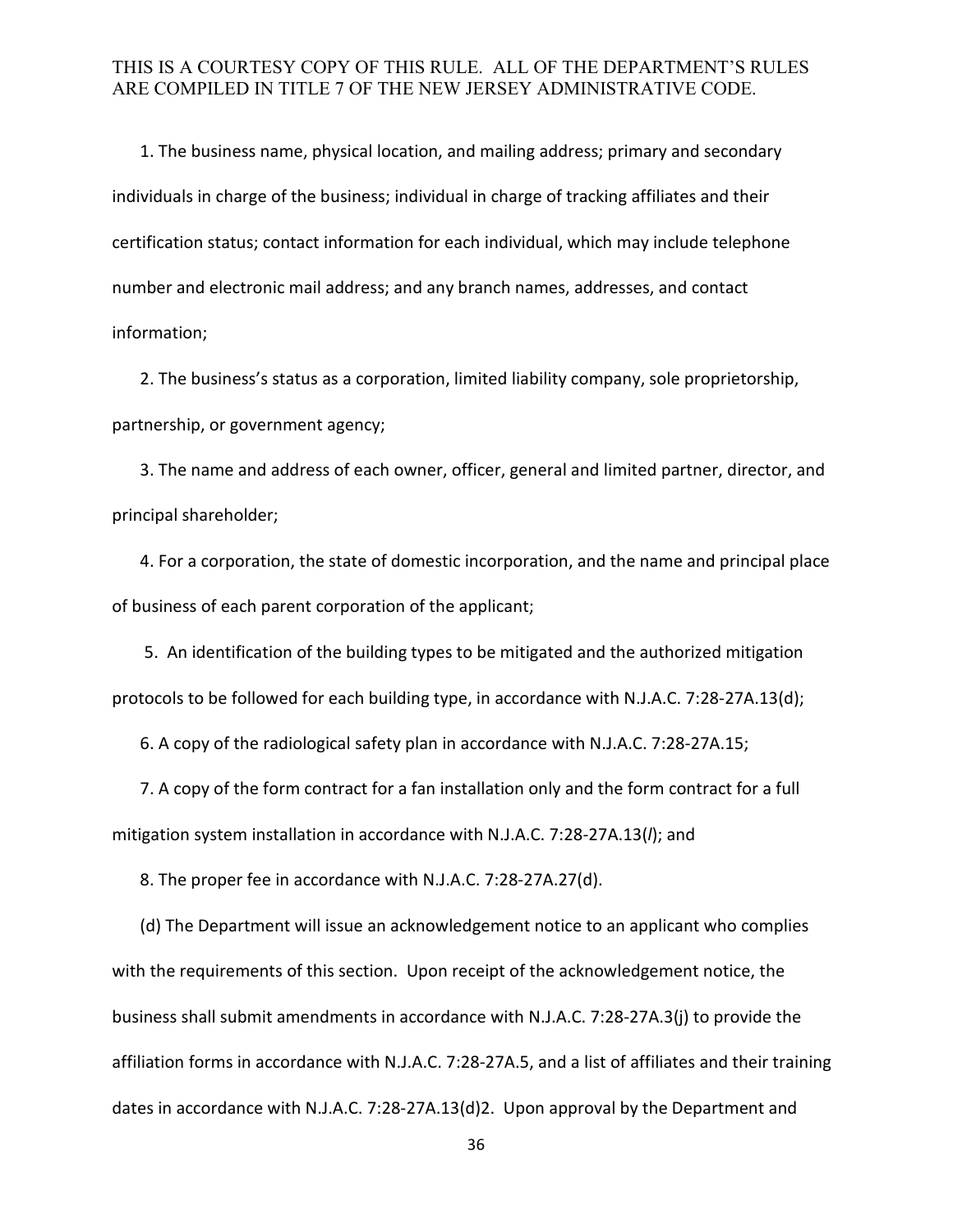affiliation with a certified radon mitigation specialist or an individual who has received an acknowledgement notice to become a radon mitigation specialist, a certification credential will be issued. The certification shall contain the information provided in the application and any subsequent amendments in accordance with N.J.A.C. 7:28-27A.3(j).

7:28-27A.12 Radon mitigation business - certification renewal

(a) A renewal certification is valid for one year following the date of issuance, unless the certification is suspended, revoked, or canceled.

(b) A radon mitigation business shall submit to the Department, an application for renewal on the form that the Department provides in advance of the expiration date.

(c) A complete renewal application shall contain:

1. All information required in an application for an initial certification as set forth at N.J.A.C. 7:28-27A.11, but only to the extent that the information differs from what is contained in the certified business's most recent certification; and

2. The proper fee in accordance with N.J.A.C. 7:28-27A.27(d).

(d) The Department will issue a certification credential to an applicant who complies with the requirements of this section. The certification shall contain the information provided in the application and any subsequent amendments in accordance with N.J.A.C. 7:28-27A.3(j).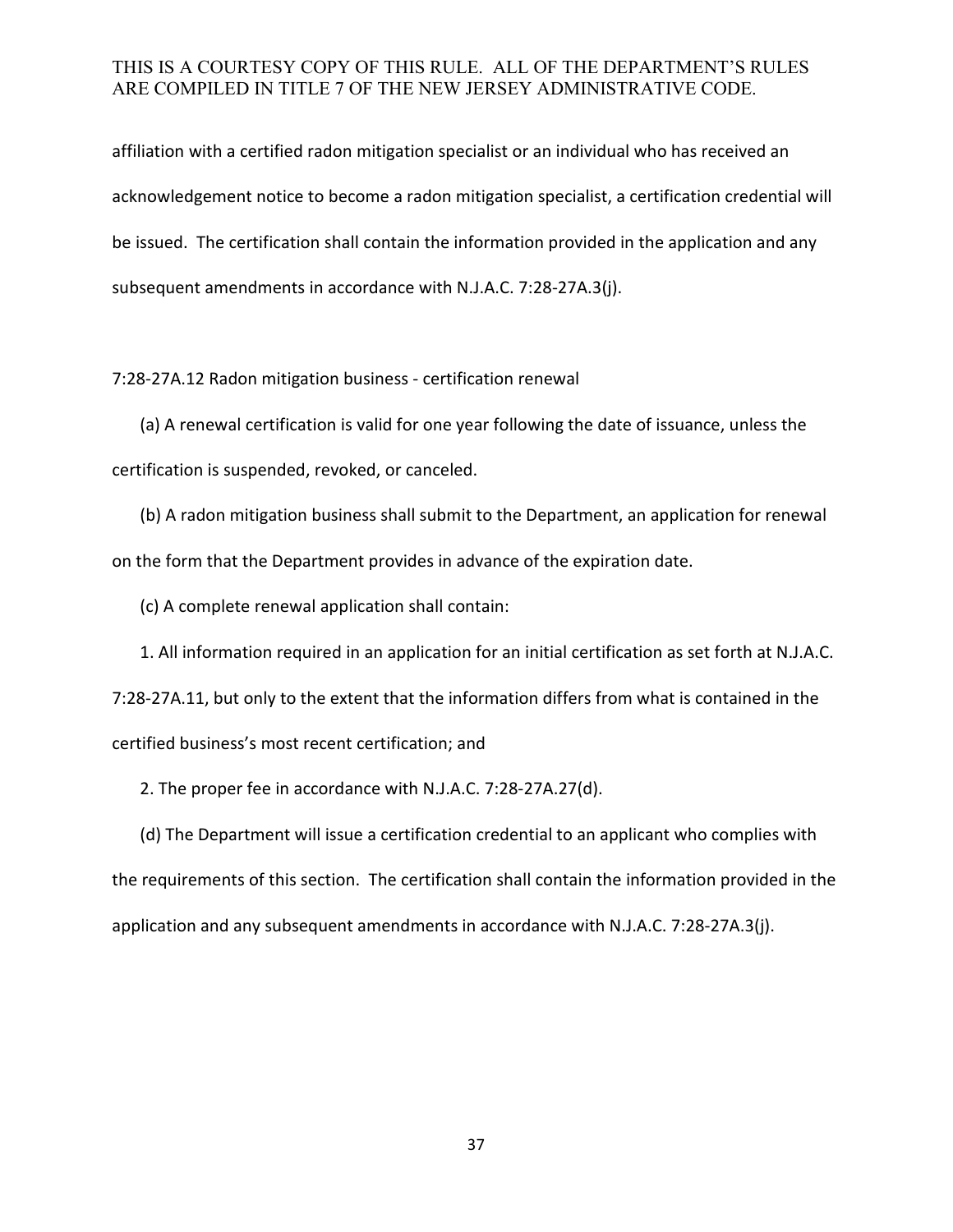7:28-27A.13 Responsibilities of a certified radon mitigation business

(a) A certified radon mitigation business shall maintain its certification by submitting an annual renewal application in accordance with N.J.A.C. 7:28-27A.12 and amending its certification, when necessary, in accordance with N.J.A.C. 7:28-27A.3(j).

(b) A certified radon mitigation business shall affiliate with a certified radon mitigation specialist or an individual who has received an acknowledgement notice to become a radon mitigation specialist, in accordance with N.J.A.C. 7:28-27A.5 and submit the affiliation form to the Department.

(c) A certified radon mitigation business shall comply with this subchapter and ensure that its affiliates conduct radon mitigation in accordance with the authorized mitigation protocols for each building type, this subchapter, the certified business's certification, and radiological safety plan.

(d) A certified radon mitigation business shall provide to the Department:

1. A list of the building types to be mitigated, including residential, non-residential, or school buildings. If residential, whether single-family, condominium, townhouse, apartment and/or other residential building types will be mitigated.

2. The name of the affiliate or affiliates who will mitigate multifamily buildings, schools and/or large buildings; and the date on which each identified affiliate took the eight-hour multifamily buildings training course and/or the eight-hour schools and large buildings course, as applicable.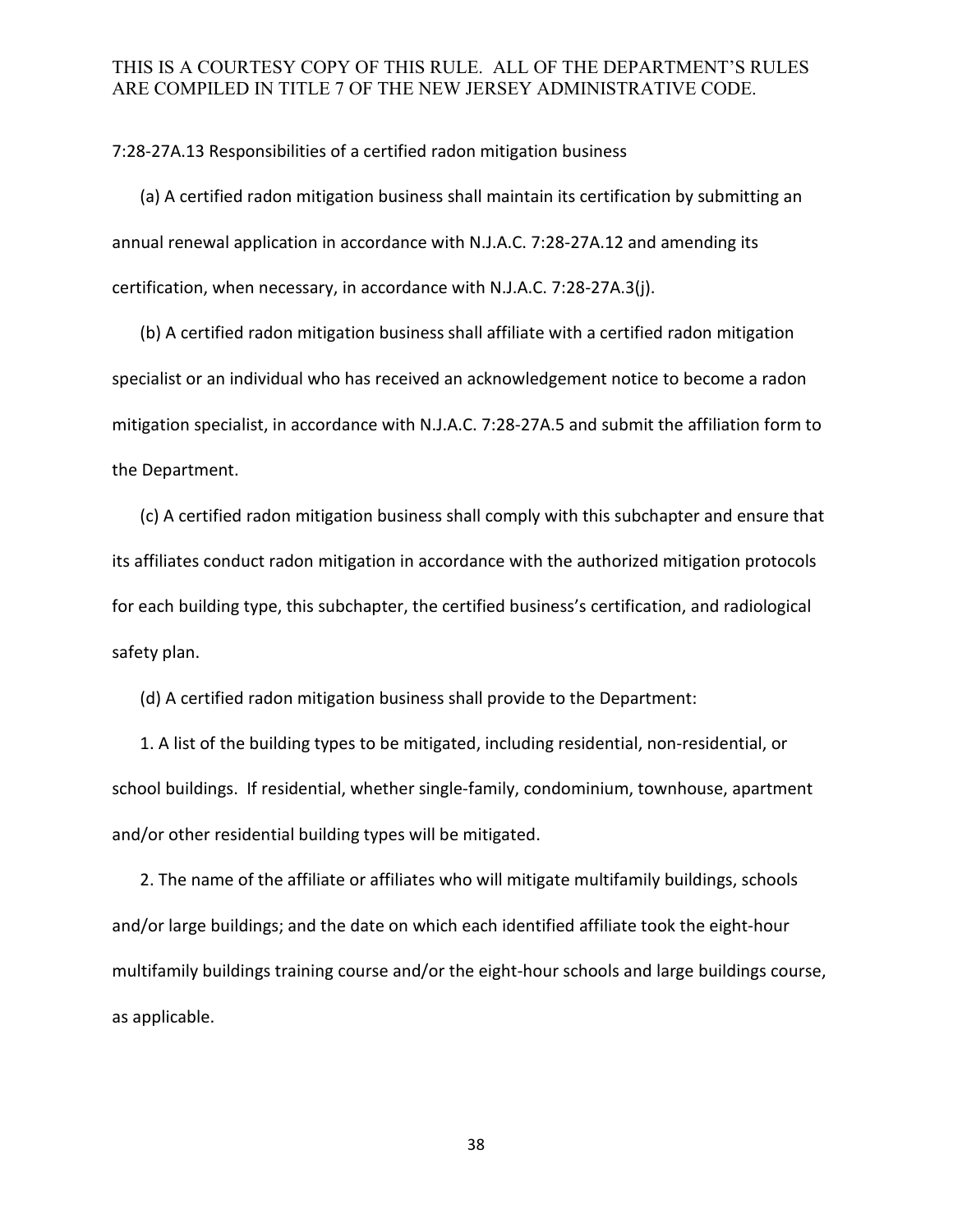(e) The daily operation of a certified radon mitigation business shall be directed by one or more certified radon mitigation specialists affiliated with the business, whose responsibilities are set forth at N.J.A.C. 7:28-27A.26(k).

(f) A certified radon mitigation business shall develop and comply with a radiological safety plan in accordance with N.J.A.C. 7:28-27A.15, in order to keep the radon exposure of affiliates as low as reasonably achievable. The plan shall be submitted to the Department for approval as part of the business's application for initial certification, and shall be provided to each affiliate annually, and when the certified business revises the plan to change the procedures affiliates must follow. If the plan is revised, the revised plan must be submitted to the Department for approval as part of the certified business's application for renewal certification, or as an amendment to its certification.

(g) A certified radon mitigation business shall provide radiation safety training to each prospective affiliate and uncertified individuals as specified at (n) below, including the following:

1. An overview of radiation and radiation safety;

2. An overview of radon and the risk of developing lung cancer from radon exposure; and

3. The radiation safety practices that each affiliate entering a building must follow for radon mitigation work, including:

i. Knowing the pre-mitigation radon test result;

ii. Ventilating building areas where mitigation work is being performed;

iii. Limiting the time spent in areas with potentially high radon concentrations;

iv. Taking work breaks/lunches away from elevated radon areas;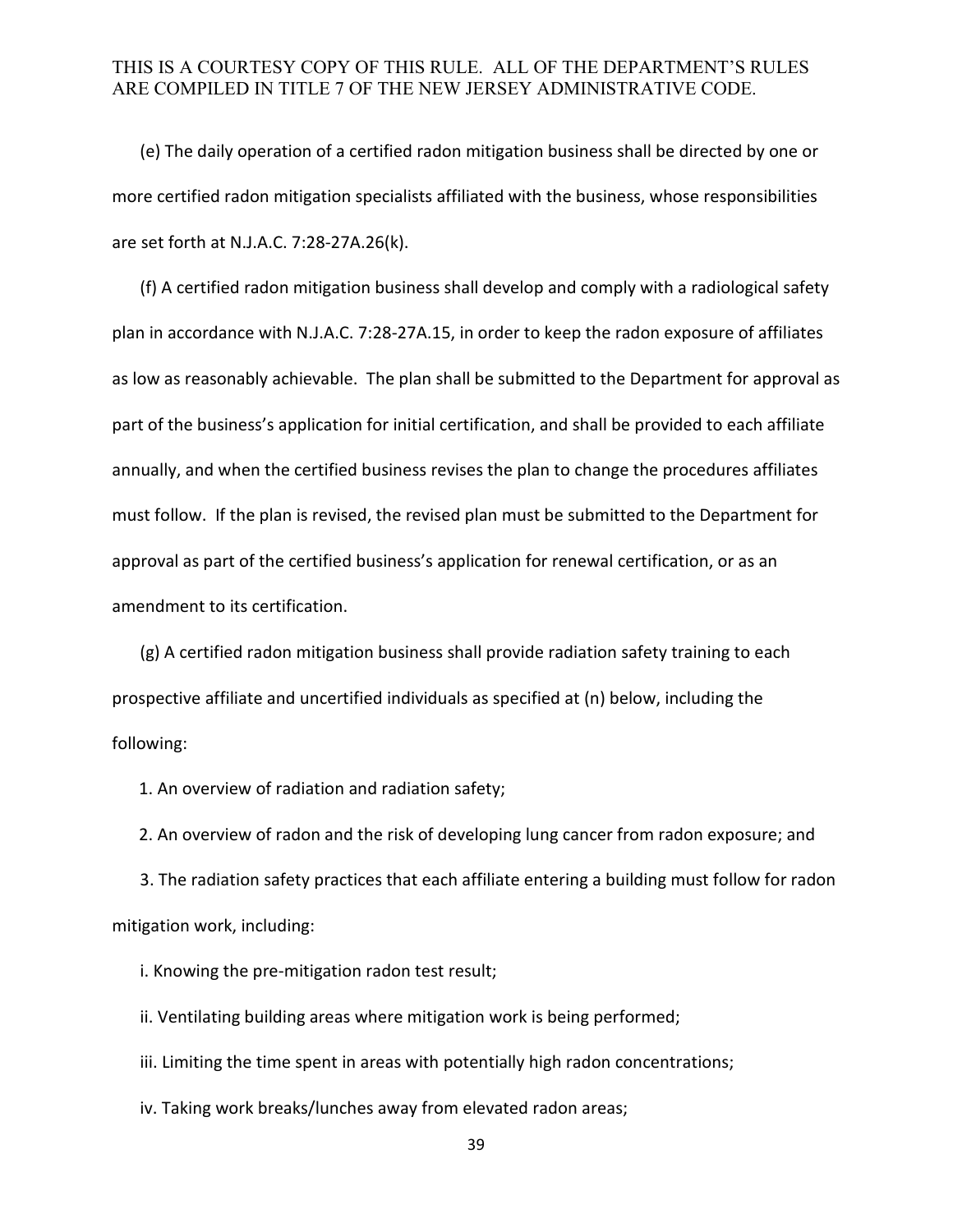v. Allowing in the building only the number of persons necessary to carry out mitigation work; and

vi. Not smoking in buildings being mitigated.

(h) A certified radon mitigation business shall administer a radiation safety examination to prospective affiliates and shall determine:

1. The passing score required on the test; and

2. The measures the business will take if the prospective affiliate does not pass the test, such as additional training or re-administering the test.

(i) A certified radon mitigation business shall provide, to the Department, the method by which the business shall track radon exposure for each affiliate, including a description of the following:

1. An explanation of the tracking methods at (j) below, including all calculations;

2. Measures to be taken to ensure exposure does not exceed two working level months per year (WLM per year); and

3. Measures to be taken when exposure exceeds two WLM per year.

(j) A certified radon mitigation business shall annually track its affiliates' exposure to radon by:

1. Requiring its affiliates to wear a passive long-term radon detector while working for at least three consecutive months; or

2. Estimating radon exposure by performing one calculation using the highest premitigation radon test result obtained by any affiliate and the maximum total time spent by any affiliate in buildings while conducting mitigations for the past year, or if a new business, by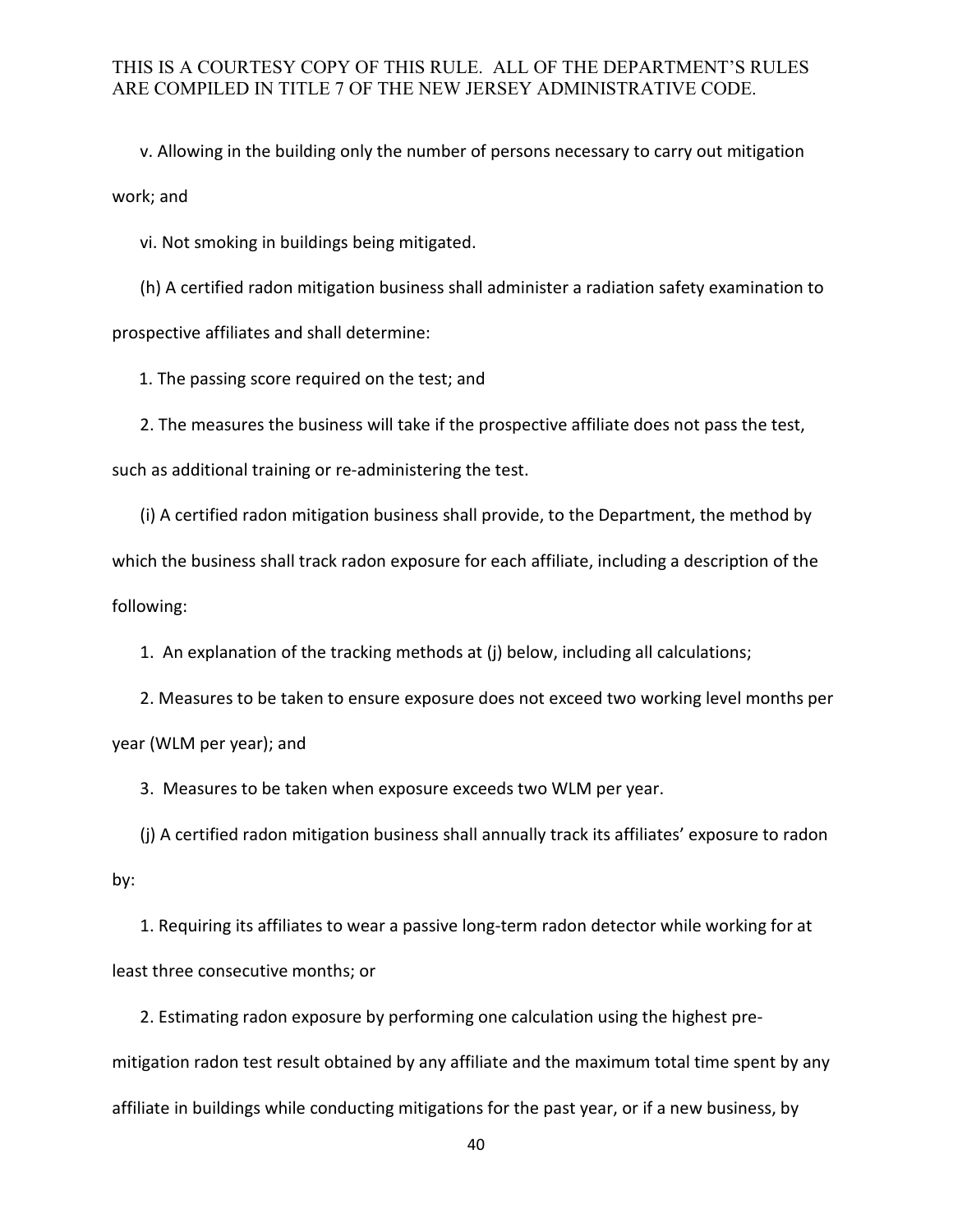estimating radon exposure at six months and one year during the first year of certification,

using the following calculation:

WLM per year = (exposure (WL) x hours exposed per year) / 170 hours per month

(Assumes one month of work = 170 hours)

 $ER = (WL \times 100)$ 

pCi/L

For radon mitigation, if the equilibrium ratio (ER) is not given, it is assumed to be 100 percent; which means that the ER = 1.0.

 $1 = (WL \times 100)$ (pCi/L)

$$
WL = (\underline{pCi/L})
$$
  
100

(k) A certified radon mitigation business shall notify an affiliate when the affiliate's actual or estimated exposure exceeds two WLM per year.

 (*l*) A certified radon mitigation business shall require an affiliate, prior to each mitigation system installation, to provide the client with a copy of a written contract that has been signed by the affiliate and the client. The form contract shall be submitted to the Department for approval as part of the certified business's application for initial certification. If the form is revised, the revised form must be submitted to the Department for approval as part of the certified business's application for renewal certification, or as an amendment to its certification. The form contract shall include:

1. The certified radon mitigation business's name, certification number, address, and telephone number;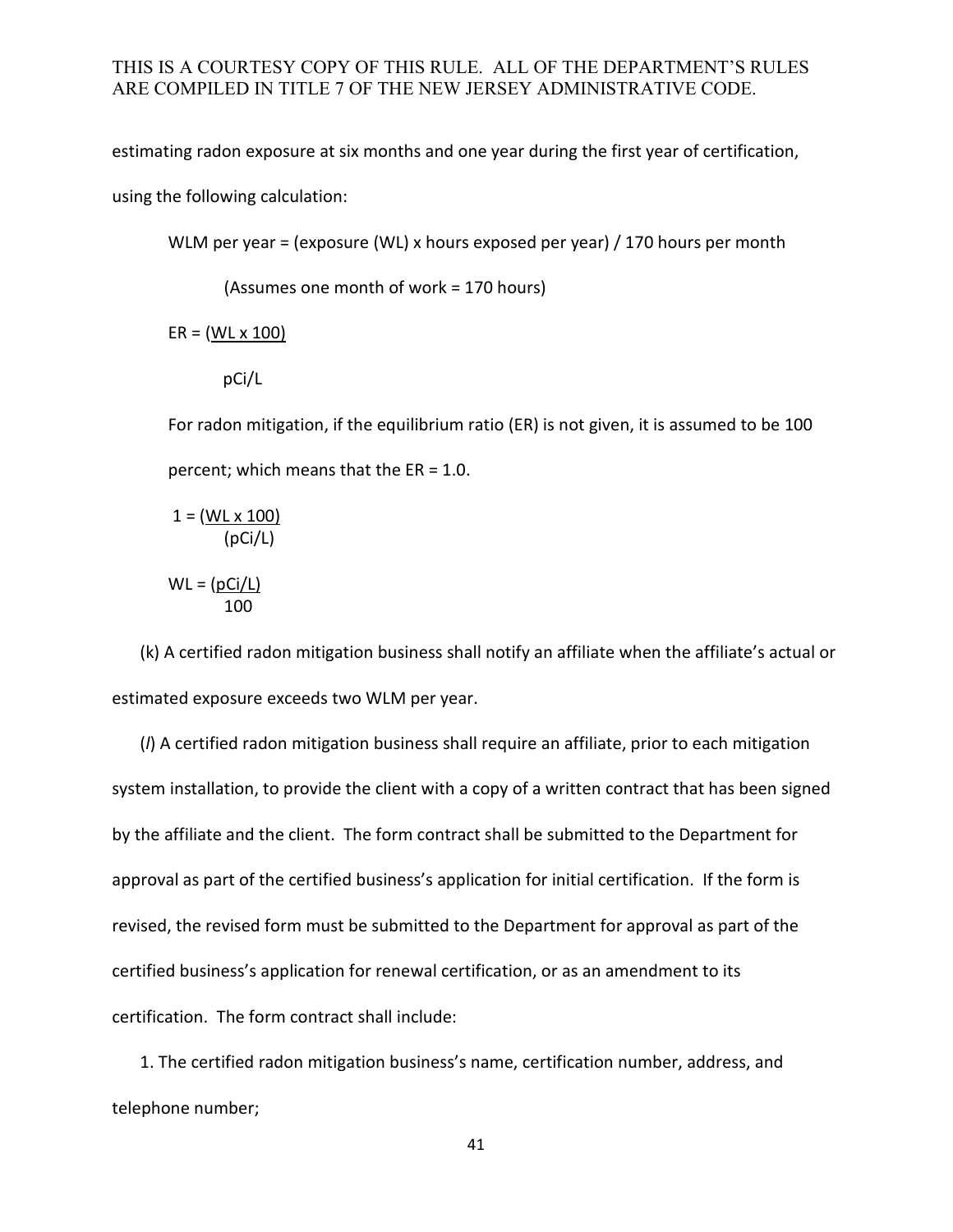2. The affiliate's printed name, signature, and certification number;

3. The client's printed name and signature;

4. The date on which the contract is effective;

5. The warranty, if any, on the reduction of the radon level, and the warranty shall specify when a fan is installed on pre-existing pipes, whether the entire mitigation system, including the pre-existing piping, is covered and, if it is not, the specific parts of the mitigation system that are covered. The contract shall state when no warranty is provided;

6. Diagnostic test results, if appropriate;

7. A written description of the specific radon mitigation system components to be installed;

8. A short-term radon test in accordance with (*o*) below;

9. Written instructions for the operation and maintenance of the mitigation equipment, including a discussion of the possible energy costs associated with operating the system;

10. An indication of whether there would be additional charges to the client for the certified business to perform further work on the installed system if the system does not meet the standards specified in the warranty.

11. The estimated service charge, if applicable, for the certified mitigation business to return to the property to address issues with the system while under warranty;

12. A statement that the signed contract constitutes the client's authorization to a certified radon measurement business to provide to the certified radon mitigation business the results of the post-mitigation testing required at (*o*) below; and

13. The statement: "This notice is provided to you by a business certified by the New Jersey Department of Environmental Protection (Department) to perform radon mitigation services.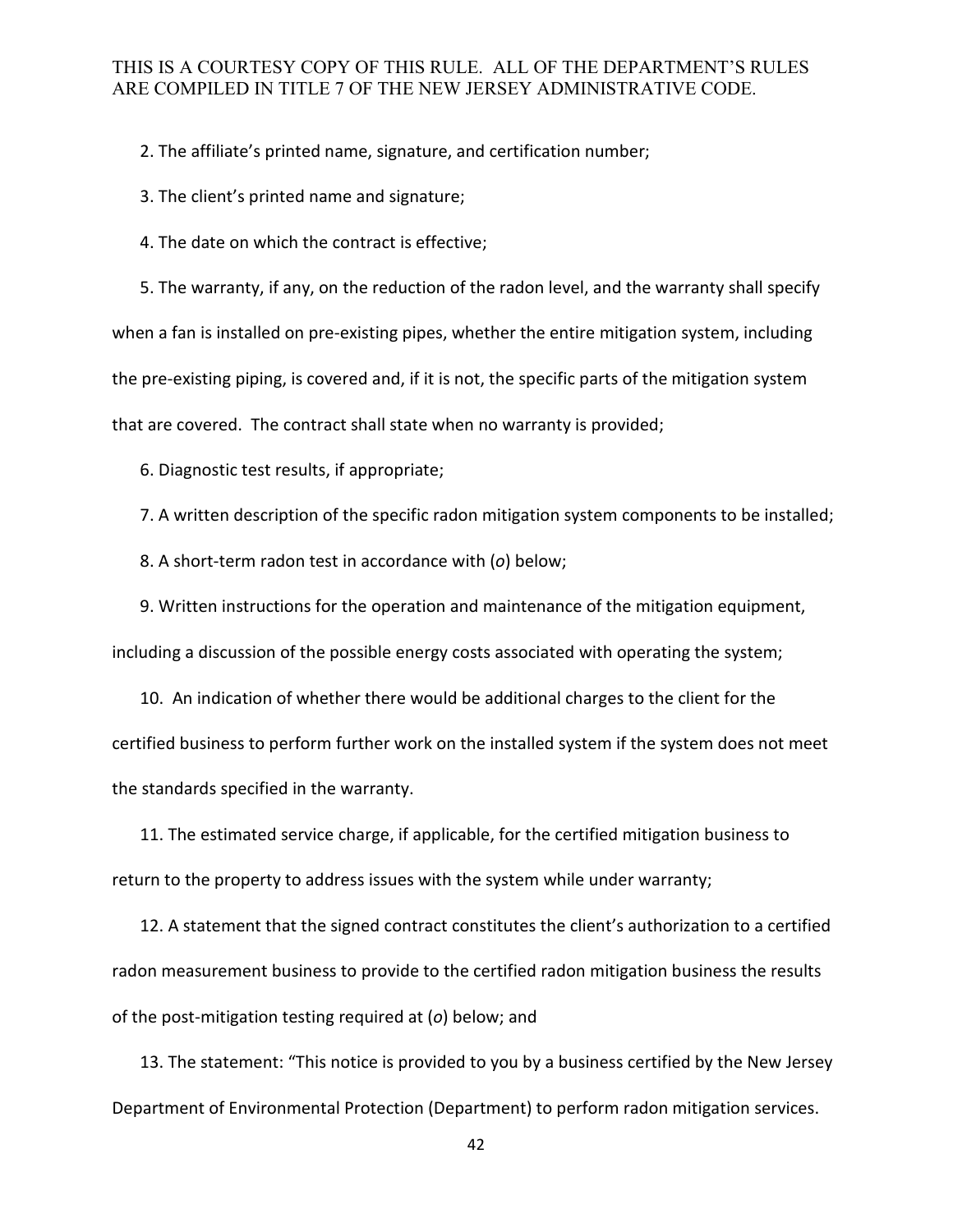At some time in the near future, a representative of the Department may contact you to ask your permission to visit your building. The purpose of the visit would be to inspect the recently installed radon mitigation system."

(m) Before performing work on an existing mitigation system, the certified business and specialist shall advise the client, in the contract, whether the mitigation system meets the most recent authorized mitigation protocol, and provide a written estimate of the upgrades needed, the cost to bring the system into compliance, and information regarding the potential health impact if the system is not upgraded.

(n) A certified radon mitigation business shall ensure that an uncertified individual assisting a certified individual with the mitigation shall not perform any aspect of the system design or installation including, but not limited to, drafting design drawings, installing the pipes, fan, and monitor, and sealing pipe connections. An uncertified individual assisting a certified individual with the mitigation may perform basic construction tasks including, but not limited to, moving supplies and tools, drilling holes in a foundation, clearing gravel and dirt from the suction point, cutting pipes, and cleaning the area after the mitigation system is installed.

(*o*) A certified radon mitigation business shall ensure that a short-term radon test is conducted no sooner than 24 hours after a mitigation system is installed and functioning and within 30 days after the installation of the system.

(p) A certified radon mitigation business shall include in the contract a reference to the Department's website at [www.njradon.org](http://www.njradon.org/) for the most recent version of the testing and mitigation guidance document that is approved by the Department.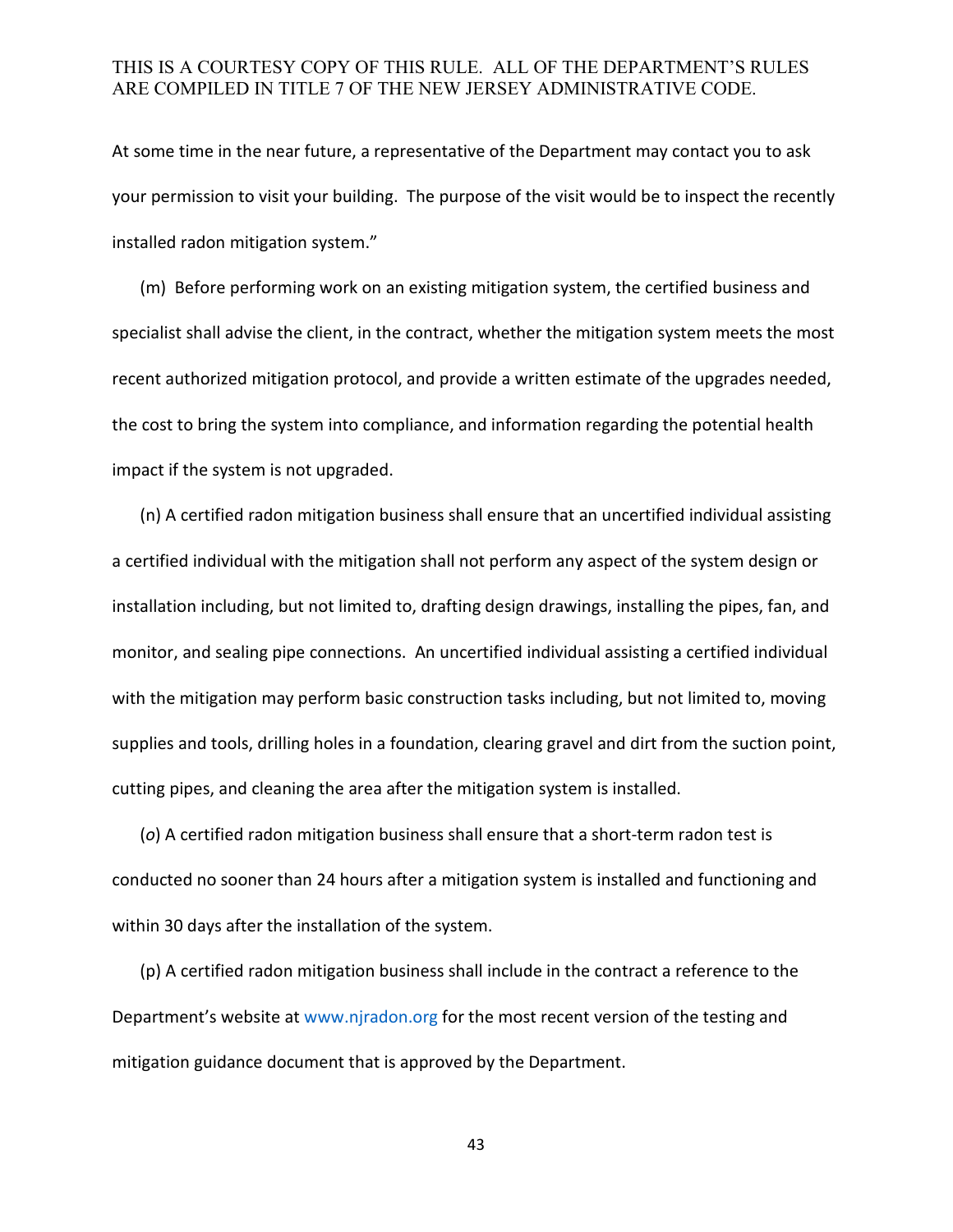7:28-27A.14 Quality assurance (QA) plan

(a) The QA plan shall contain the following items, presented in order, and clearly identified:

1. A title page that identifies:

i. The title of the document;

ii. The name and signature of one individual designated in accordance with N.J.A.C. 7:28-

27A.9(e);

iii. The business's name, address, and certification number; and

iv. The date the document was prepared;

2. A table of contents for the QA plan;

3. A description of the business's organization, including:

i. The title of the individual who signed the application in accordance with N.J.A.C. 7:28-

27A.4;

ii. An acknowledgment that it is the responsibility of a certified radon measurement specialist to oversee the daily operations of the business in accordance with N.J.A.C. 7:28- 27A.9(e), and to perform quality assurance and quality control functions; and

iii. A description of the reporting structure between the individuals at (a)3i and ii above and the business's affiliates;

4. A description of the business's responsibilities and its requirements regarding affiliates and their responsibilities in accordance with N.J.A.C. 7:28-27A.9(c) through (*o*); and

 5. A description of internal quality control checks conducted by the business and its affiliates for all devices in accordance with N.J.A.C. 7:28-27A.10.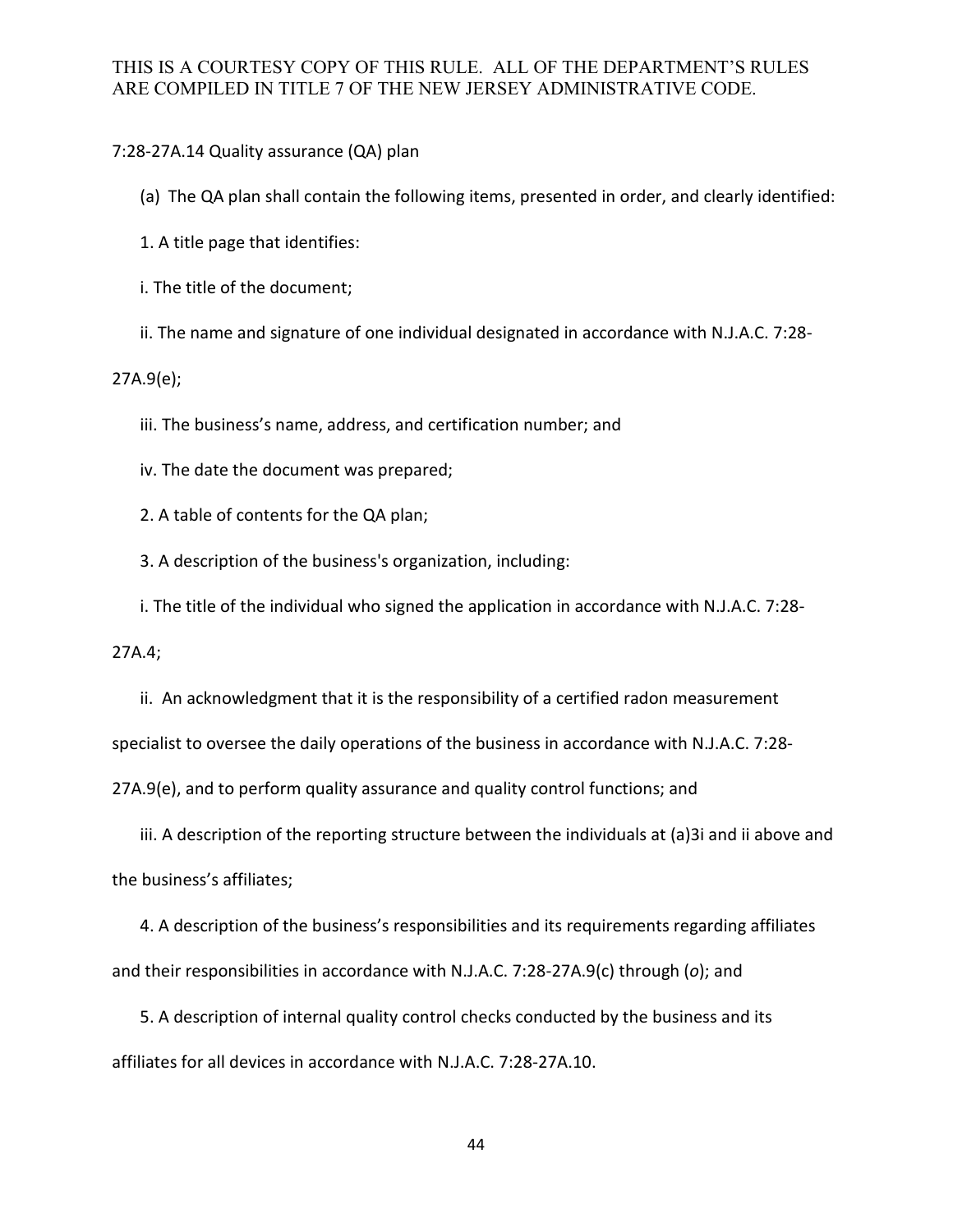(b) The business shall provide a copy of the QA plan, and any revision thereto, to each

affiliate in accordance with N.J.A.C. 7:28-27A.5.

7:28-27A.15 Radiological safety plan

(a) The radiological safety plan shall contain the following items, presented in order, and

clearly identified:

1. A title page that identifies:

i. The title of the document;

ii. The name and signature of one individual designated in accordance with N.J.A.C. 7:28-

27A.9(e);

iii. The business name, address, and certification number; and

iv. The date the document was prepared;

2. A table of contents for the radiological safety plan; and

3. A description of the business's and affiliate's responsibilities in accordance with N.J.A.C.

7:28-27A.9(p) and (q) for a measurement business and N.J.A.C. 7:28-27A.13(f) through (k) for a mitigation business.

(b) The business shall provide a copy of the radiological safety plan, and any revision

thereto, to each affiliate in accordance with N.J.A.C. 7:28-27A.5.

#### 7:28-27A.16 Recordkeeping

(a) A certified radon measurement business shall maintain the following for five years, in a format that is immediately available to the Department: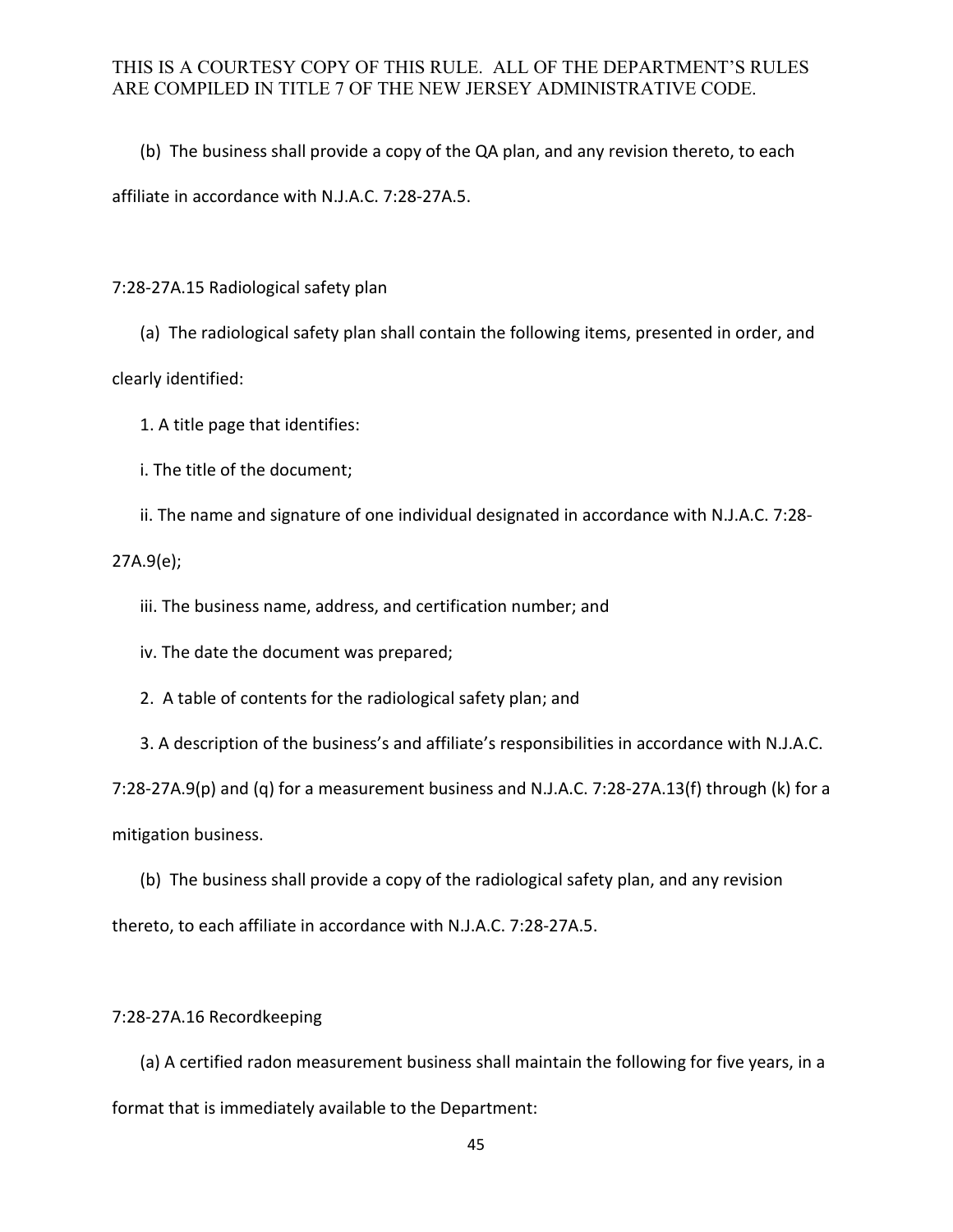1. The affiliation form for each affiliate;

2. Initial radiation safety training records, including the test, for each affiliate;

3. A copy of the annual certification credential for each affiliate;

4. Calibration certificates for portable devices;

5. Quality control records in accordance with N.J.A.C. 7:28-27A.10;

6. A copy of the authorized measurement protocols used by the certified radon

measurement business and its affiliates; and

7. Records of all radon tests, including invalidated tests, performed by an individual,

whether certified or exempt from certification, using a device on the business's certification,

including the chain of custody form, the client report, and information required at N.J.A.C. 7:28-

27A.9(g).

(b) A certified radon mitigation business shall maintain the following for five years, in a format that is immediately available to the Department:

1. The affiliation form for each affiliate;

2. Initial radiation safety training records, including the test, for each affiliate and uncertified individuals specified at N.J.A.C. 7:28-27A.9(q);

3. A copy of the annual certification credential for each affiliate;

4. Calibration certificates for portable devices used for diagnostic testing;

5. Radon exposure tracking records;

6. A copy of the authorized mitigation protocols used by the certified radon mitigation business and its affiliates; and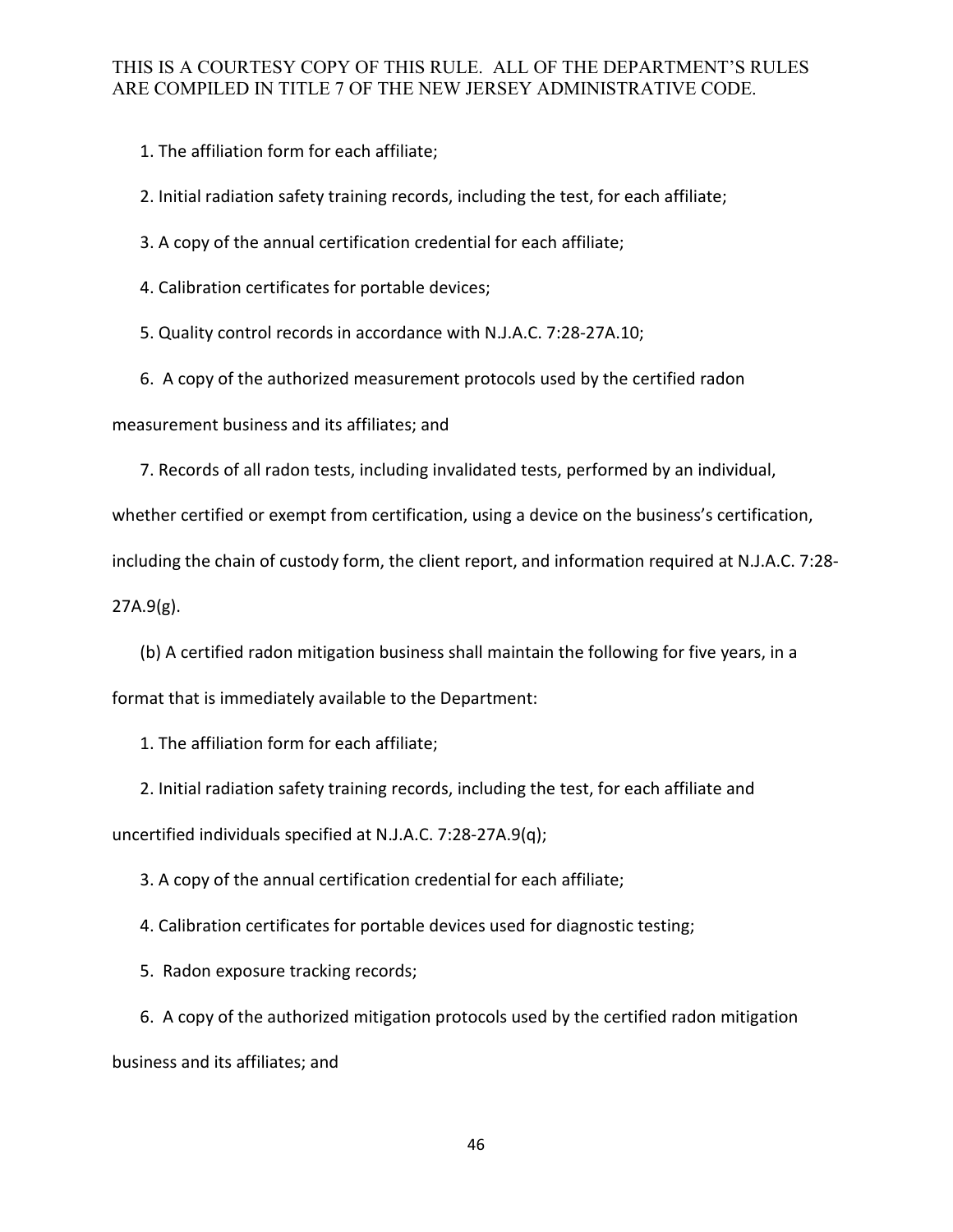7. Records of all mitigation work conducted, including the executed contract and information required at N.J.A.C. 7:28-27A.17(b).

7:28-27A.17 Reporting

(a) A certified radon measurement business shall submit, to the Department, on or before the first day of each month:

1. The results of all radon tests performed during the second previous month, and for those tests, the information required to be recorded on the chain of custody form in accordance with N.J.A.C. 7:28-27A.9(g). For example, the results from the May testing shall be submitted by July 1. Data shall be submitted in the format and the media required by the Department. Radon test results shall be reported in picocuries per liter (pCi/L); and

2. A letter signed by a certified measurement specialist that states he or she has reviewed, verified, and approved the report.

(b) A radon mitigation business shall submit, to the Department, on or before the first day of each month:

1. A report on all mitigation work performed during the second previous month. For example, the mitigations conducted during May shall be submitted by July 1. Reports shall be submitted in the format and the media required by the Department and shall include:

i. Mitigated location including address, city, State, zip code, incorporated municipality, and county;

ii. The type of building mitigation was performed in: residential, non-residential, or school;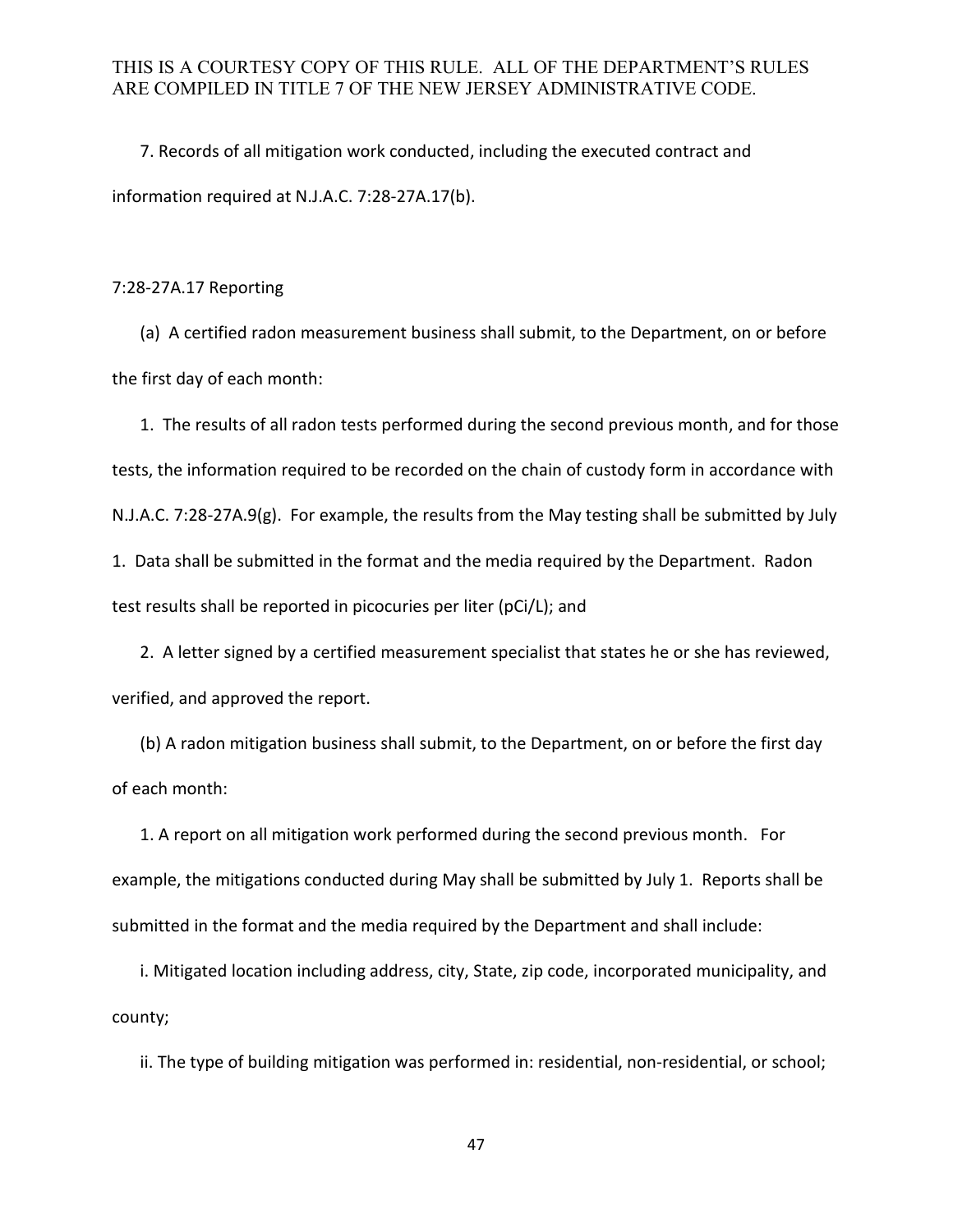iii. If the building is residential, whether it is a single-family, condominium, townhouse, apartment or other residential building type;

iv. If the building is a school, the school name and New Jersey Department of Education school code;

v. Whether the mitigation was conducted at a child care center;

vi. Pre-mitigation radon concentration, including the floor where the test was conducted (zero is the basement, one is the first floor, etc.), the date the test was conducted, the device or devices used for the test, and the certified measurement business that conducted the test;

vii. Type of mitigation system installed;

viii. Date of mitigation;

ix. Post-mitigation radon concentration, including the floor where the test was conducted (zero is the basement, one is the first floor, etc.), the date the test was conducted, the device or devices used, and the certified measurement business that conducted the test;

x. Structure type (basement, crawlspace, and/or slab on grade); and

xi. The certification number of the individual who installed the mitigation system;

2. A letter signed by a certified mitigation specialist that states he or she has reviewed,

verified, and approved the report; and

3. Any post-mitigation radon test results that were not included with a previously submitted mitigation system.

(c) A client report issued by the certified radon measurement business, in accordance with N.J.A.C. 7:28-27A.3(b) and (c), shall include the following:

1. Business name, address, telephone number, and certification number;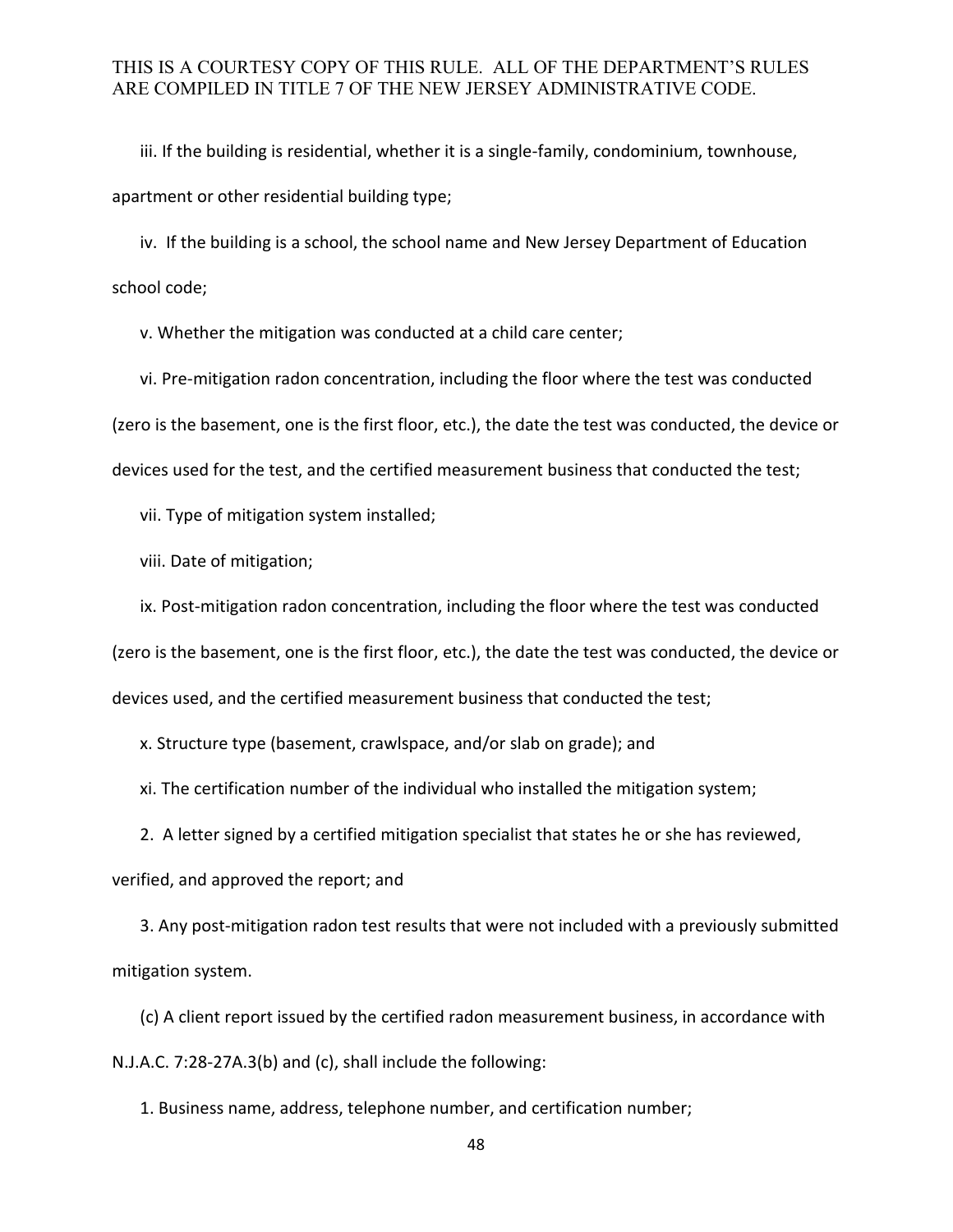2. Device;

3. Device calibration expiration date, for portable devices and electret readers;

4. Laboratory name and certification number, for non-portable devices;

5. Owner's address;

6. Address tested, if different from (c)5 above;

7. Test start date and time;

8. Test stop date and time;

9. Floor tested;

10. Test results in pCi/L;

11. Printed name, signature, and certification number of the measurement specialist who reviewed the report;

12. Report date; and

13. The statement: "This notice is provided to you by a business certified by the New Jersey Department of Environmental Protection to perform radon measurements. N.J.S.A. 26:2D-73 requires that no person shall disclose to any individual, except the Department of Environmental Protection or the Department of Health the address or owner of a nonpublic building that the person has tested or treated for the presence of radon, unless the owner of the building waives, in writing, this right of confidentiality. In the case of a prospective sale of a building which has been tested for radon, the seller shall provide the buyer, at the time the contract of sale is entered into, with a copy of the results of that test and evidence of any subsequent mitigation or treatment, and any prospective buyer who contracts for the testing shall have the right to receive the results of that testing."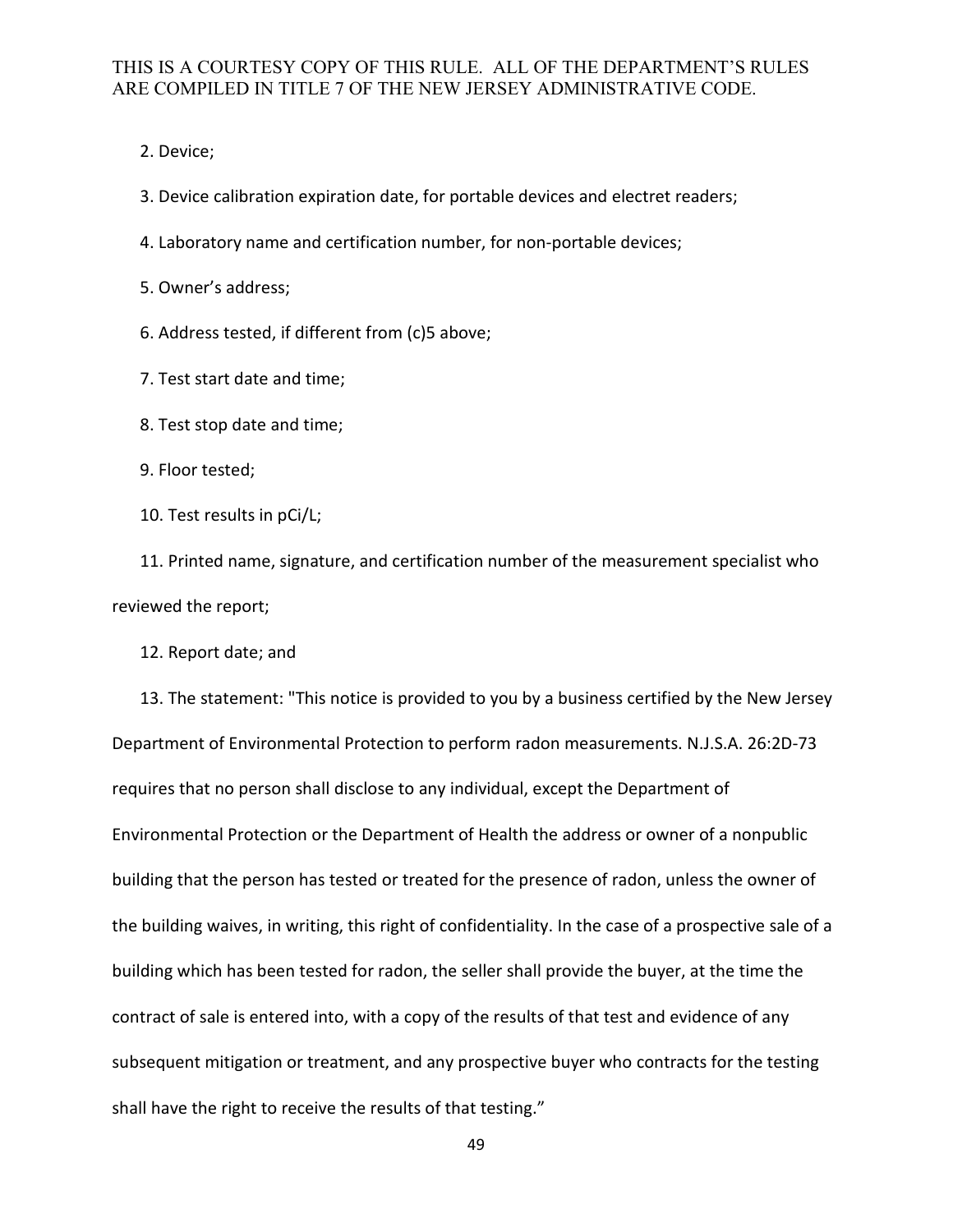7:28-27A.18 Radon measurement specialist - initial certification

(a) An initial certification is valid for one year following the date of issuance, unless the certification is suspended, revoked, or canceled.

(b) An individual shall submit an application for initial certification in accordance with N.J.A.C. 7:28-27A.3(e).

(c) A complete initial application shall include:

1. The individual's name, Social Security number, home mailing address, home address (no post office box), and other contact information, which may include telephone number and electronic mail address;

2. Documentation showing that the applicant possesses the education and radiation work experience required in accordance with N.J.A.C. 7:28-27A.20(b). Documentation of education shall consist of a certified copy of a transcript from an accredited institution showing the applicant's name and the degree awarded. Documentation of radiation work experience shall consist of a letter from either the employer with whom the applicant obtained the work experience, or an individual other than the applicant who has extensive knowledge of the applicant's work experience, listing all applicable work experience and the dates or range of dates that the applicant performed the work;

3. Documentation showing that the applicant has completed 16 hours of initial training from a nationally recognized organization. The documentation shall consist of the individual's training course certificate, which provides the individual's name, the name of the course, the approved course number, the number of credit hours, and the date of the course;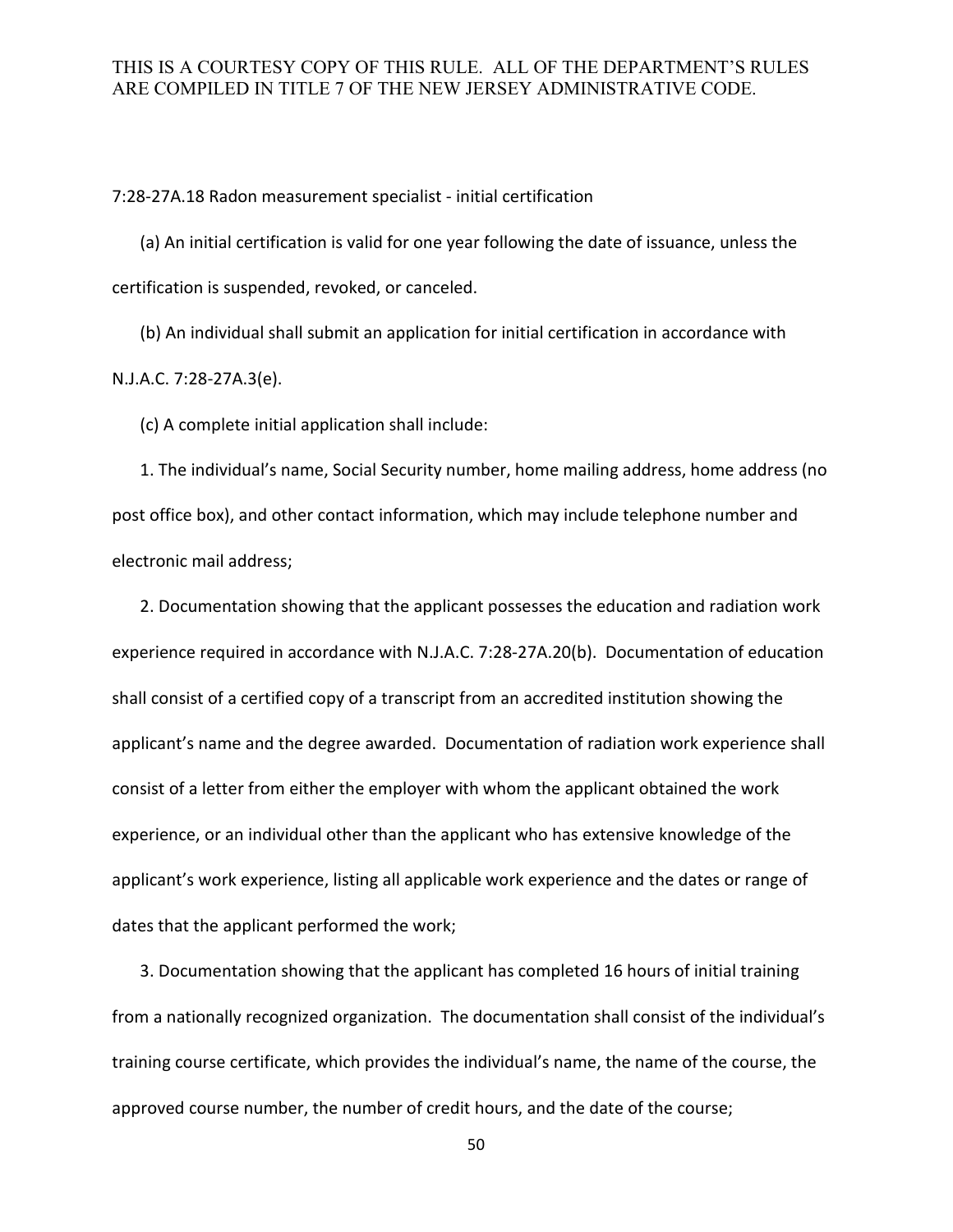4. When applicable, documentation of the training required for multifamily buildings and/or schools and large buildings, as required in accordance with N.J.A.C. 7:28-27A.20(c). The documentation shall consist of the individual's training course certificate, which provides the individual's name, the name of the course, the approved course number, the number of credit hours, and the date of the course;

5. Documentation showing that the applicant successfully passed a radon examination for radon measurement specialist, or the equivalent category, administered by the National Radon Proficiency Program or other organization that the Department determines administers a substantively equivalent examination. The Department will provide a list of approved organizations on its website, www.njradon.org. Documentation shall consist of a copy of the individual's examination results;

6. A list of the portable devices the applicant owns, including the manufacturer, model number, and serial number in accordance with N.J.A.C. 7:28-27A.20(h);

 7. Documentation showing that the applicant completed an authorized proficiency test for each device model identified at (c)6 above in accordance with N.J.A.C. 7:28-27A.6(a); and

8. The proper fee in accordance with N.J.A.C. 7:28-27A.27(d).

(d) The Department will issue an acknowledgement notice to an applicant who complies with the requirements of this section. When the Department receives an affiliation form from a certified radon measurement business or a business with an acknowledgement notice in accordance with N.J.A.C. 7:28-27A.5, the Department will issue a certification credential. The certification shall contain the information provided in the application and any subsequent amendments in accordance with N.J.A.C. 7:28-27A.3(j).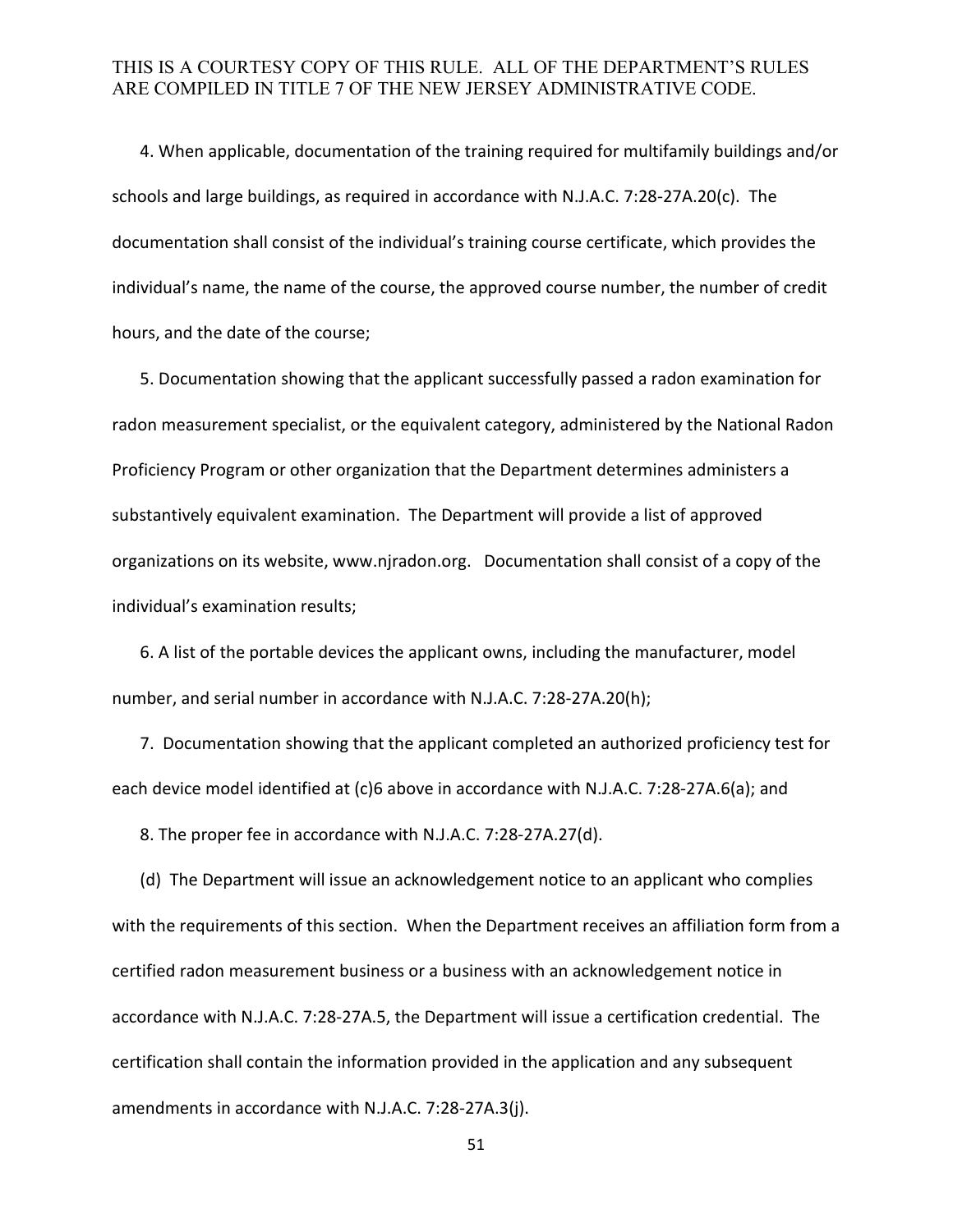7:28-27A.19 Radon measurement specialist - certification renewal

(a) A renewal certification is valid for one year following the date of issuance, unless the certification is suspended, revoked, or canceled.

(b) A certified radon measurement specialist shall submit, to the Department, an application for renewal on the form that the Department provides in advance of the expiration date.

(c) A complete renewal application shall contain:

1. All of the information required in an application for an initial certification as set forth at N.J.A.C. 7:28-27A.18, but only to the extent that the information differs from what is contained in the certified measurement specialist's most recent certification;

2. Proof of completion of continuing education required in accordance with N.J.A.C. 7:28- 27A.20(d). Documentation shall consist of the training course certificate, which provides the individual's name, the name of the course, the approved course number, the number of credit hours, and the date of the course. Documentation from the conference organizer of the individual's attendance for two days at a national radon training conference or documentation from the training course provider showing an individual instructed eight hours of radon continuing education shall also fulfill this requirement; and

3. The proper fee in accordance with N.J.A.C. 7:28-27A.27(d).

(d) The Department will issue a certification credential to an applicant who complies with the requirements of this section. The certification shall contain the information provided in the application and any subsequent amendments in accordance with N.J.A.C. 7:28-27A.3(j).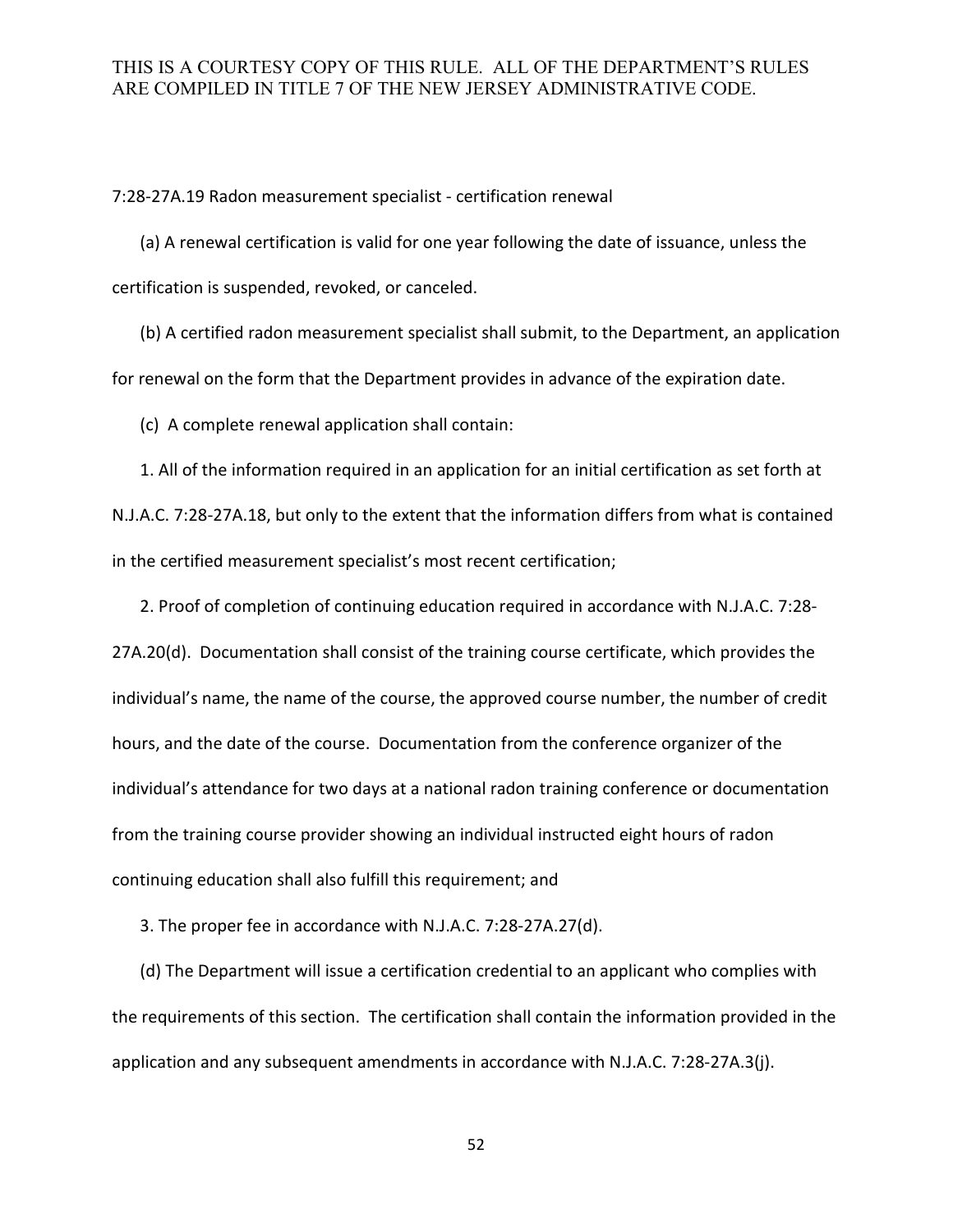7:28-27A.20 Responsibilities of a certified radon measurement specialist

(a) A certified radon measurement specialist shall maintain his or her certification by submitting an annual renewal application in accordance with N.J.A.C. 7:28-27A.19, and amending the certification, when necessary, in accordance with N.J.A.C. 7:28-27A.3(j).

(b) A certified radon measurement specialist shall possess the following:

1. A Bachelor of Science degree in engineering or a natural science, which includes biology, chemistry, physics, geology, or environmental science and one year of radiation work experience;

2. A Bachelor of Science or Bachelor of Arts degree in any subject other than as identified at (b)1 above and two years of radiation work experience;

3. An Associate's degree in any subject and four years of radiation work experience;

4. Five years of radiation work experience; or

5. A certified health physicist certification accreditation.

(c) A certified radon measurement specialist shall complete an eight-hour multifamily buildings training course and/or an eight-hour schools and large buildings training course approved by a nationally recognized organization, and shall provide a copy of each of these training certificates to the radon measurement business, in order to test these building types. This training shall be in addition to the initial training required at N.J.A.C. 7:28-27A.18(c)3.

(d) A certified radon measurement specialist shall annually complete eight hours of continuing education from a nationally recognized organization, completed no more than 12 months prior to the most current certification expiration date or the renewal application submittal date, if the certification is expired.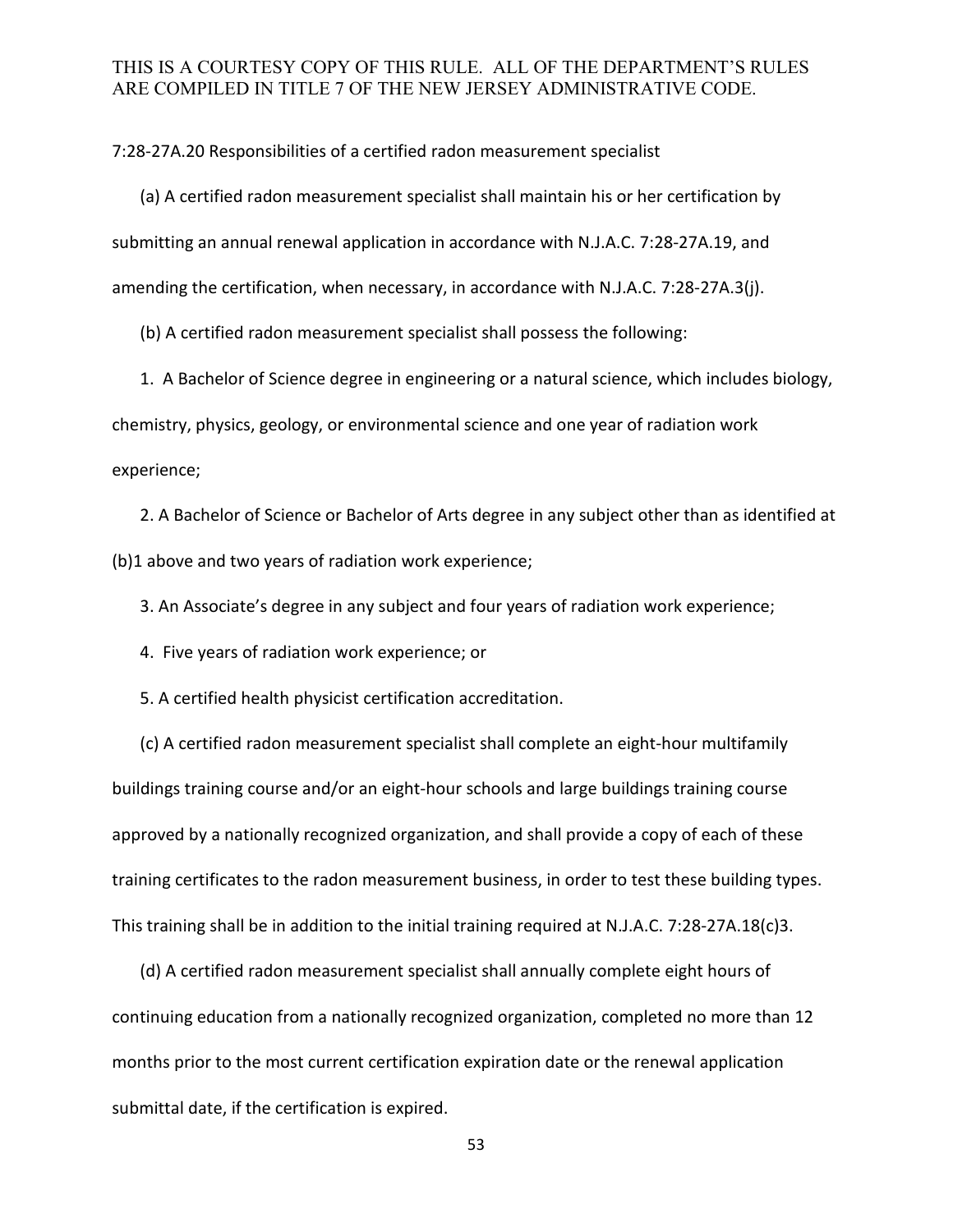(e) A certified radon measurement specialist or an individual seeking certification as a radon measurement specialist who receives an acknowledgement notice from the Department in accordance with N.J.A.C. 7:28-27A.18(d) shall affiliate with at least one business in accordance with N.J.A.C. 7:28-27A.5.

1. For each business, the individual shall:

i. Review and comply with the QA plan in accordance with N.J.A.C. 7:28-27A.14;

ii. Review and comply with the radiological safety plan in accordance with N.J.A.C. 7:28-

27A.15;

iii. Take radiation safety training and pass a subsequent examination in accordance with N.J.A.C. 7:28-27A.13(g); and

iv. Sign an affiliation form in accordance with N.J.A.C. 7:28-27A.5.

2. If a certified radon measurement specialist is affiliated with more than one certified business, the certified individual shall follow the QA plan and radiological safety plan for the business through which the radon test is performed.

(f) A certified radon measurement specialist shall comply with this subchapter, and shall conduct radon testing only while certified and affiliated, and only in accordance with the authorized measurement protocols for each building type, this subchapter, and the certified business's QA plan and radiological safety plan.

(g) A certified radon measurement specialist shall pass an authorized proficiency test in accordance with N.J.A.C. 7:28-27A.6(a).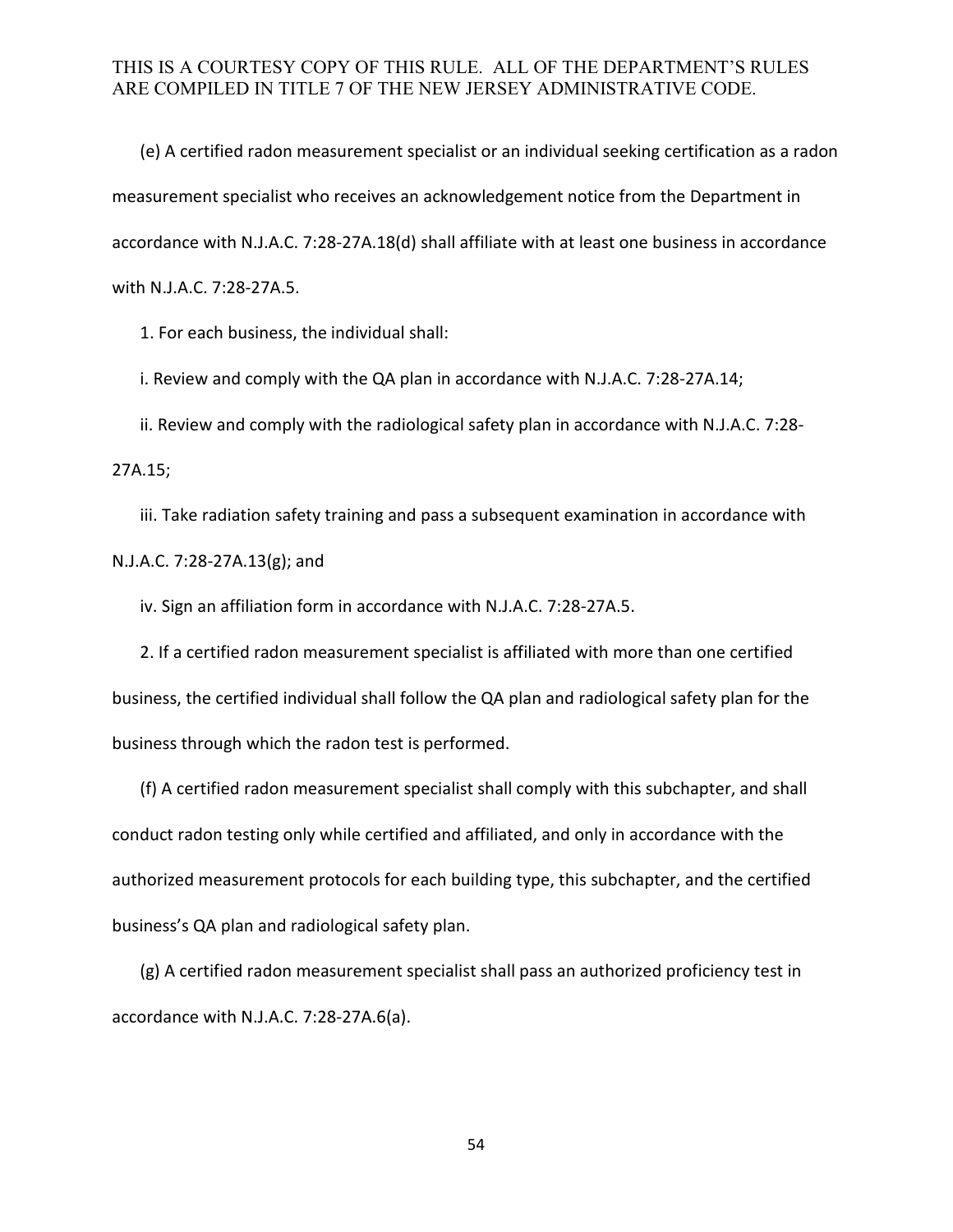(h) A certified radon measurement specialist shall provide, to the Department, a list of the portable devices he or she owns, including the manufacturer, model number, and serial number.

(i) A certified radon measurement specialist when conducting a radon test shall:

1. Enter all information for each radon test on the chain of custody form provided by the certified business in accordance with N.J.A.C. 7:28-27A.9(g);

2. Perform quality control measures in accordance with N.J.A.C. 7:28-27A.10;

3. Use a portable device, only if:

i. The device is identified on the certification of both the certified measurement business and the certified radon measurement specialist;

ii. The device has a current calibration certificate; and

iii. The data obtained directly from the device are submitted to the certified measurement business for review and reporting.

4. If applicable to the test, obtain the signature of the owner or their legal representative on the confidentiality waiver in accordance with N.J.A.C. 7:28-27A.9(*o*); and

5. For a non-portable device, submit the device and chain of custody form to the certified radon measurement business from which the device was obtained. For a portable device, submit the collected data and chain of custody form to the radon measurement business with which the individual is affiliated.

(j) A certified radon measurement specialist who directs the daily operation of a certified business shall: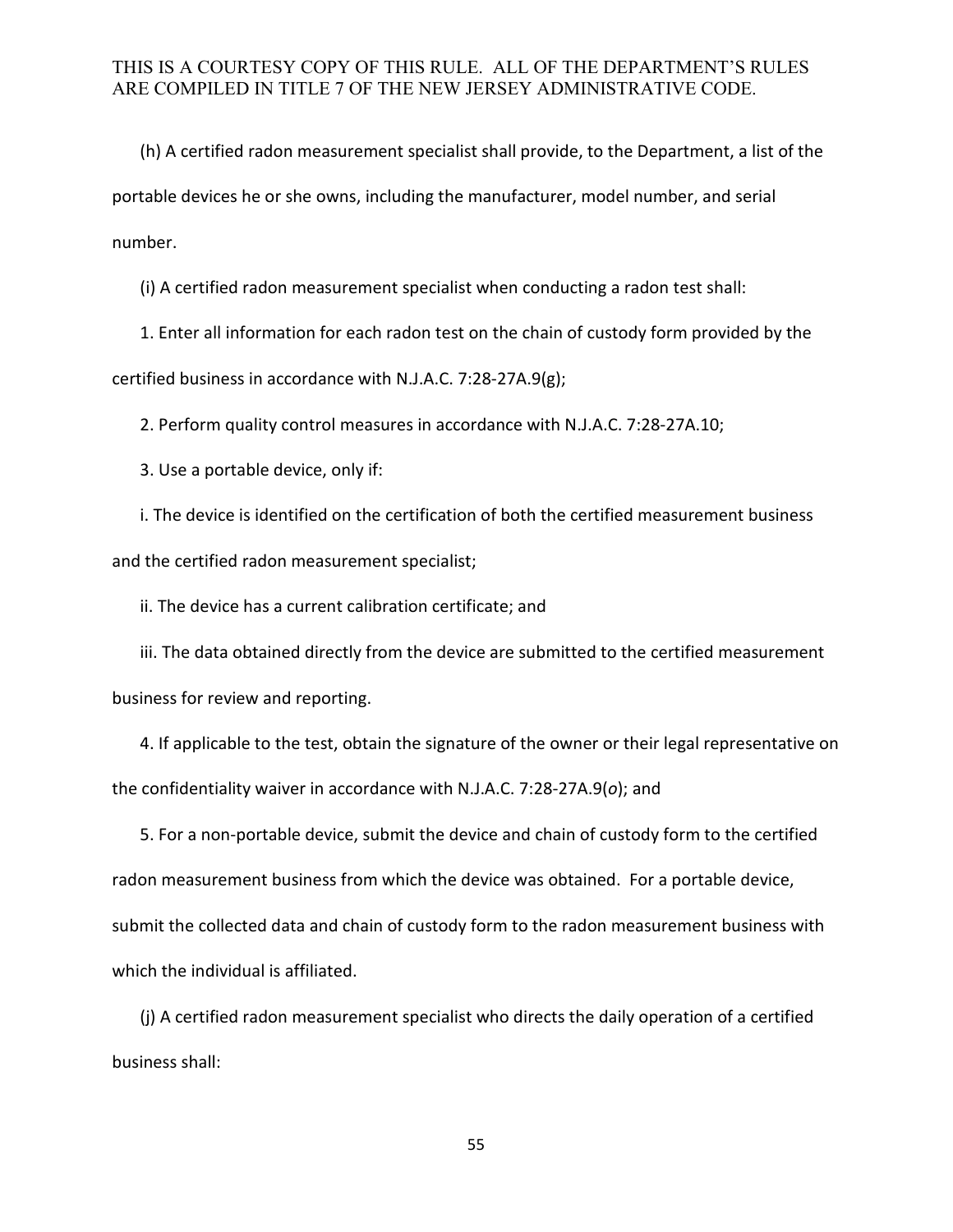1. Ensure that the certified radon measurement business and its affiliates are in compliance with the certified business's most recent certification and this subchapter;

2. Prepare and sign affiliation forms issued by the business;

3. Review the chain of custody form and client report for all tests; and the raw data for continuous radon monitors and the voltage from electret readers;

4. Approve, verify, and sign the certified business's reports that are specified at N.J.A.C.

7:28-27A.17(a) and (c);

5. Prepare, sign, implement, and ensure compliance with the certified business's QA plan;

6. Prepare, sign, implement, and ensure compliance with the certified business's

radiological safety plan;

7. Ensure that the certified business maintains records in accordance with N.J.A.C. 7:28-

27A.16; and

8. Prepare and submit the certified business's annual certification application, and amend the certification as needed.

7:28-27A.21 Radon measurement technician - initial certification

(a) An initial certification is valid for one year following the date of issuance, unless the certification is suspended, revoked, or canceled.

(b) An individual shall submit an application for initial certification in accordance with N.J.A.C. 7:28-27A.3(e).

(c) A complete initial application shall include: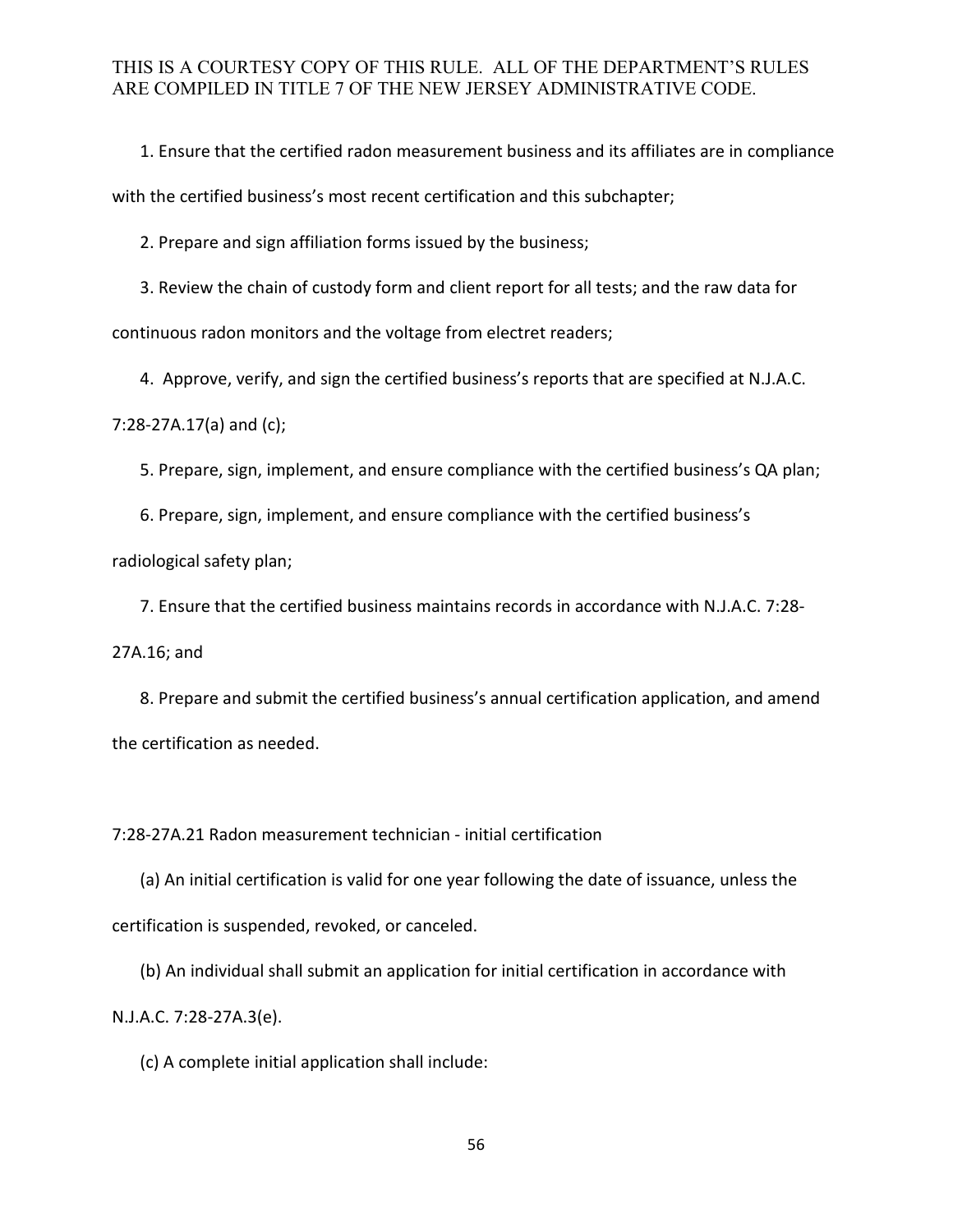1. The individual's name, Social Security number, home mailing address, home address (no post office box), and other contact information, which may include telephone number and electronic mail address;

2. Documentation showing that the applicant has completed 16 hours of initial training from a nationally recognized organization. Documentation shall consist of the individual's training course certificate, which provides the individual's name, the name of the course, the approved course number, the number of credit hours, and the date of the course;

3. When applicable, documentation of the training required for multifamily buildings and/or schools and large buildings, as required in accordance with N.J.A.C. 7:28-27A.23(b). Documentation shall consist of the individual's training course certificate, which provides the individual's name, the name of the course, the approved course number, the number of credit hours, and the date of the course;

4. Documentation showing that the applicant successfully passed a radon examination for radon measurement technician, or the equivalent category, administered by the National Radon Proficiency Program or other organization that the Department determines administers a substantively equivalent examination. The Department will provide a list of approved organizations on its website, www.njradon.org. Documentation shall consist of a copy of the individual's examination results;

5. A list of the portable devices the applicant owns, including the manufacturer, model number, and serial number in accordance with N.J.A.C. 7:28-27A.23(g);

 6. Documentation showing that the applicant completed an authorized proficiency test for each device model identified at (c)5 above, in accordance with N.J.A.C. 7:28-27A.6(a); and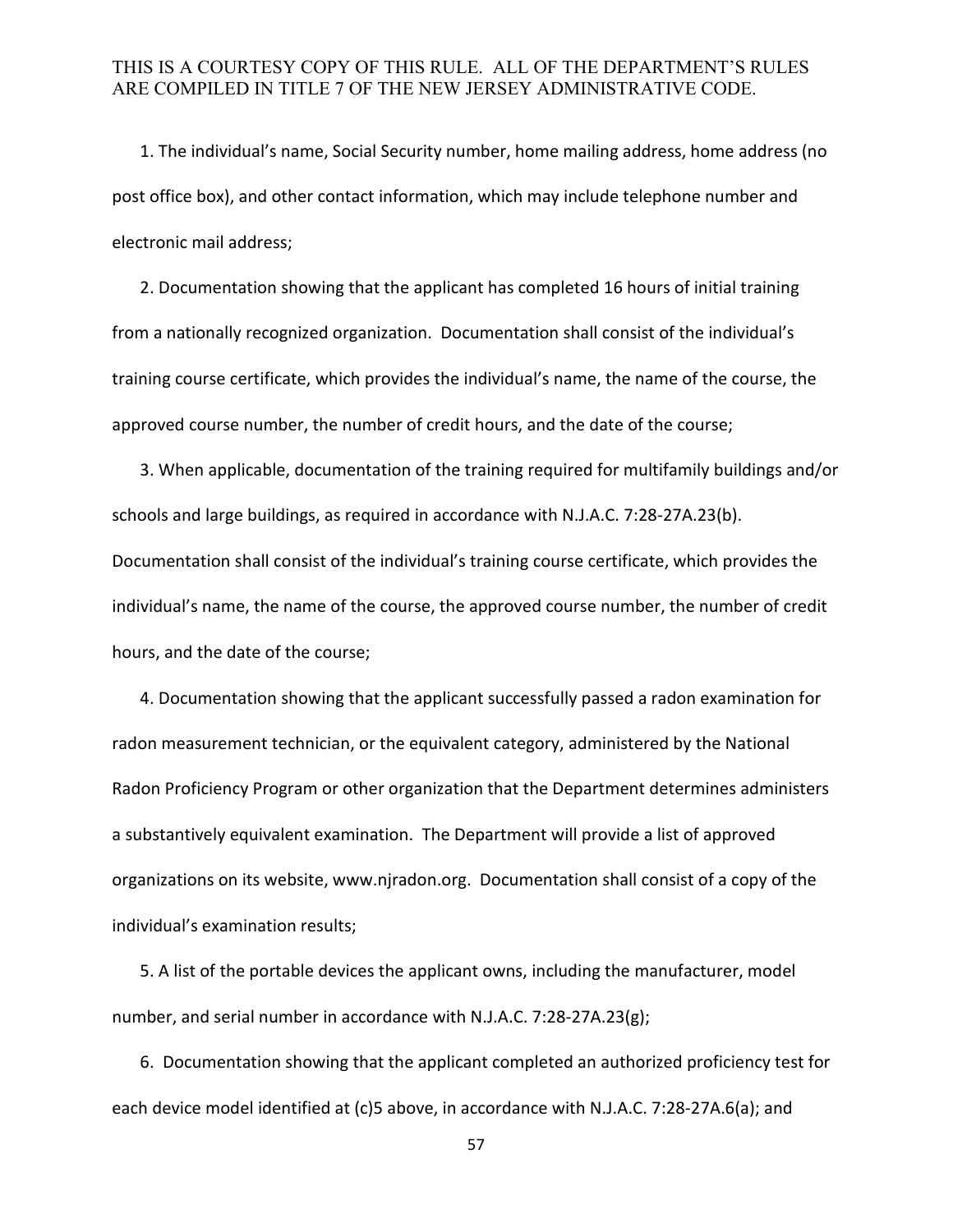7. The proper fee in accordance with N.J.A.C. 7:28-27A.27(d).

(d) The Department will issue an acknowledgement notice to an applicant who complies with the requirements of this section. When the Department receives an affiliation form from a certified radon measurement business or a business with an acknowledgement notice in accordance with N.J.A.C. 7:28-27A.5, the Department will issue a certification credential. The certification shall contain the information provided in the application and any subsequent amendments in accordance with N.J.A.C. 7:28-A.3(j).

7:28-27A.22 Radon measurement technician - certification renewal

(a) A renewal certification is valid for one year following the date of issuance, unless the certification is suspended, revoked, or canceled.

(b) A certified radon measurement technician shall submit, to the Department, an application for renewal on the form that the Department provides in advance of the expiration date.

(c) A complete renewal application shall contain:

1. All information required in an application for an initial certification as set forth at N.J.A.C. 7:28-27A.21, but only to the extent that the information differs from what is contained in the certified radon measurement technician's most recent certification;

2. Proof of completion of continuing education required in accordance with N.J.A.C. 7:28- 27A.23(c). Documentation shall consist of the training course certificate, which provides the individual's name, the name of the course, the approved course number, the number of credit hours, and the date of the course. Documentation from the conference organizer of the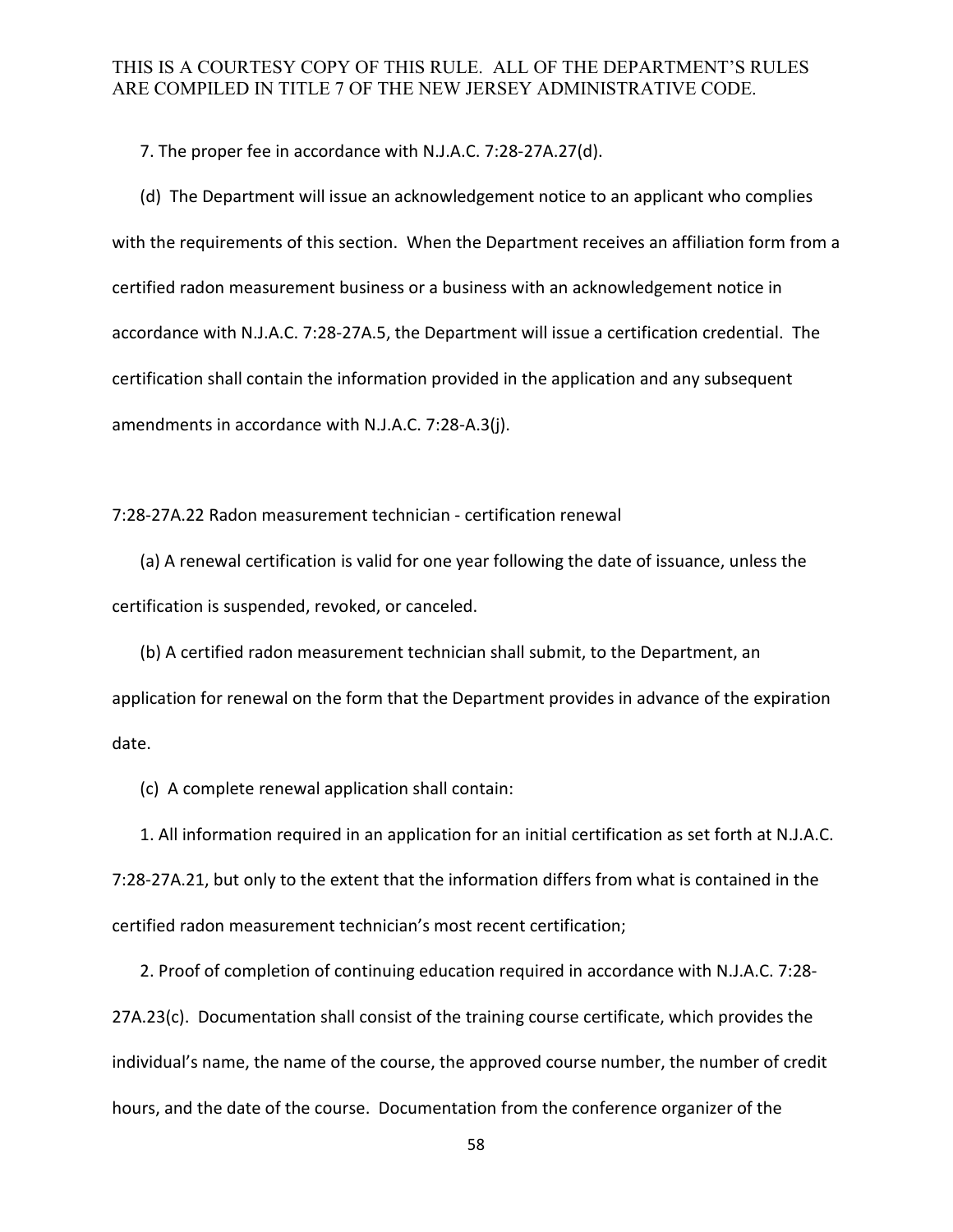individual's attendance for one day at a national radon training conference or documentation from the training course provider showing an individual instructed four hours of radon continuing education shall also fulfill this requirement; and

3. The proper fee in accordance with N.J.A.C. 7:28-27A.27(d).

(d) The Department will issue a certification credential to an applicant who complies with the requirements of this section. The certification shall contain the information provided in the application and any subsequent amendments in accordance with N.J.A.C. 7:28-27A.3(j).

7:28-27A.23 Responsibilities of a certified radon measurement technician

(a) A certified radon measurement technician shall maintain his or her certification by submitting an annual renewal application in accordance with N.J.A.C. 7:28-27A.22 and amending the certification, when necessary, in accordance with N.J.A.C. 7:28-27A.3(j).

(b) A certified radon measurement technician shall complete an eight-hour multifamily buildings training course and/or an eight-hour schools and large buildings training course approved by a nationally recognized organization, and shall provide a copy of each of these training certificates to the radon measurement business, in order to test these building types. This training shall be, in addition to, the initial training required at N.J.A.C. 7:28-27A.21(c)2.

(c) A certified radon measurement technician shall annually complete four hours of continuing education from a nationally recognized organization, completed no more than 12 months prior to the current certification expiration date or the renewal application submittal date, if the certification is expired.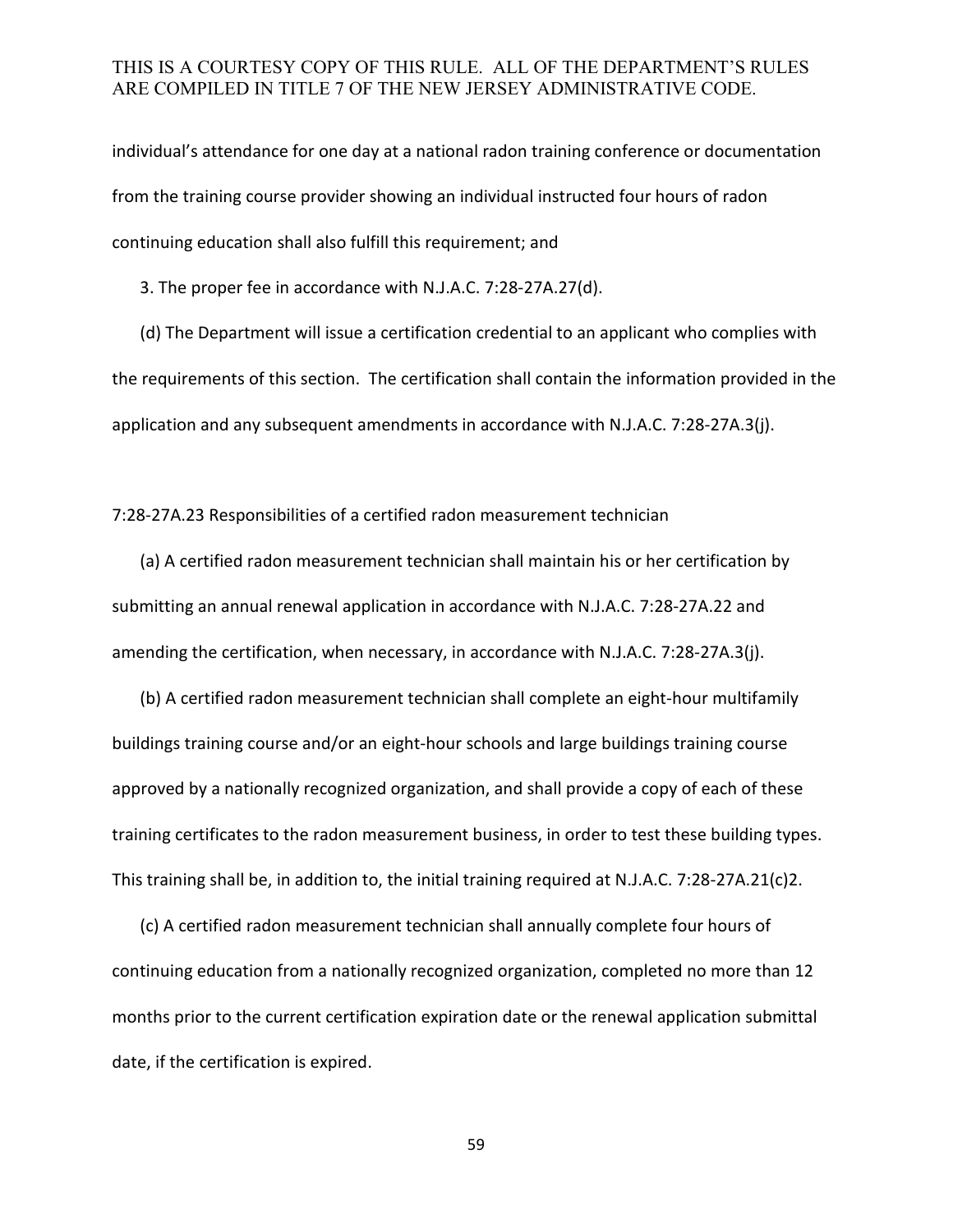(d) A certified radon measurement technician or an individual seeking certification as a radon measurement technician who receives an acknowledgement notice from the Department in accordance with N.J.A.C. 7:28-27A.21(d) shall affiliate with at least one business in accordance with N.J.A.C. 7:28-27A.5.

1. For each business the individual shall:

i. Review and comply with the QA plan in accordance with N.J.A.C. 7:28-27A.14;

ii. Review and comply with the radiological safety plan in accordance with N.J.A.C. 7:28-

27A.15;

iii. Take radiation safety training and pass a subsequent examination in accordance with N.J.A.C. 7:28-27A.9(q); and

iv. Sign an affiliation form in accordance with N.J.A.C. 7:28-27A.5; and

2. If a certified radon measurement technician is affiliated with more than one certified business, the certified individual shall follow the QA plan and radiological safety plan for the business through which the radon test is performed.

(e) A certified radon measurement technician shall comply with this subchapter, and shall ensure that he or she conducts radon testing only while certified and affiliated, and only in accordance with the authorized measurement protocols for each building type, this subchapter, and the certified business's QA plan and radiological safety plan.

(f) A certified radon measurement technician shall pass an authorized proficiency test in accordance with N.J.A.C. 7:28-27A.6(a).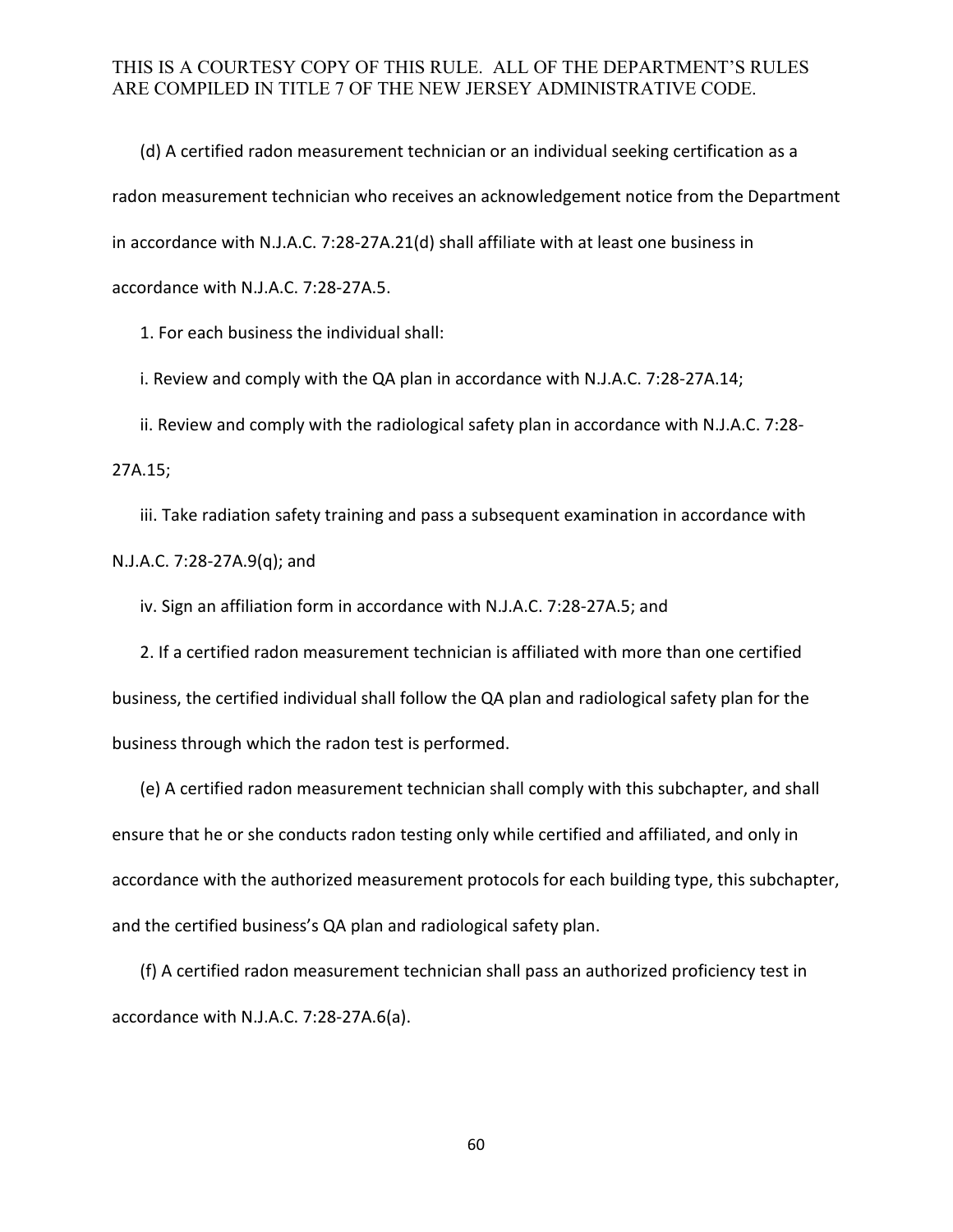(g) A certified radon measurement technician shall provide, to the Department, a list of the portable devices he or she owns, including the manufacturer, model number, and serial number.

(h) A certified radon measurement technician, when conducting a radon test shall:

1. Enter all information for each radon test on the chain of custody form provided by the certified business in accordance with N.J.A.C. 7:28-27A.9(g);

2. Perform quality control measures in accordance with N.J.A.C. 7:28-27A.10;

3. Use a portable device only if:

i. The device is identified on the certification of both the certified measurement business and the certified radon measurement technician;

ii. The device has a current calibration certificate; and

iii. The data obtained directly from the device are submitted to the certified measurement business for review and reporting;

4. If applicable to the test, obtain the signature of the owner or their legal representative on the confidentiality waiver in accordance with N.J.A.C. 7:28-27A.9(*o*); and

5. For a non-portable device, submit the device and chain of custody form to the certified radon measurement business from which the device was obtained. For portable devices, submit the collected data and chain of custody form to the radon measurement business with which the individual is affiliated.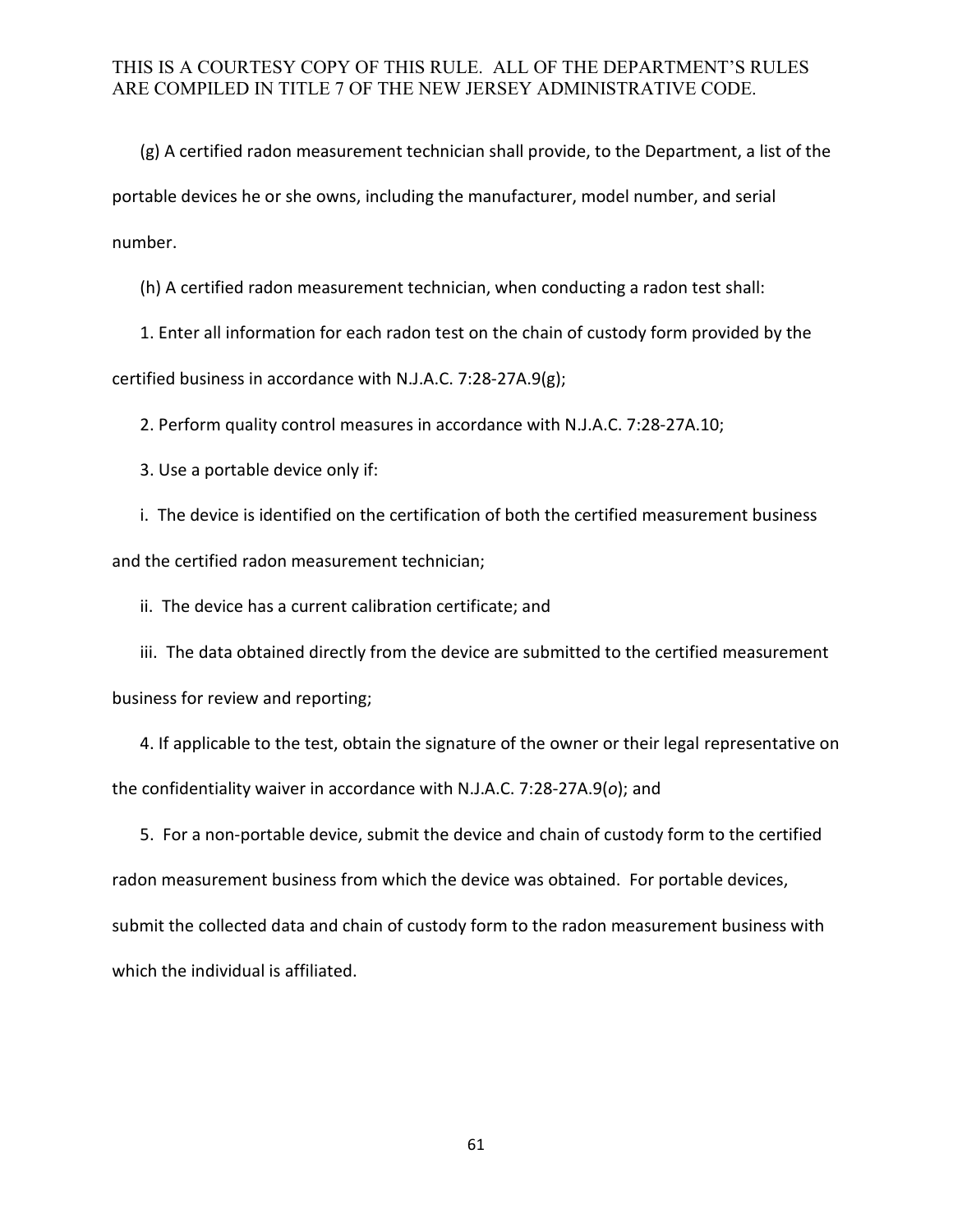7:28-27A.24 Radon mitigation specialist - initial certification

(a) An initial certification is valid for one year following the date of issuance, unless the certification is suspended, revoked, or canceled.

(b) An individual shall submit an application for initial certification in accordance with N.J.A.C. 7:28-27A.3(e).

(c) A complete initial application shall include:

1. The individual's name, Social Security number, home mailing address, home address (no post office box), and other contact information, which may include telephone number and electronic mail address;

2. Documentation showing that the applicant possesses the education and work experience required at N.J.A.C. 7:28-27A.26(b). Documentation of education shall consist of a certified copy of a transcript from an accredited institution or course agenda, a certificate from a heating, ventilation, and air conditioning training provider, and/or documentation from the radon mitigation specialist from whom the individual received mitigation instruction through observing radon mitigation system installation. Documentation of work experience shall consist of a letter from the employer with whom the individual obtained the work experience, or from a reference that has extensive knowledge of the individual's work experience. In either case, the letter must outline all applicable responsibilities and specific dates performed;

3. Documentation showing that the applicant has completed 24 hours of initial training from a nationally recognized organization. Documentation shall consist of the individual's training course certificate, which provides the individual's name, the name of the course, the approved course number, the number of credit hours, and the date of the course;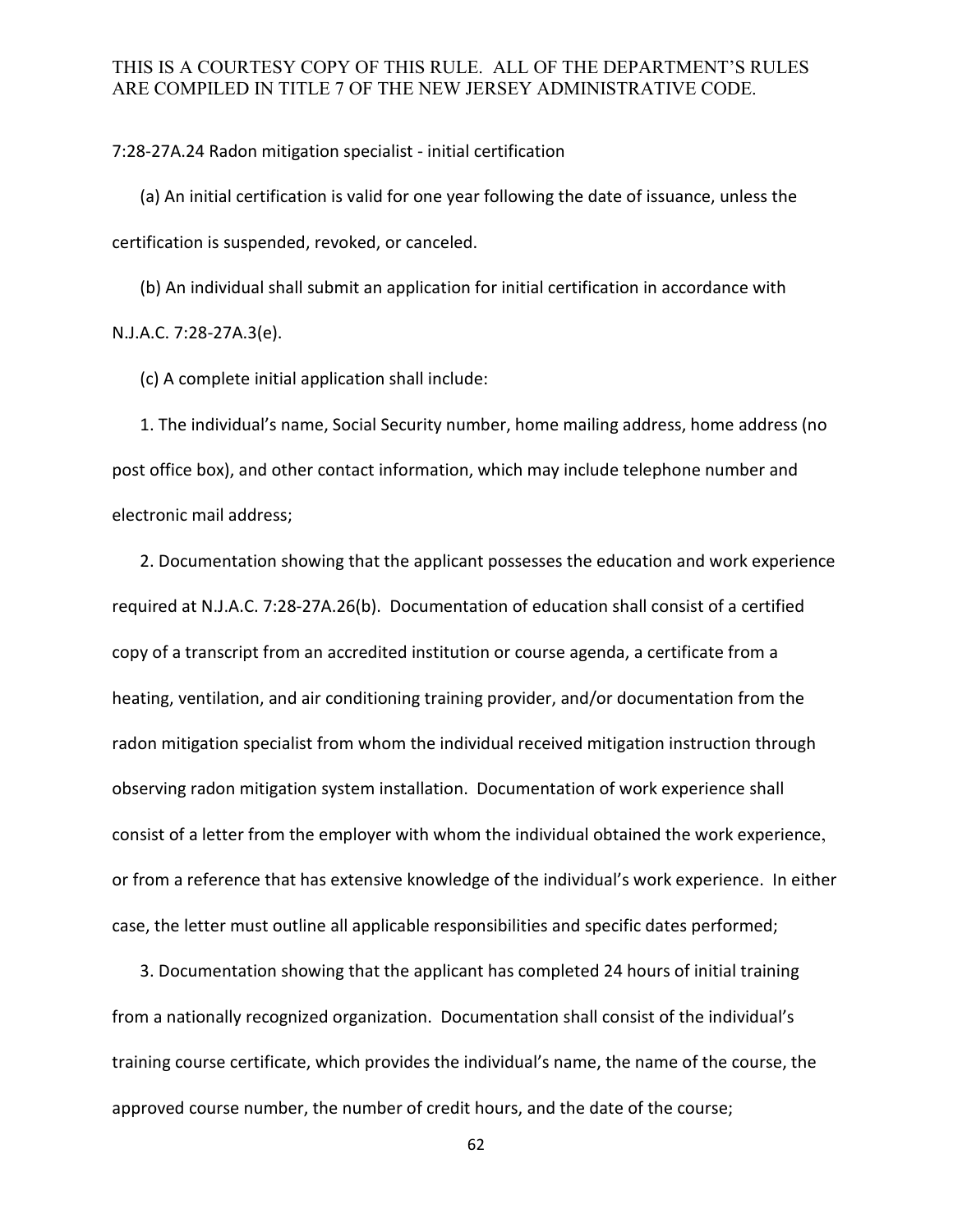4. When applicable, documentation of the training required for multifamily buildings and/or schools and large buildings, as required at N.J.A.C. 7:28-27A.26(c). Documentation shall consist of the individual's training course certificate, which provides the individual's name, the name of the course, the approved course number, the number of credit hours, and the date of the course;

5. Documentation showing that the applicant successfully passed a radon examination for radon mitigation specialist, or the equivalent category, administered by the National Radon Proficiency Program or other organization that the Department determines administers a substantively equivalent examination. The Department will provide a list of approved organizations on its website, www.njradon.org. Documentation shall consist of a copy of the individual's examination results; and

6. The proper fee in accordance with N.J.A.C. 7:28-27A.27(d).

(d) The Department will issue an acknowledgement notice to an applicant who complies with the requirements of this section. When the Department receives an affiliation form from a certified radon mitigation business or a business with an acknowledgement notice in accordance with N.J.A.C. 7:28-27A.5, the Department will issue a certification credential. The certification shall contain the information provided in the application and any subsequent amendments in accordance with N.J.A.C. 7:28-27A.3(j).

7:28-27A.25 Radon mitigation specialist - certification renewal

(a) A renewal certification is valid for one year following the date of issuance, unless the certification is suspended, revoked, or canceled.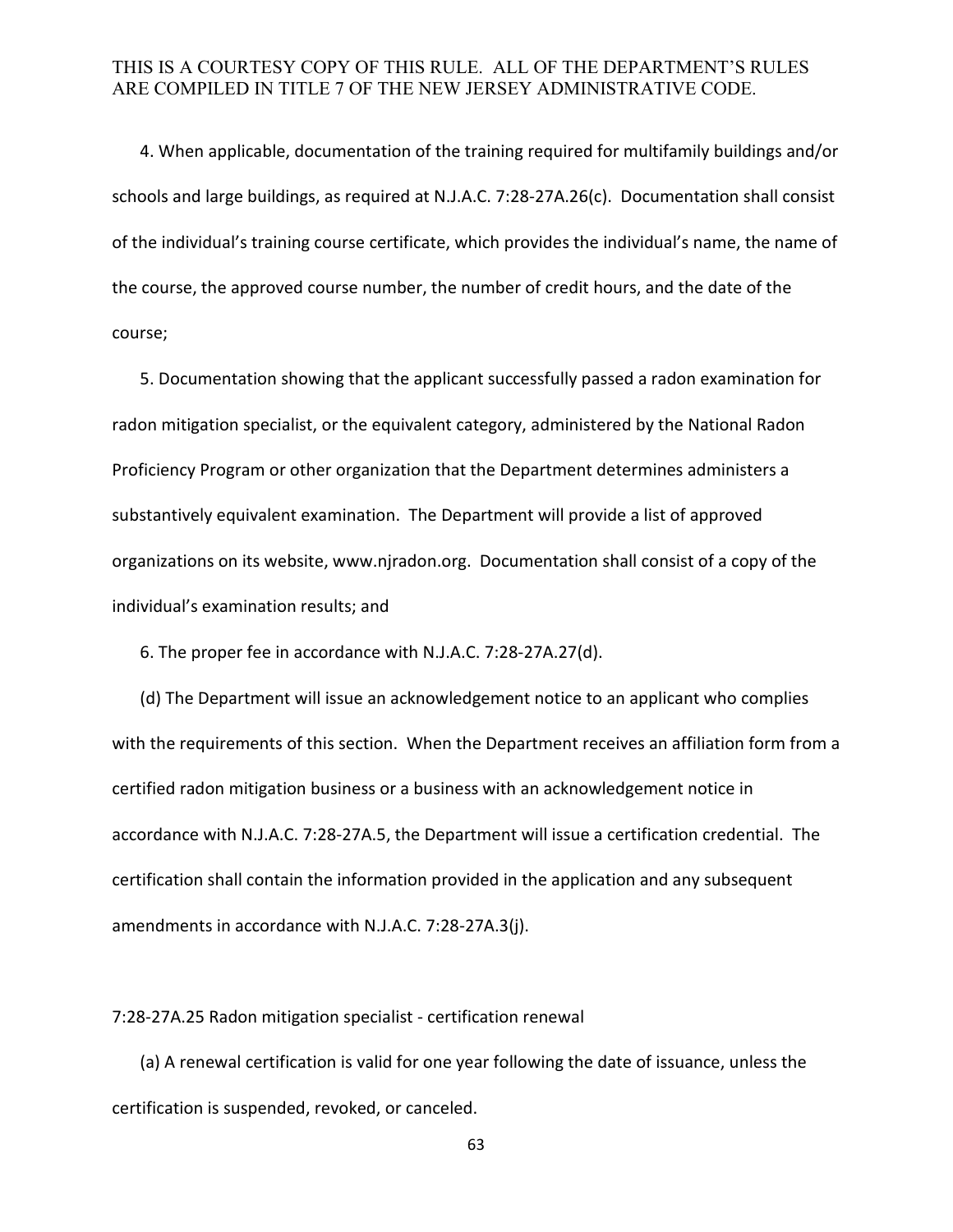(b) A certified radon measurement specialist shall submit to the Department an application for renewal on the form that the Department provides in advance of the expiration date.

(c) A complete renewal application shall contain:

1. All information required in an application for an initial certification as set forth at N.J.A.C. 7:28-27A.24, but only to the extent that the information differs from what is contained in the certified radon mitigation specialist's most recent certification;

2. Proof of completion of continuing education required at N.J.A.C. 7:28-27A.26(d).

Documentation shall consist of the training course certificate, which provides the individual's name, the name of the course, the approved course number, the number of credit hours, and the date of the course. Documentation from the conference organizer of the individual's attendance for two days at a national radon training conference or documentation from the training course provider showing an individual instructed eight hours of radon continuing education shall also fulfill this requirement; and

3. The proper fee in accordance with N.J.A.C. 7:28-27A.27(d).

(d) The Department will issue a certification credential to an applicant who complies with the requirements of this section. The certification shall contain the information provided in the application and any subsequent amendments in accordance with N.J.A.C. 7:28-27A.3(j).

7:28-27A.26 Responsibilities of a certified radon mitigation specialist

(a) A certified radon mitigation specialist shall maintain his or her certification by submitting an annual renewal application in accordance with N.J.A.C. 7:28-27A.25 and amending the certification, when necessary, in accordance with N.J.A.C. 7:28-27A.3(j).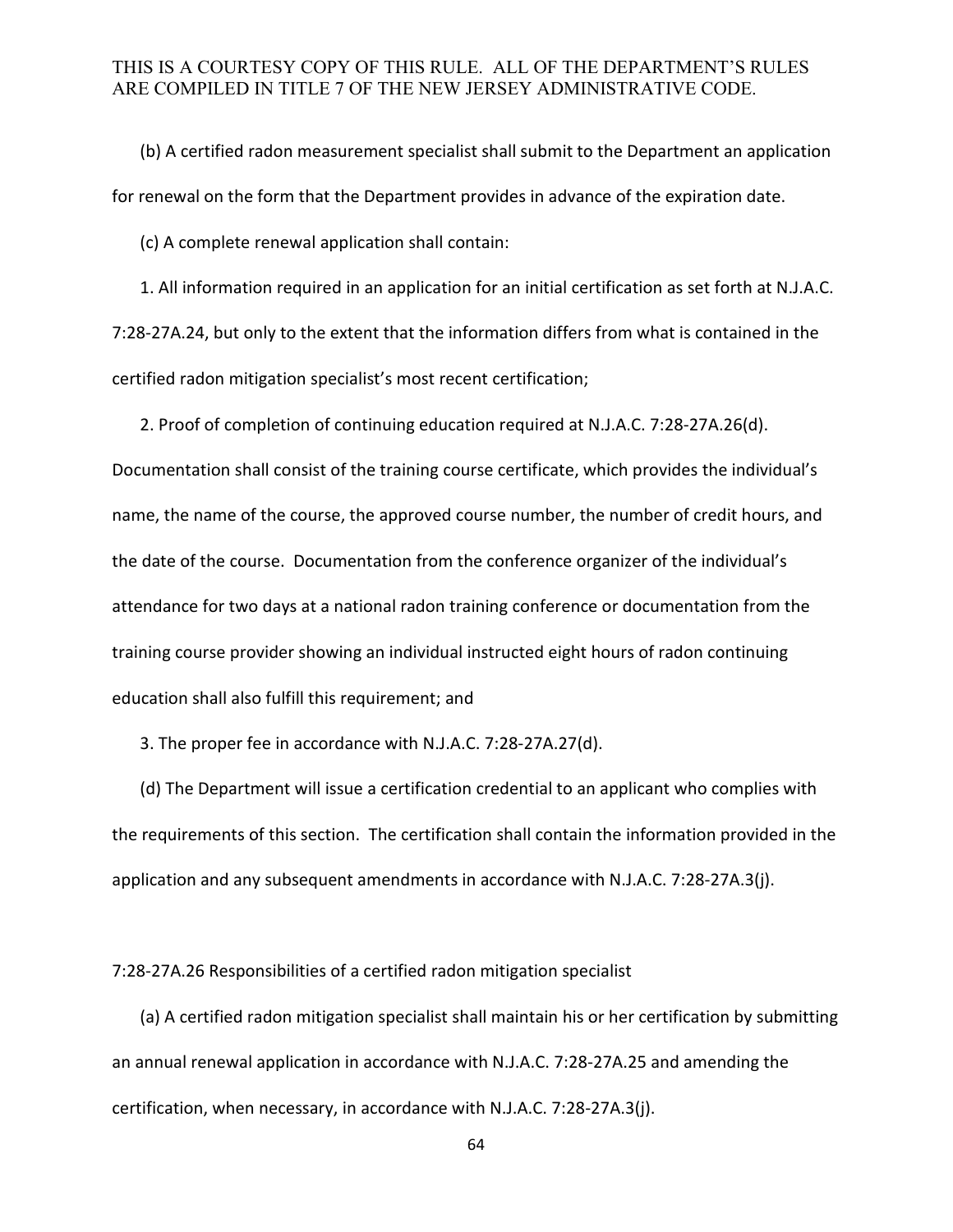(b) A certified radon mitigation specialist shall possess any combination of three years of relevant education and work experience. For purposes of this section, relevant education means college level studies in architecture or engineering, technical school education in heating, ventilation, and air conditioning , and/or mitigation instruction through observing radon mitigation system installation under the direction of a radon mitigation specialist; and relevant work experience means the design, construction, and renovation of buildings and/or the design and installation of mitigation systems if he or she has obtained mitigation experience by being licensed, certified, or accredited by another state or a nationally recognized organization. The education and work experience requirements shall not apply to an individual who provides documentation that he or she holds a valid license in New Jersey as a professional engineer.

(c) A certified radon mitigation specialist shall complete an eight-hour multifamily buildings training course and/or an eight-hour schools and large buildings training course approved by a nationally recognized organization, and shall provide a copy of each of these training certificates to the radon mitigation business, in order to mitigate these building types. This training shall be in addition to the initial training required at N.J.A.C. 7:28-27A.24(c)3.

(d) A certified radon mitigation specialist shall annually complete eight hours of continuing education from a nationally recognized organization, completed no more than 12 months prior to the current certification expiration date or no more than 12 months prior to the renewal application submittal date, if the certification is expired.

(e) A certified radon mitigation specialist or an individual seeking certification as a radon mitigation specialist who received an acknowledgement notice from the Department in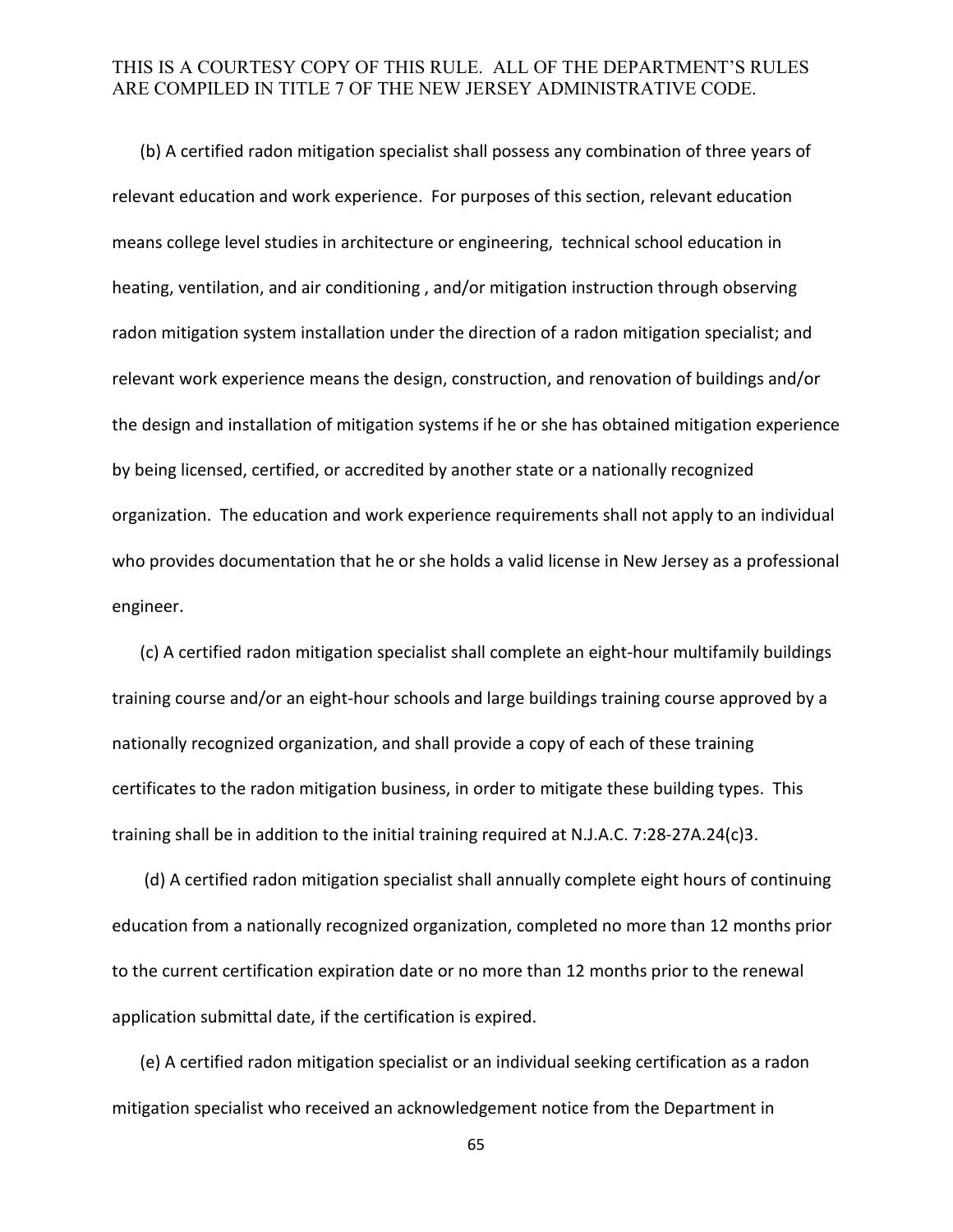accordance with N.J.A.C. 7:28-27A.24(d), shall affiliate with at least one business in accordance with N.J.A.C. 7:28-27A.5.

1. For each business, the individual shall:

i. Review and comply with the radiological safety plan in accordance with N.J.A.C. 7:28-

27A.15;

ii. Take radiation safety training and pass a subsequent examination in accordance with N.J.A.C. 7:28-27A.13(g); and

iii. Sign an affiliation form in accordance with N.J.A.C. 7:28-27A.5; and

2. If a certified radon mitigation specialist is affiliated with more than one certified business, the certified individual shall follow the radiological safety plan for the business through which the radon mitigation is performed.

(f) A certified radon mitigation specialist shall conduct radon mitigation only while certified and affiliated, and only in accordance with the authorized mitigation protocols for each building type, this subchapter, and the certified business's radiological safety plan, and shall otherwise comply with this subchapter.

(g) Prior to the installation of a mitigation system, a certified radon mitigation specialist shall provide the client with a copy of a written contract that has been signed by the affiliate and the owner or their legal representative. The contract shall be supplied on behalf of the certified business as provided at N.J.A.C. 7:28-27A.13(*l*).

(h) Prior to performing work on an existing mitigation system, a certified radon mitigation specialist on behalf of the certified business shall advise the client, in writing, whether the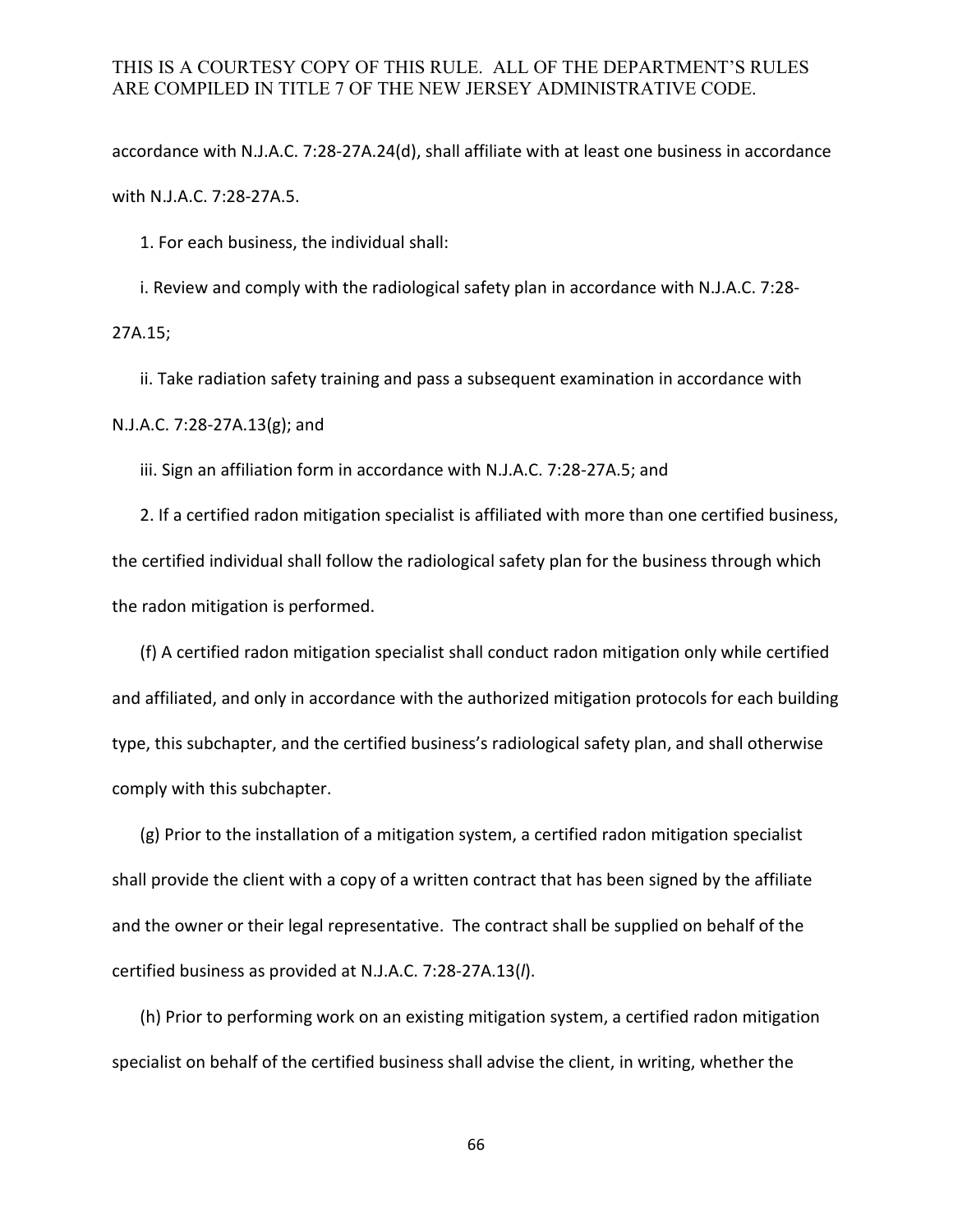mitigation system meets the most recent authorized mitigation protocol, and provide a written estimate of the upgrades needed, and the cost to bring the system into compliance.

(i) A certified radon mitigation specialist on behalf of the certified business shall, as provided at N.J.A.C. 7:28-27A.13(n), allow an uncertified individual to assist with only basic construction tasks during the installation of the radon mitigation system.

(j) A certified radon mitigation specialist shall ensure that a short-term radon test is conducted no sooner than 24 hours after a mitigation system is installed and functioning, and within 30 days after the installation of the system.

(k) A certified radon mitigation specialist that directs the daily operation of the certified business shall:

1. Ensure that the certified radon mitigation business and its affiliates are in compliance with the business's most recent certification and this subchapter;

2. Prepare and sign affiliation letters issued by the business;

3. Review, approve, verify, and sign the certified business's reports that are specified at N.J.A.C. 7:28-27A.17(b);

4. Prepare, sign, implement, and ensure compliance with the radiological safety plan;

5. Ensure that a contract is provided for each mitigation system in accordance with (g) above;

6. Ensure that the certified business maintains records in accordance with N.J.A.C. 7:28- 27A.16; and

7. Prepare and submit the business's annual certification application.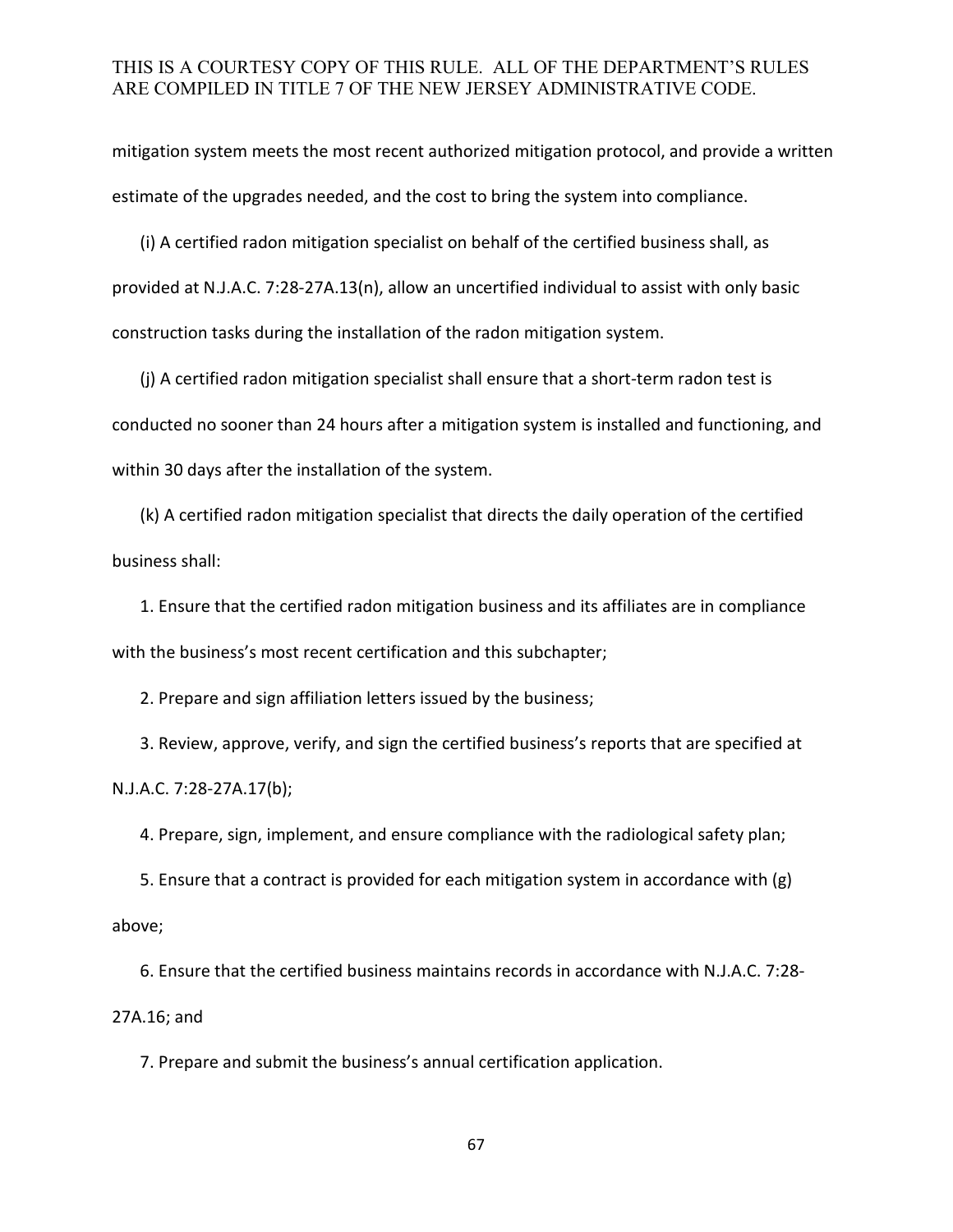#### 7:28-27A.27 Fees

(a) An individual or business seeking initial or renewal certification shall submit, to the Department, a non-refundable application fee in accordance with Certification Fee Schedule A below.

(b) A business shall submit to the Department an inspection fee in accordance with Fee Schedule A below.

(c) In addition to the fees in Fee Schedule A, a program administration fee shall be submitted semi-annually to the Department:

1. By a certified radon measurement business in accordance with Fee Schedule B below; and

2. By a certified radon mitigation business in accordance with Fee Schedule C below.

(d) Each year, beginning on July 1, the semi-annual fees specified at (b) above shall be adjusted by the previous 12-month inflation factor, rounded down to the next whole dollar. The inflation factor is calculated from the Annual Average Consumer Price Index, for All Urban Consumers (CPI-U) for the U.S. City Average, not seasonally adjusted, published annually by the U.S. Department of Labor, Bureau of Labor Statistics.

1. If the inflation factor for a 12-month period is negative, the fees will remain unchanged from the previous year; and

2. The adjusted fees shall be reflected through a notice of administrative change, published in the New Jersey Register.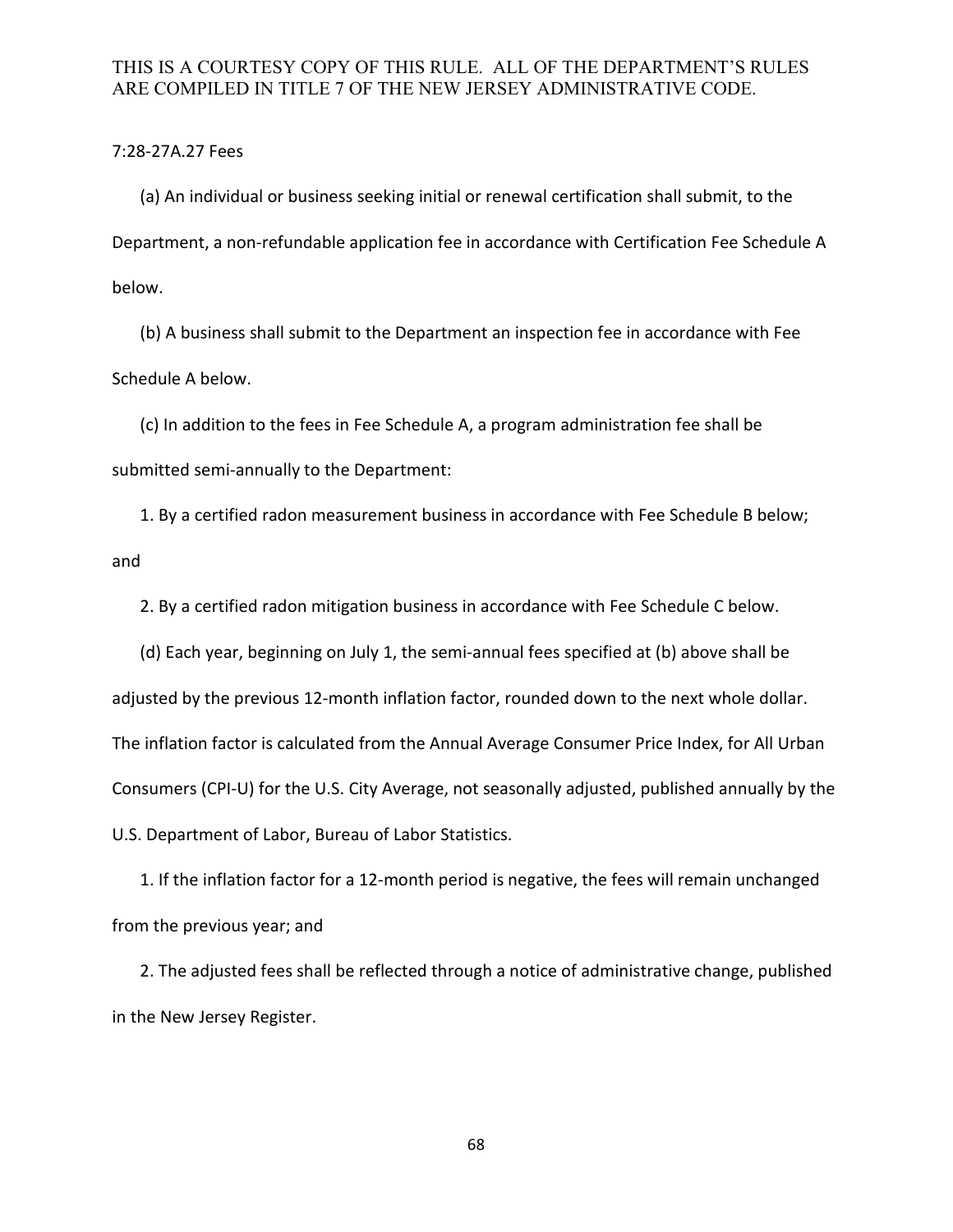#### FEE SCHEDULE A

|                                         | Initial Application and<br><b>Expired Renewal</b><br>Application Fee (\$) | Annual Renewal<br>Certification Fee (\$) | Inspection Fee (\$) |
|-----------------------------------------|---------------------------------------------------------------------------|------------------------------------------|---------------------|
| Radon<br>Measurement<br><b>Business</b> | 400                                                                       | 200                                      | 400                 |
| Radon<br>Measurement<br>Specialist      | 150                                                                       | 75                                       | N/A                 |
| Radon<br>Measurement<br>Technician      | 75                                                                        | 50                                       | N/A                 |
| Radon<br>Mitigation<br><b>Business</b>  | 400                                                                       | 200                                      | 400                 |
| Radon<br>Mitigation<br>Specialist       | 150                                                                       | 75                                       | N/A                 |

# FEE SCHEDULE B Program Administration Fees-Radon Measurement Business

| Number of Radon Tests<br>Conducted by Affiliates and<br>Owners and Reported by the<br><b>Measurement Business</b><br>Each Semi-Annual Period | Program<br>Fee $(5)$ | Activity<br>Fee $(5)$ | Total<br>Fee $(5)$ |
|----------------------------------------------------------------------------------------------------------------------------------------------|----------------------|-----------------------|--------------------|
| $-0-$                                                                                                                                        | 508                  | 0                     | 508                |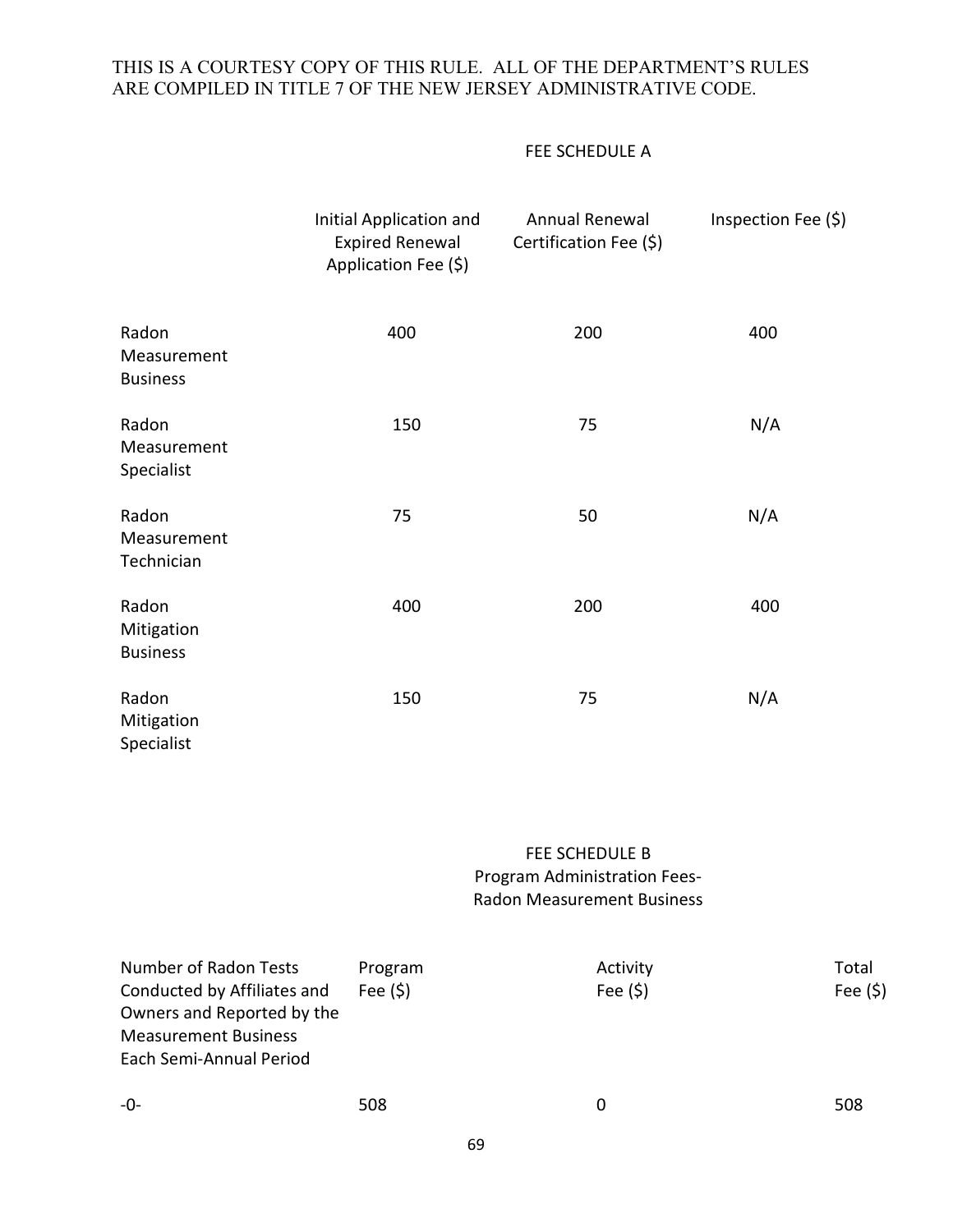| $1 - 49$          | 508 | 57     | 565    |
|-------------------|-----|--------|--------|
| 50-99             | 508 | 177    | 685    |
| 100-199           | 508 | 351    | 859    |
| 200-299           | 508 | 585    | 1,093  |
| 300-499           | 508 | 935    | 1,443  |
| 500-999           | 508 | 1,765  | 2,264  |
| 1000-1999         | 508 | 3,509  | 4,017  |
| 2000-5000         | 508 | 8,188  | 8,696  |
| Greater than 5000 | 508 | 11,702 | 12,210 |

First Calendar Period: July 1 through December 31 Second Calendar Period: January 1 through June 30

#### FEE SCHEDULE C

Program Administration Fees-I Radon Mitigation Business

| Number of Radon<br><b>Mitigations Systems Installed</b> |            | Program   | <b>Activity Fee</b> | Total       |
|---------------------------------------------------------|------------|-----------|---------------------|-------------|
| by Affiliates                                           | Each Semi- | Fee $(5)$ | Fee $(5)$           | Fee $(\xi)$ |
| <b>Annual Period</b>                                    |            |           |                     |             |
|                                                         |            | 796       | 0                   | 796         |
| 0                                                       |            | 796       | 122                 | 918         |
| $1 - 10$                                                |            | 796       | 445                 | 1,241       |
| $11 - 24$                                               |            | 796       | 909                 | 1,705       |
| 25-49                                                   |            | 796       | 1,524               | 2,320       |
| 50-74                                                   |            | 796       | 2,139               | 2,935       |
| 75-99                                                   |            | 796       | 2,738               | 3,534       |
| 100-124                                                 |            | 796       | 3,369               | 4,165       |
| 125-149                                                 |            | 796       | 3,987               | 4,783       |
| 150-174                                                 |            | 796       | 4,601               | 5,397       |
| 175-200                                                 |            | 796       | 4,917               | 5,713       |
| Greater than 200                                        |            |           |                     |             |

First Calendar Period: July 1 through December 31 Second Period: January 1 through June 30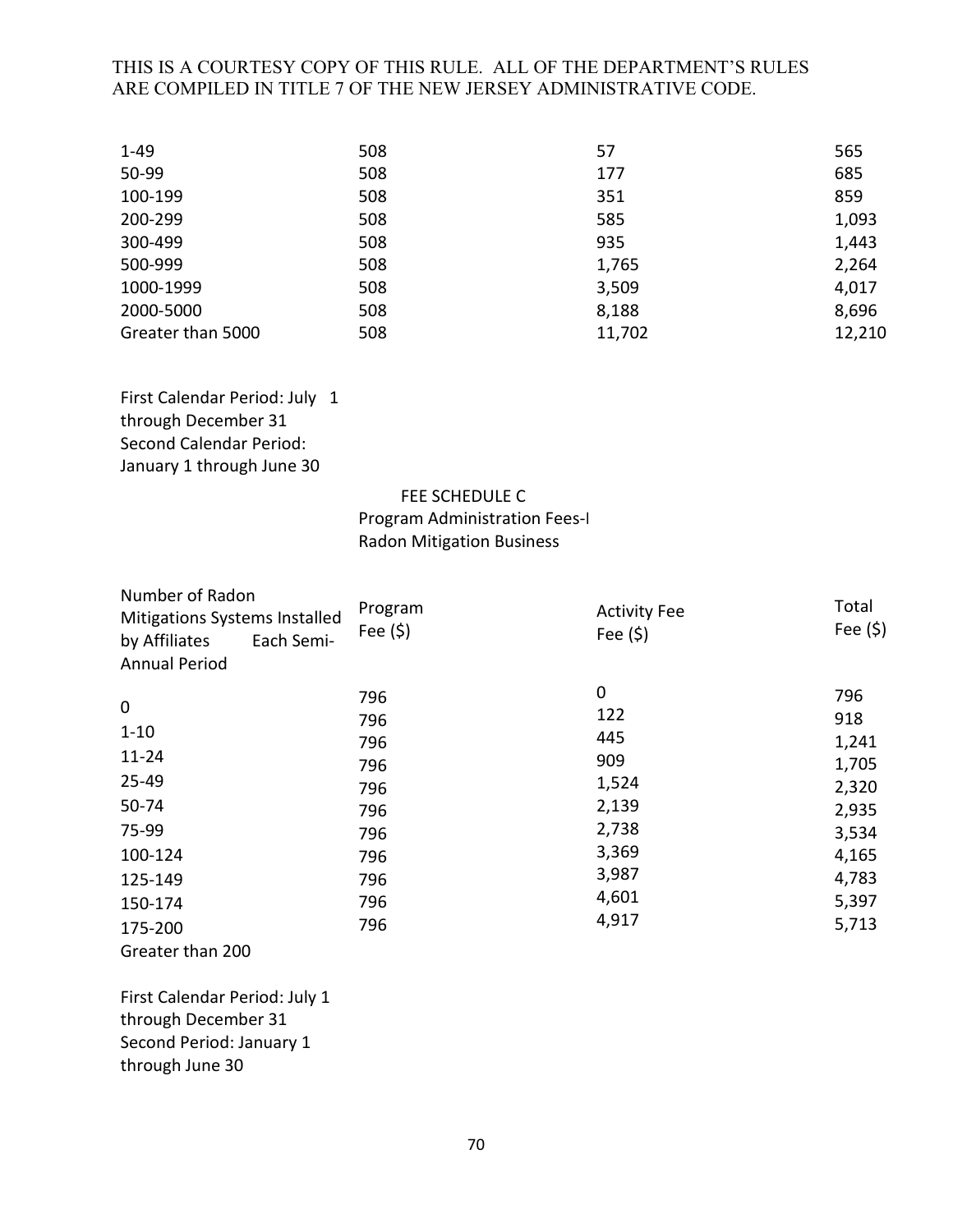(e) If the Department conducts an inspection of a certified business located out-of-State, the business shall be responsible for payment of the costs incurred by the inspector including, but not limited to, motor vehicle mileage reimbursement, motor vehicle rental and insurance, airfare, hotels, parking, transportation, and allowances for meals, incidental expenses, and per diem. The costs paid by the certified business shall be only those incurred by the inspector in accordance with State and Federal travel policies. The certified business shall pay the inspector's hotel and transportation expenses directly to the hotel and transportation provider in advance of the inspection. The certified business shall reimburse the Department within 30 calendar days after the date of the Department's statement to the certified business setting forth the remaining costs.

#### 7:28-27A.28 Inspections

(a) The Department and its representatives may enter, and inspect, any site, building, or equipment, or any portion thereof, owned or operated by an applicant or by the certified radon measurement or mitigation individual or business, at any time, in order to ascertain compliance with the Radiation Protection Act, N.J.S.A. 26:2D-1 et seq., this subchapter, any certification, or any other agreement or order issued or entered into pursuant thereto. Such right shall include, but not be limited to, the right to test any equipment at the facility, to sketch or photograph any portion of the site, building, or equipment, to copy, or photograph any document or records necessary to determine such compliance, and to interview any employees, affiliates, or representatives of the owner, operator, or applicant. Such right shall be absolute and shall not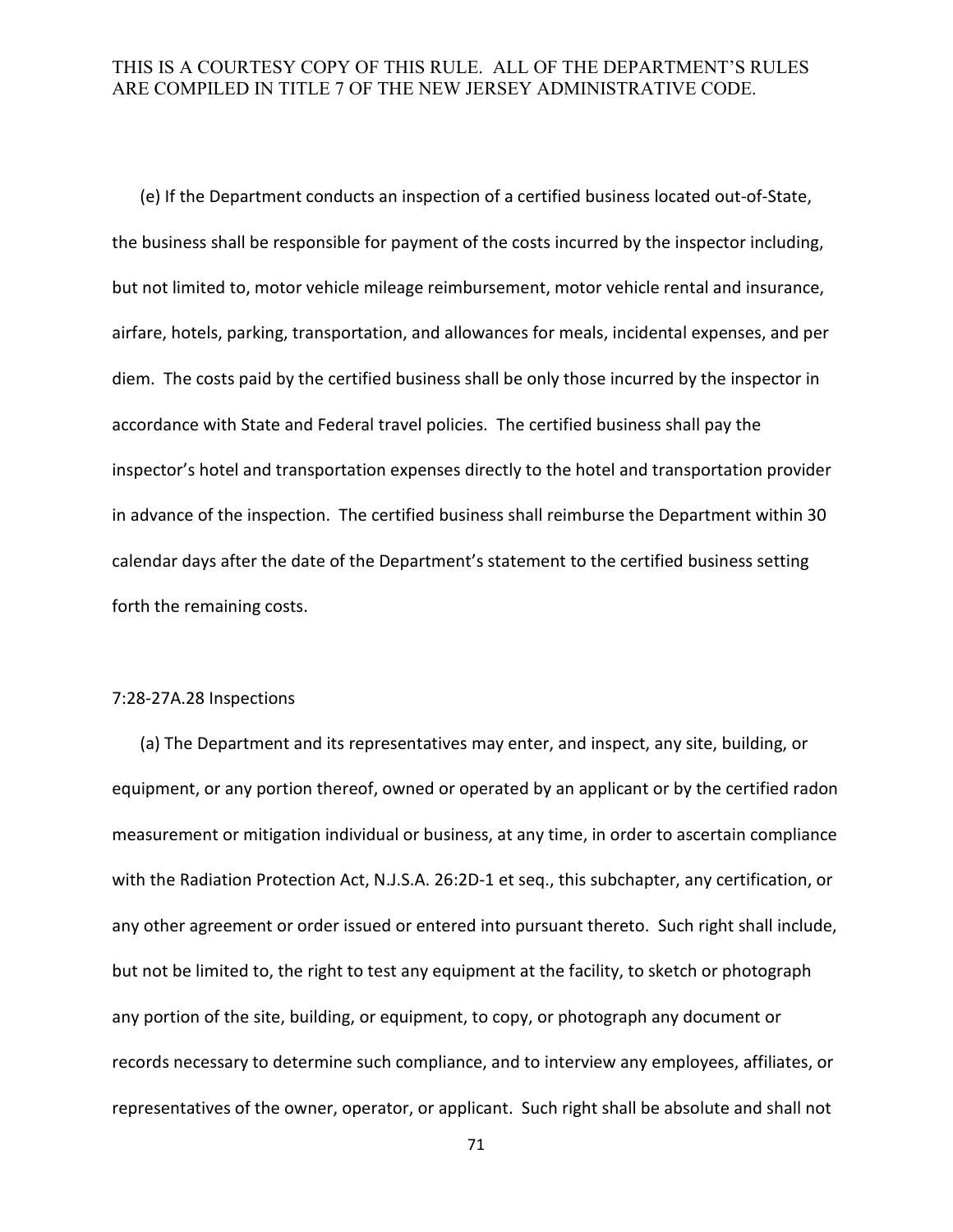be conditioned upon any action by the Department, except the presentation of appropriate credentials, as requested, and compliance with appropriate standard safety procedures.

(b) Certified businesses or applicants, and any employees, affiliates, or representatives thereof, shall assist and shall not hinder or delay the Department and its representatives in the performance of all aspects of any inspection. This assistance shall include allowing the Department and its representatives to accompany an affiliate at a particular building or property for the purpose of inspecting the affiliate's activities, while the affiliate is performing any measurement, mitigation, or safeguard activity. During an inspection in which the Department is accompanying an affiliate, the affiliate shall use all sampling and measurement equipment under normal routine operating conditions or under such other conditions as may be requested by the Department. This assistance shall also include deploying Department sampling devices alongside the business's device and returning the Department sampling devices to a designated location. The affiliate shall, upon request, make sampling and measurement equipment available to the Department for the purpose of making comparative measurements.

(c) Upon request, a certified business shall make known to the Department's representatives, the owners, residents, and addresses of properties or buildings where radon measurement, mitigation, or safeguard activities are scheduled, in progress, or completed for the purpose of possible inspection by the Department.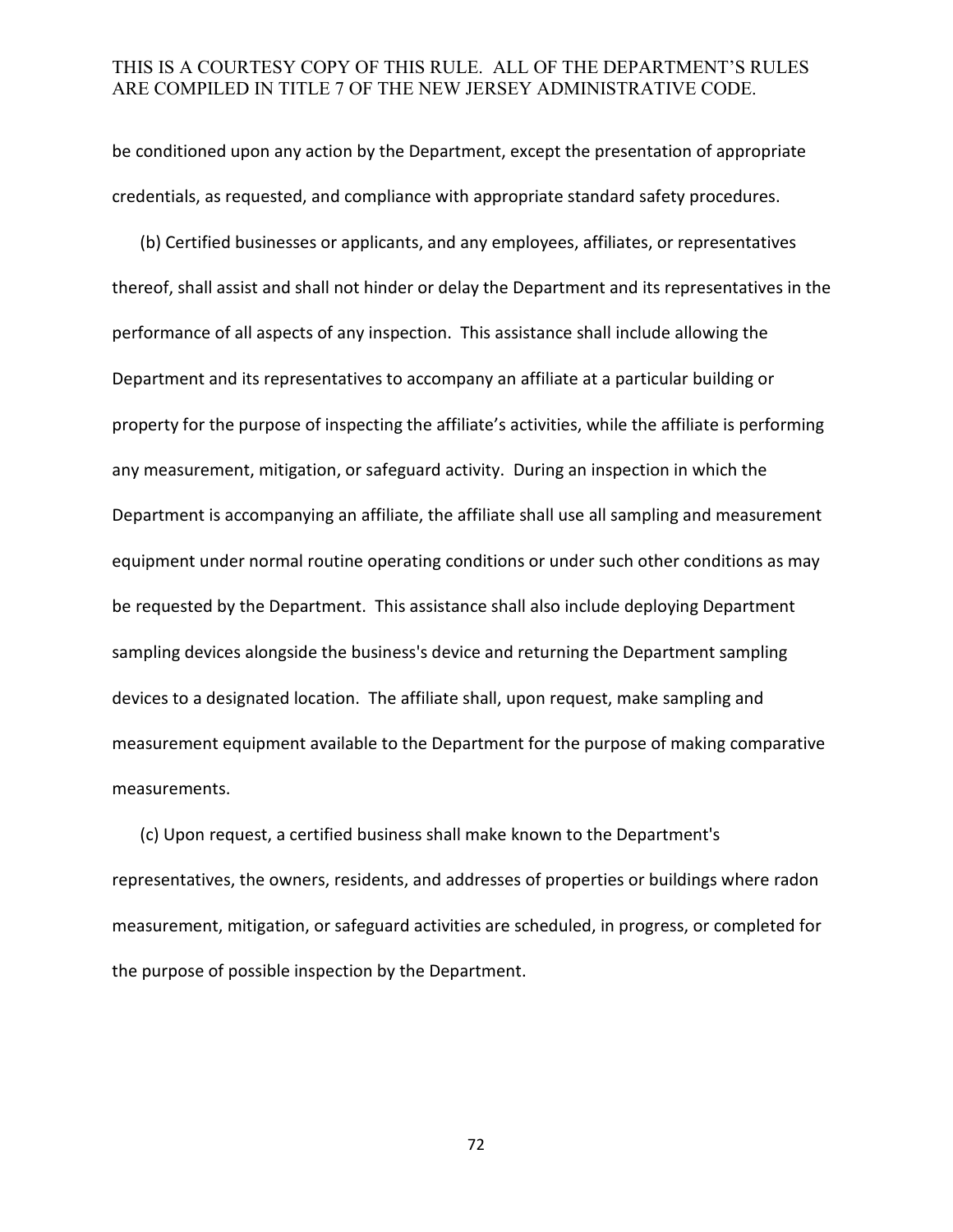7:28-27A.29 Denial, suspension, or revocation of a certification; affiliation limitation

(a) The Department may deny a certification to an individual or a business or limit the number of affiliations of a certified individual or business when the individual or business is not in compliance with all provisions of the Act or this subchapter.

(b) The Department may suspend a certification if the certified individual or business:

1. Violates any requirements of the certification or provisions of this subchapter;

2. Violates a statute, rule, or order of the Department;

3. Falsifies, or makes false representations to the Department on, any report, record, application requirement, or other certification requirement;

4. Records faulty measurements or installs malfunctioning or ineffective mitigation systems; or

5. Makes false or misleading claims about tests and/or services offered.

(c) The Department may revoke a certification if the certified individual or business:

1. Violates any requirements of the certification or provisions of this subchapter;

2. Violates any requirements of the certification or provisions of this subchapter for which there was a previous suspension, as listed at (b) above;

3. Violates any requirements of the certification or provisions of this subchapter while a certification is suspended as listed at (b) above;

4. Endangers the public health, safety, and welfare;

5. Operates in such a manner, so as to cause harm, injury, or damage to persons, property, or the environment or poses a significant risk of harm, injury, or damage; or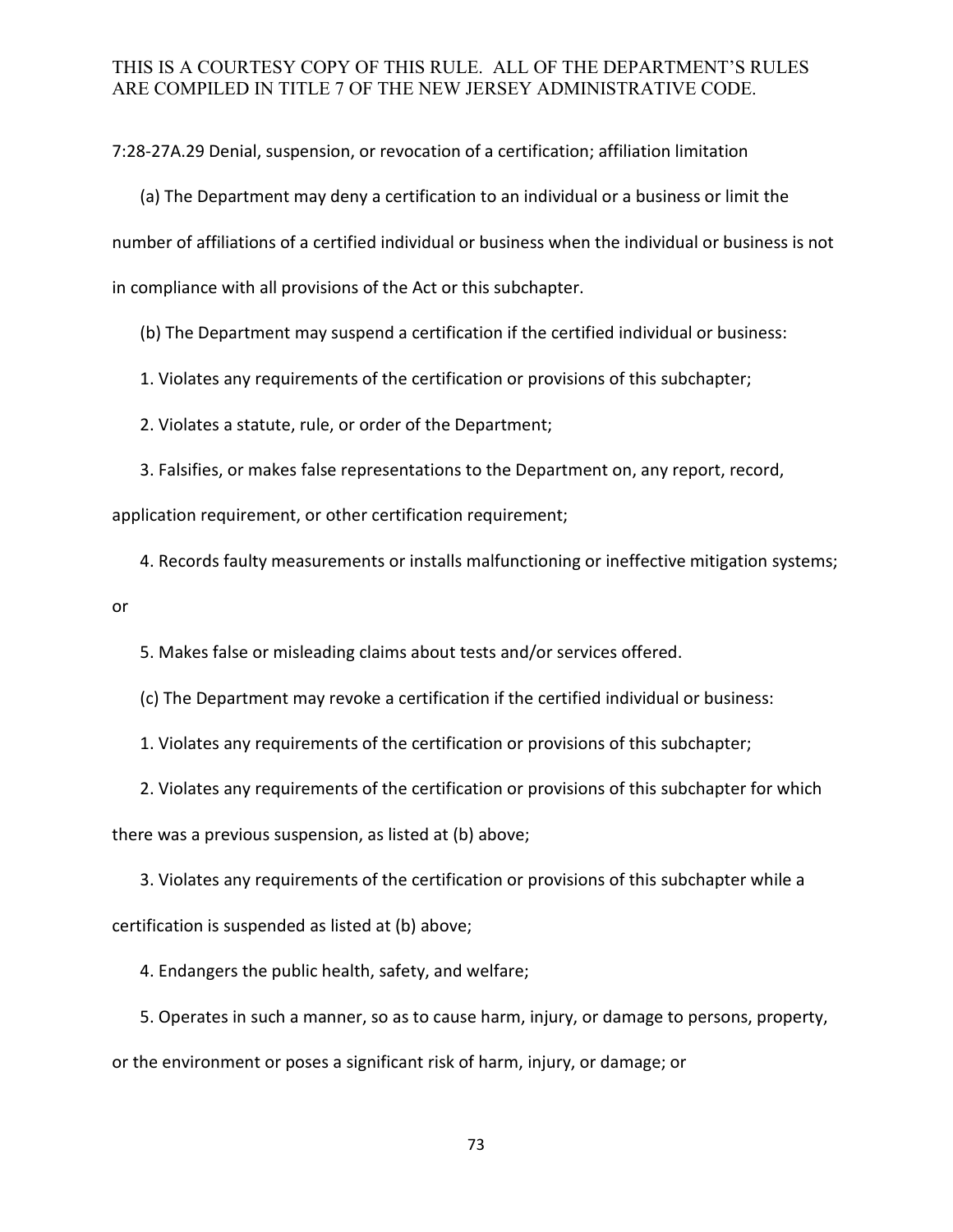6. Aids, abets, combines with, or conspires with any person for any purpose that will evade,

or be a violation of, the provisions of the Act, this subchapter, or the certification.

(d) The Department may limit the number of affiliations that a certified individual or

business may have if the certified individual or business:

1. Violates any requirements of the certification or provisions of this subchapter;

2. Violates a statute, rule, or order of the Department;

3. Falsifies, or makes false representations to the Department on, any report, record,

application requirement, or other certification requirement;

4. Records faulty measurements or installs malfunctioning or ineffective mitigation systems;

or

5. Makes false or misleading claims about tests and/or services offered.

(e) A notice of denial, suspension, or revocation or a notice to limit the number of

affiliations of a certified individual or business shall be issued to the violator.

1. Notices under this section shall be served by way of certified mail or by personal service.

2. A notice under this section shall:

i. Identify the section of the Act, rule, administrative order, suspension notice, or

certification violated;

ii. Concisely state the facts that constitute the violation;

iii. Order the violation to cease;

iv. Advise the violator of the right to request an adjudicatory hearing pursuant to the procedures at N.J.A.C. 7:28-27A.31; and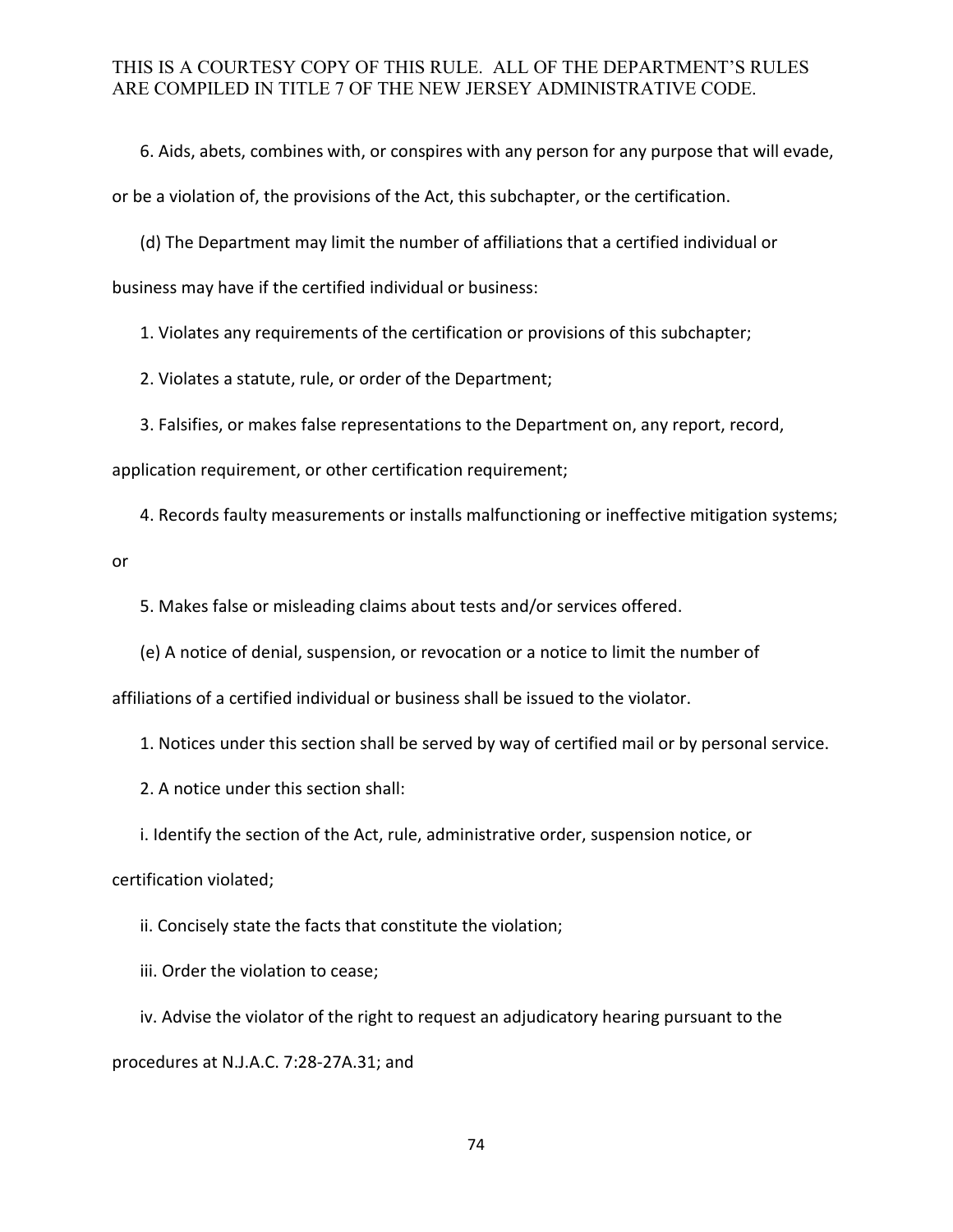v. Become final if a request for adjudicatory hearing is not submitted to the Department in accordance with N.J.A.C. 7:28-27A.31 or when a submitted request for adjudicatory hearing in accordance with N.J.A.C. 7:28-27A.31 has been adjudicated and upheld.

(f) The duration of a suspension is at the discretion of the Department and will be determined according to the severity of the violation. The Department will not reinstate a suspended certification until:

1. The entire suspension period has expired; and

2. The reasons for the suspension are eliminated and corrected.

(g) The Department will not withdraw a revocation until:

1. The reasons for the revocation are eliminated and corrected; and

2. The Department permits the individual or business to apply for certification again and issues a new certification.

(h) An individual or business whose certification has been suspended or revoked shall not apply for any certification authorized by this subchapter until the suspended or revoked certification is reinstated.

(i) Upon suspension or revocation, an individual or business shall immediately surrender their certification documents to the Department.

1. The Department shall notify the businesses with which the individual is affiliated that the individual's suspension or revocation is final; or

2. The Department shall notify the business's affiliates that the business's suspension or revocation is final.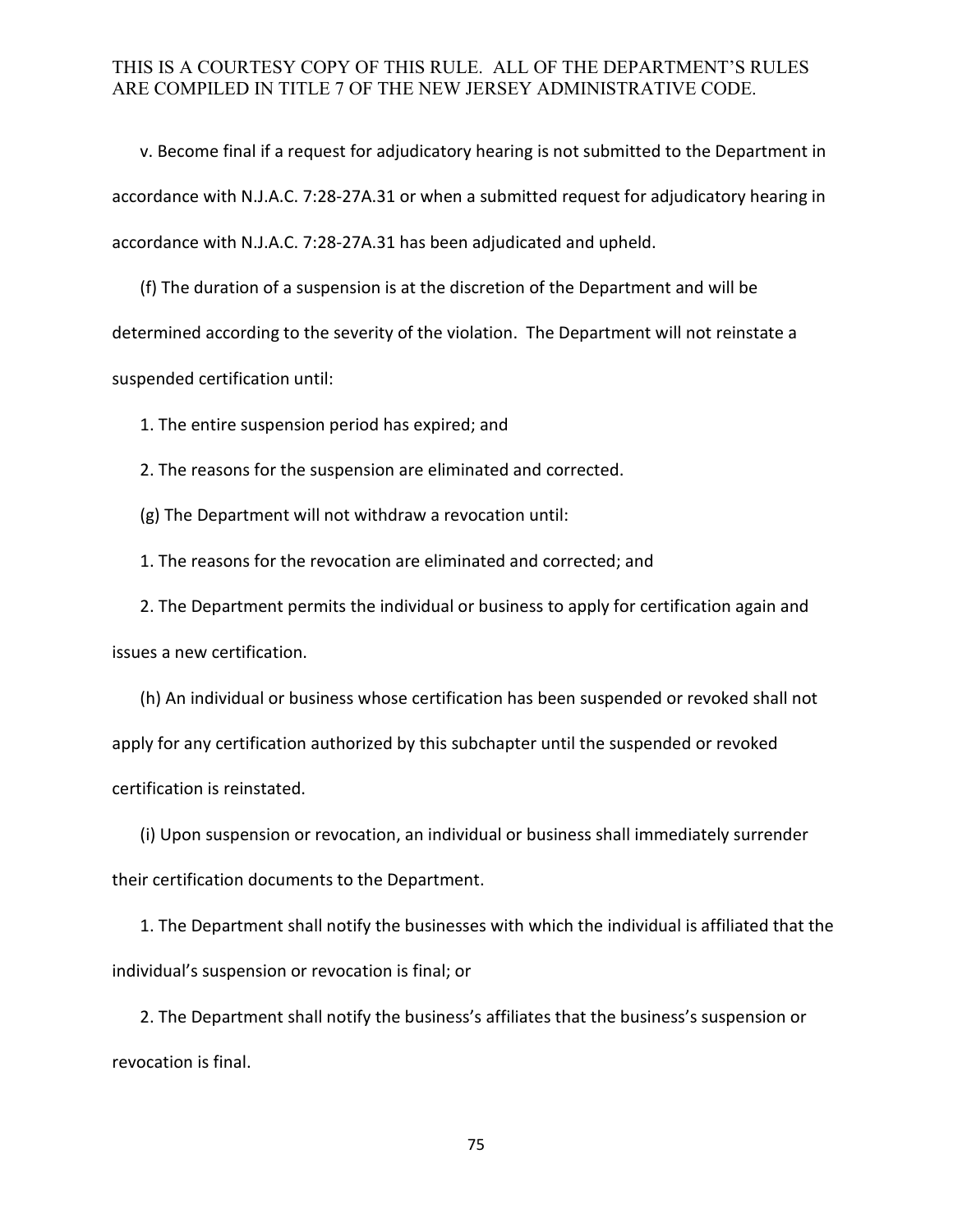(j) The scope and duration of a limitation on the number of affiliates a certified individual or business may have is at the discretion of the Department and will be determined according to the severity of the violation. The Department will not remove the affiliation limitation until the reason(s) for the limitation have been corrected.

(k) Use of any remedy under this section shall not preclude the use of any other remedy available to the Department.

#### 7:28-27A.30 Criminal penalties

(a) Any business or individual that violates N.J.S.A. 26:2D-72, 73, or 74 or any rule or regulation adopted pursuant to N.J.S.A. 26:2D-72, 73, or 74 shall be guilty of a crime of the third degree.

(b) Use of any remedy under this section shall not preclude the use of any other remedy available to the Department.

#### 7:28-27A.31 Request for adjudicatory hearing

 (a) Within 20 calendar days from receipt of a notice limiting the number of affiliations pursuant to N.J.A.C. 7:28-27A.5(i), or a certification denial, or a suspension or revocation issued by the Department pursuant to N.J.A.C. 7:28-27A.29, the individual or business may request an adjudicatory hearing to contest such action by submitting a written request to the Department to the following two addresses:

## 1. Office of Legal Affairs

ATTENTION: Adjudicatory Hearing Requests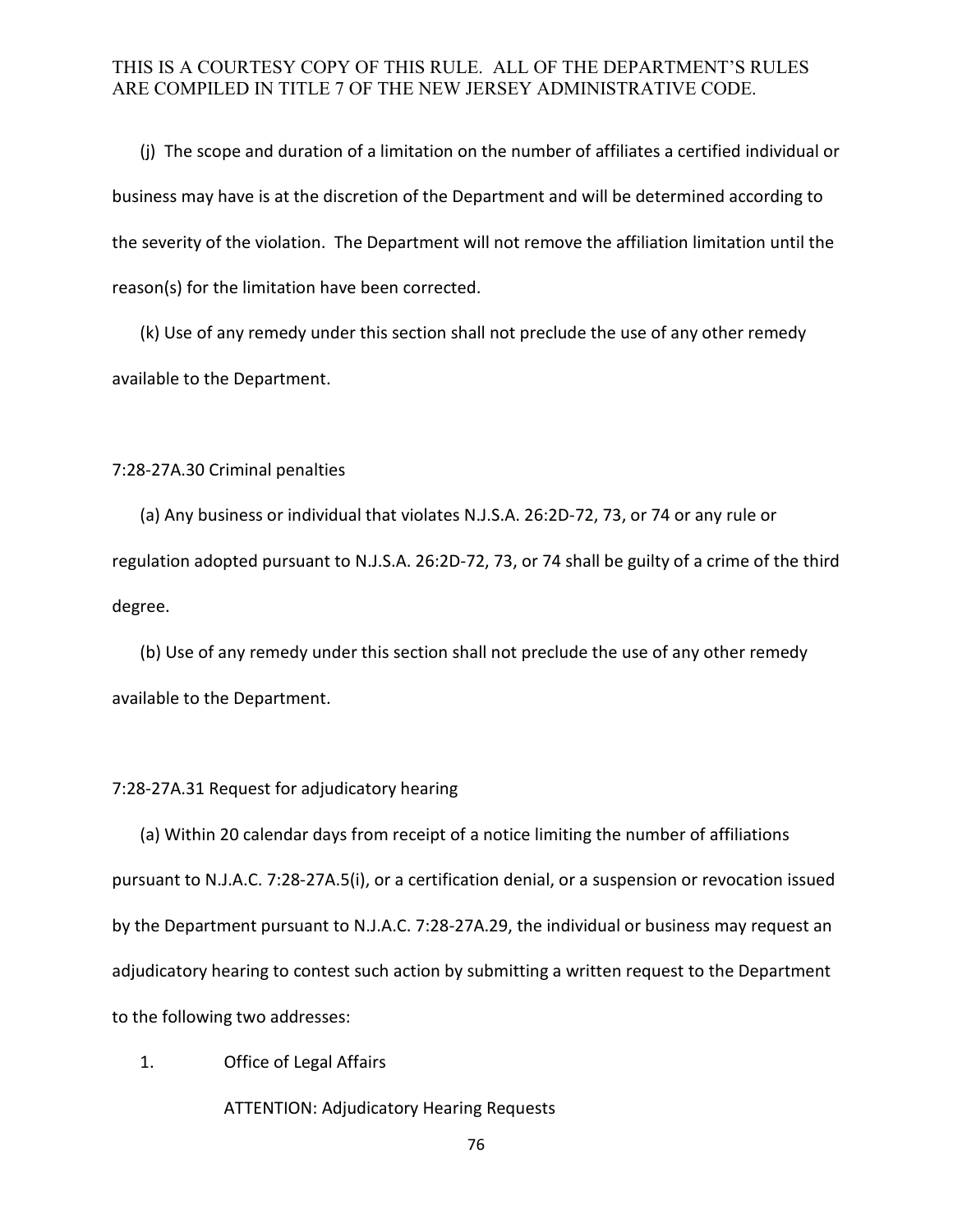Department of Environmental Protection

Mail Code 401-04L

PO Box 402

401 East State Street, 7th Floor

Trenton, New Jersey 08625-0402; and

2. The address at N.J.A.C. 7:28-1.5(a).

(b) The individual or business requesting a hearing shall include with the completed Adjudicatory Hearing Request Checklist the following information:

1. The name, address, telephone number, and electronic mail address of:

i. The person the Department named in the notice limiting the number of affiliations, or certification denial or the suspension or revocation for which the hearing is sought;

ii. A contact person or authorized representative, if the person the Department named in the notice limiting the number of affiliations, or certification denial or the suspension or revocation is other than an individual; and

iii. The person's attorney, if any;

2. The date the person received the notice limiting the number of affiliations, or certification denial or the suspension or revocation for which a hearing is sought;

3. A copy of the notice limiting the number of affiliations, or certification denial or the suspension or revocation for which a hearing is sought, pursuant to (a) above;

4. A list of all factual and legal issues that the person is contesting, with each defense position stated in short and plain terms, and in accordance with (c) below;

5. Documents or information supporting the request for a hearing, and specific reference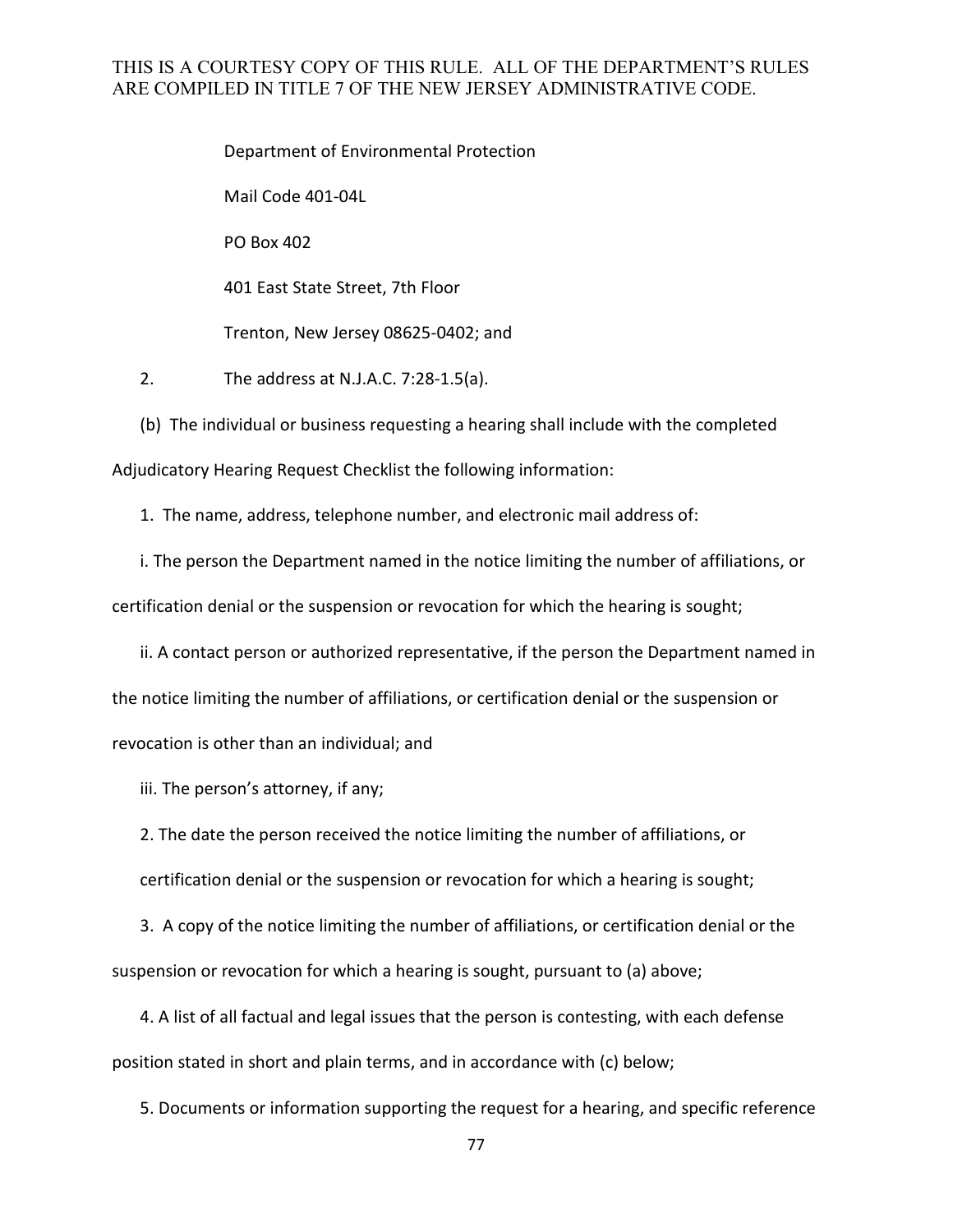to, or copies of, other written documents relied on to support the request;

6. An estimate of the time required for the hearing (in days and/or hours); and

7. A request, if necessary, for a barrier-free hearing location for physically disabled persons.

(c) The individual or business requesting the hearing shall include an admission, a denial, or an averment of insufficient knowledge or information of the findings listed in the document being contested, as follows:

1. If the individual or business is without knowledge or information sufficient to form a belief as to the truth of a specific finding, the individual or business shall so state and this shall have the effect of a denial;

2. If the response to the Department allegation of noncompliance is that the individual or business has complied with some or all of the applicable requirements, a description of all such compliance, including specific citation to each applicable requirement with which the person alleges it has complied; the facts and circumstances of the compliance; and evidence of compliance and the date of compliance;

3. If an individual or business intends to deny any finding or portion of the finding in the document:

i. The individual or business shall identify the finding or portion of the finding that is denied. A general denial of some or all of the findings shall have the effect of an admission of each finding generally denied;

ii. For each finding or portion of a finding the individual or business denies, the individual or business shall explain the factual and legal basis of the denial. Any failure to provide a factual and legal basis for a denial shall have the effect of an admission of the finding; and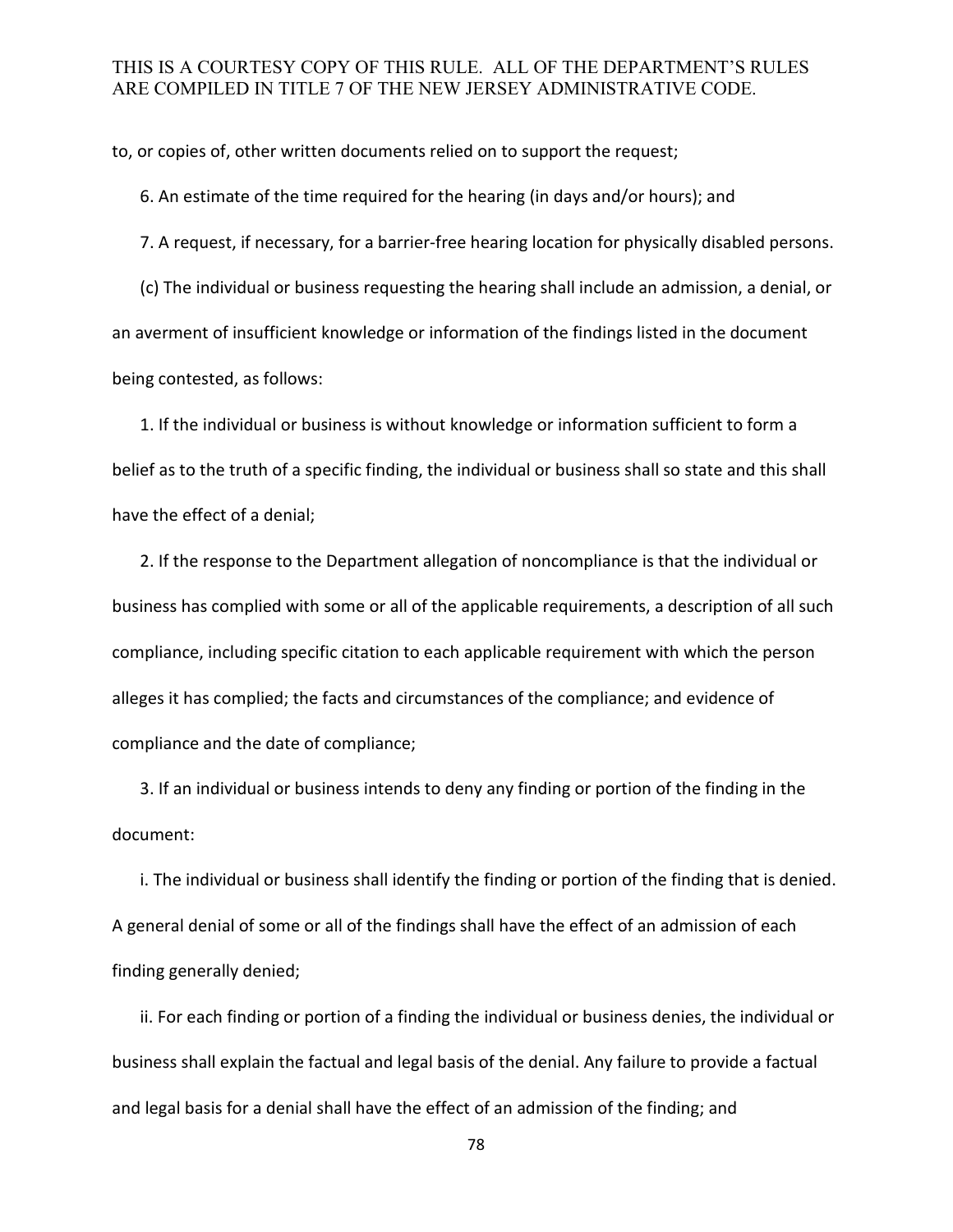iii. The individual or business shall ensure that each denial fairly meets the substance of the finding or portion of the finding denied. A denial that does not meet the substance of the finding denied shall have the effect of an admission of the finding; and

4. If an individual or business fails to either admit or deny any specific finding or portion of a finding, this shall have the effect of an admission of that finding.

(d) The Department shall deny a request for a hearing, if:

1. The Department does not timely receive a complete request for a hearing pursuant to (a) above; or

2. The individual or business fails to include in the request for a hearing, all the information required at (b) and (c) above.

(e) An adjudicatory hearing shall be conducted in accordance with the Administrative Procedure Act, N.J.S.A. 52:14B-1 et seq., and 52:14F-1 et seq., and the Uniform Administrative Procedure Rules, N.J.A.C. 1:1.

7:28-27A.32 Liability of certified radon measurement or radon mitigation business for actions of affiliates

 (a) Notwithstanding the responsibility of any other individual or business or the exemption from the provisions of any other section of this subchapter, any certified business shall be responsible for any violation of the Act or rules committed by an affiliate of the certified business in the scope of the affiliate's testing or mitigation services if the violation was within the certified business's reasonable ability to control, as delineated in the affiliation form with that certified business.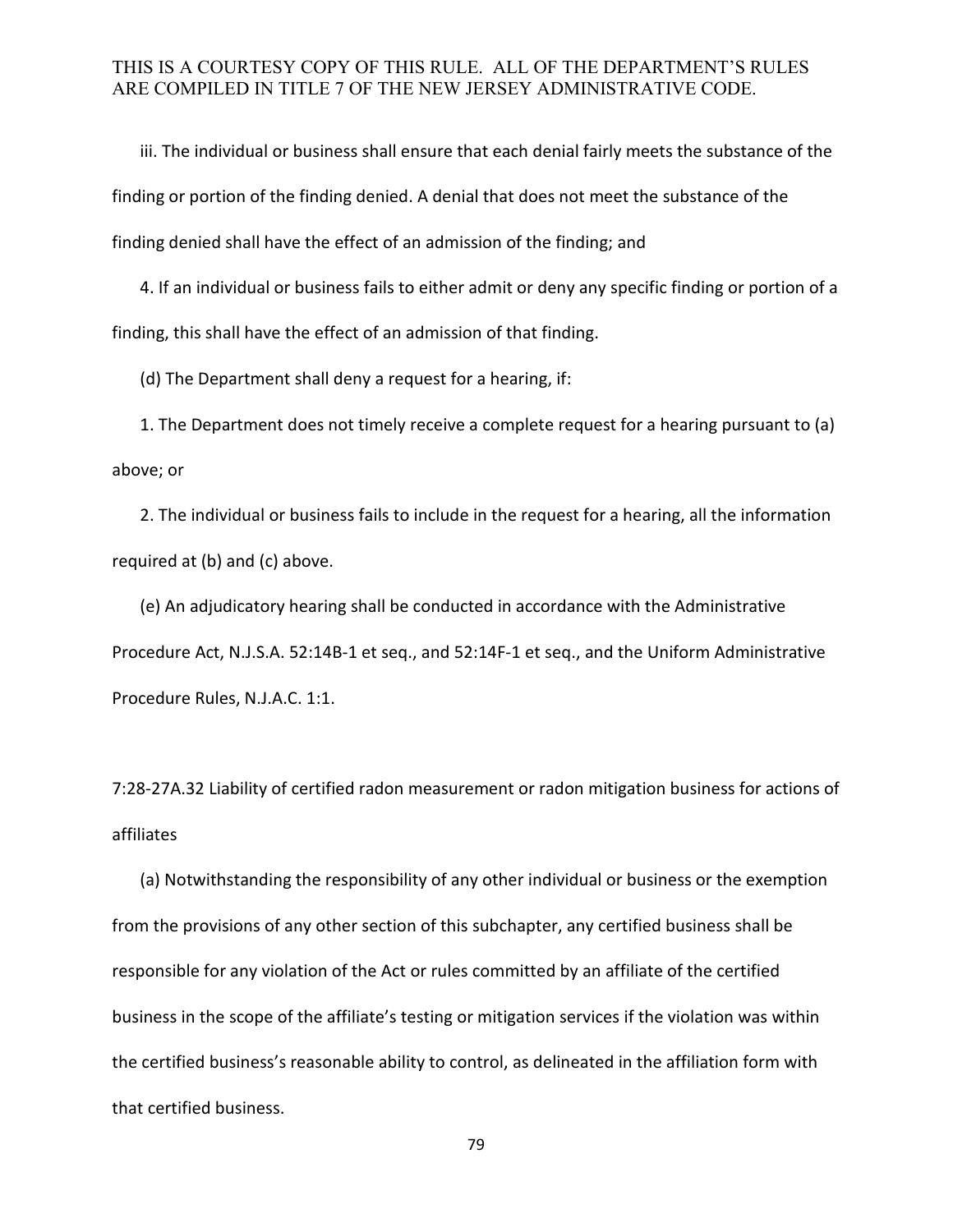(b) The liability of the certified business and the affiliate shall be joint and several.

7:28-27A.33 One-time certification application requirements for a certified radon measurement business, specialist, and technician and certified radon mitigation business and specialist

(a) Notwithstanding the expiration date of its certification, a business or individual that is a certified radon measurement business, specialist, or technician or a certified radon mitigation business or specialist as of June 6, 2022, shall submit a complete initial application to the Department in accordance with N.J.A.C. 7:28-27A.7, 27A.11, 27A.18, 27A.21, or 27A.24, such that the Department receives the application on or before October 4, 2022.

(b) If the certified business or individual's certification has an expiration date that is on or after June 6, 2022, and on or before December 2, 2022, the certified business or individual shall not submit a renewal application, but shall submit an initial application as provided at (a) above.

(c) The Department will consider a certified business or individual that submits an application in accordance with this section to be certified from June 6, 2022, until the Department notifies the business or individual that its initial application has been approved or rejected.

(d) If a certified business or individual submits an application for initial certification pursuant to this section such that the Department receives it after October 4, 2022, and on or before December 2, 2022, the certification shall be valid on the later of December 3, 2022, or the date the Department approves the initial application.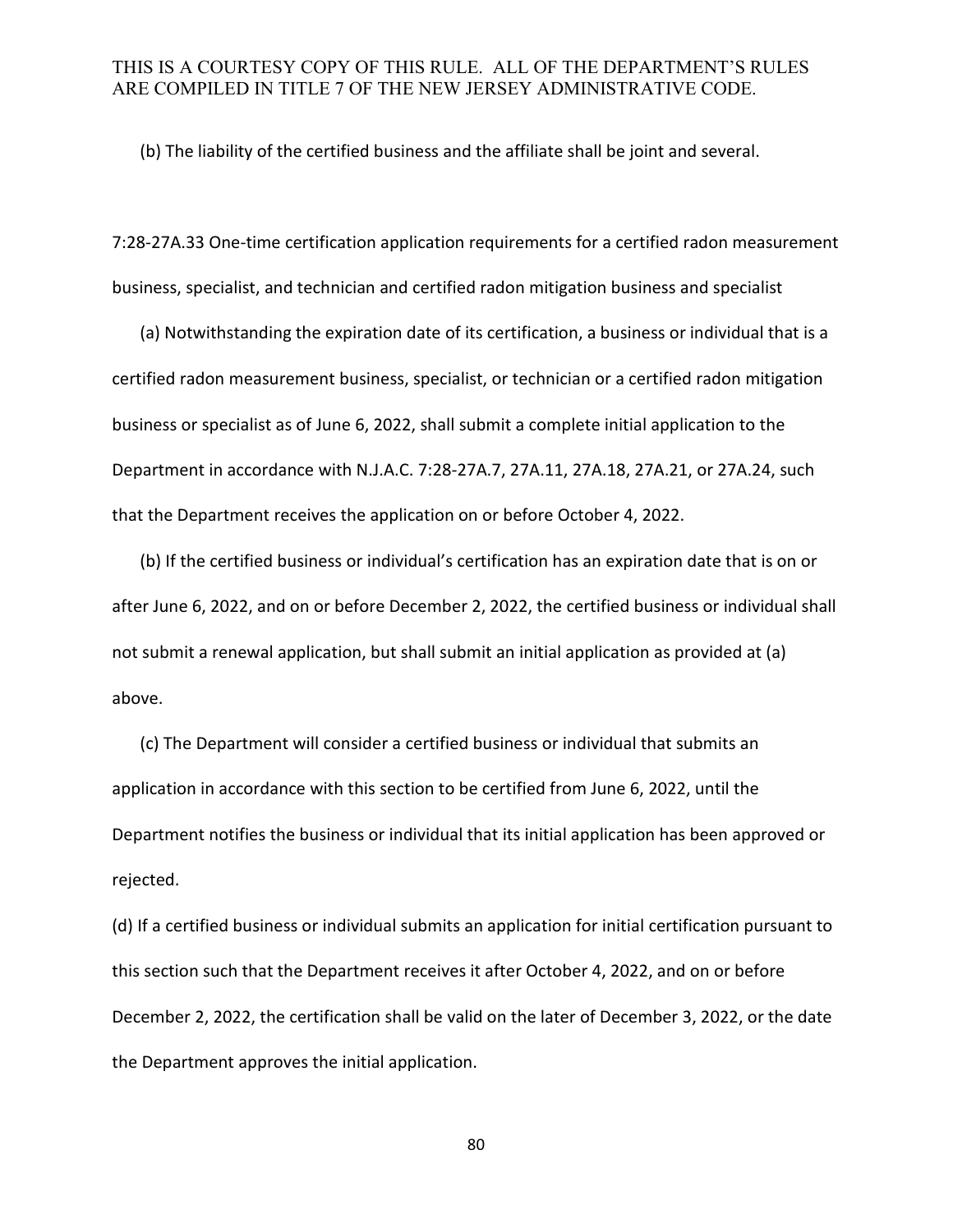(e) An individual's certification credential that is valid on June 6, 2022, shall serve as proof of certification for purposes of affiliation with a certified business.

(f) Upon Department approval of the initial application submitted in accordance with (a) above, the certification for the business or individual shall be valid until the date that is one year from the day and month after the expiration date of the business's or individual's certification in effect as of June 6, 2022.

(g) Except as provided in (d) above, an individual or business that does not timely submit an application for certification in accordance with this section shall not be certified as of December 3, 2022. To become certified the business or individual shall submit an application for renewal of an expired certification.

#### 7:28-27A.34 Radon mitigation technician

(a) Notwithstanding the expiration date of his or her certification, an individual who is certified as a radon mitigation technician as of June 6, 2022, shall submit to the Department a complete renewal application as specified at (d) and (e) below or, if the individual meets the requirements of a certified radon mitigation specialist, a complete initial application in accordance with N.J.A.C. 7:28-27A.24, such that the Department receives the application on or before October 4, 2022.

(b) If an individual certified as a radon mitigation technician as of June 6, 2022, submits an application for certification pursuant to this section such that the Department receives it after October 4, 2022, and on or before December 2, 2022, the certification shall be valid on the later of December 3, 2022, or the date the Department approves the initial application.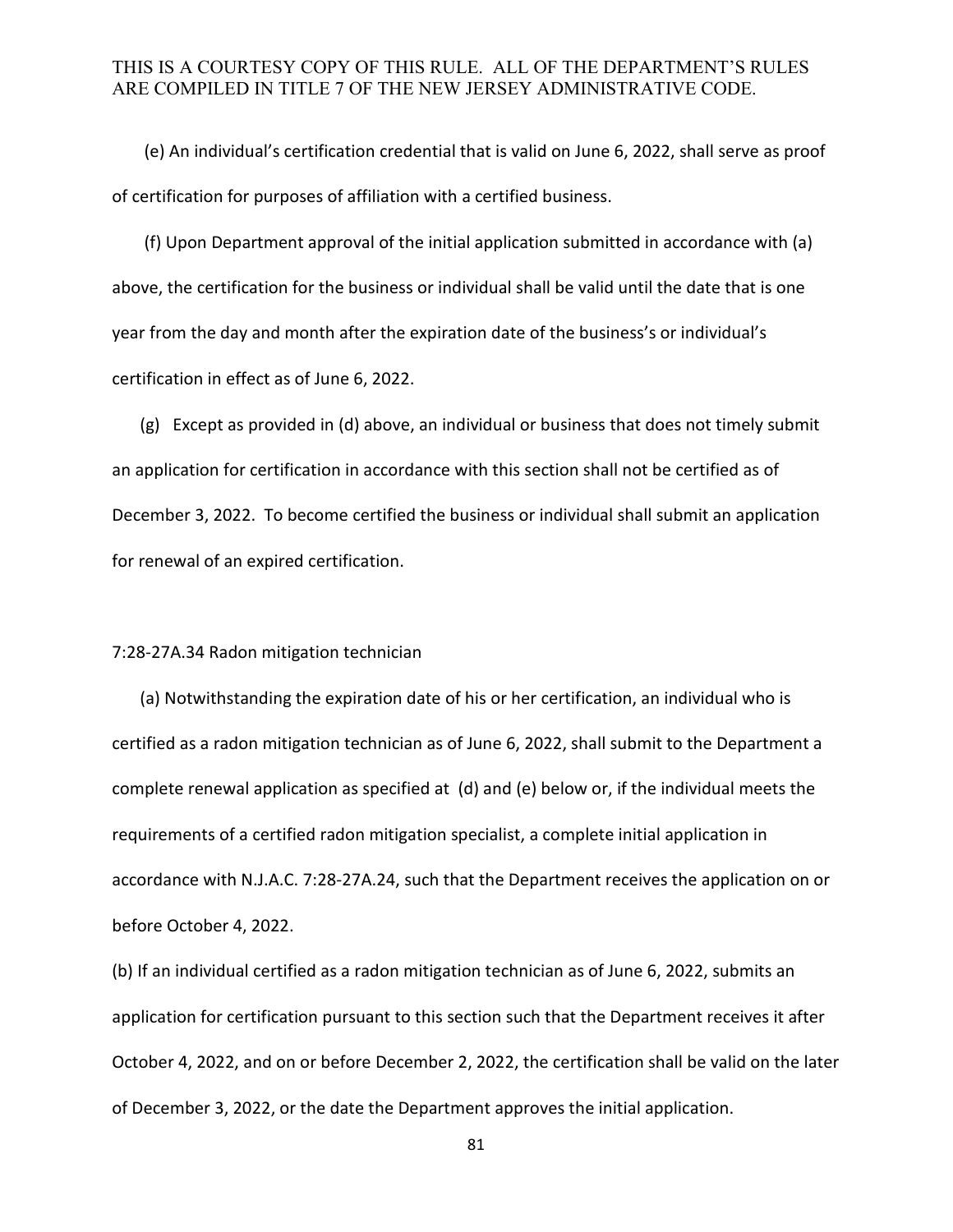(c) The Department will consider a certified radon mitigation technician that submits an application in accordance with (a) above to be certified from June 6, 2022, until the Department notifies the individual that the application has been approved or rejected. An individual that does not timely submit an application for certification in accordance with this section shall not be certified as of December 3, 2022. To become certified, the individual shall submit an application for renewal of an expired certification.

(d) A certified radon mitigation technician shall submit, to the Department, an application for renewal on the form that the Department sends to the individual in advance of June 6, 2022.

(e) The certified mitigation technician shall update the information contained on the form provided at (d) above, and shall provide documentation showing completion of four hours of continuing education from a nationally recognized organization, completed no more than 12 months prior to the renewal application submittal. Documentation shall consist of the training course certificate, which provides the individual's name, the name of the course, the approved course number, the number of credit hours, and the date of the course. Documentation from the conference organizer of the individual's attendance for one day at a national radon training conference or documentation from the training course provider showing an individual instructed four hours of radon continuing education also fulfills this requirement.

(f) A certified radon mitigation technician shall complete an eight-hour multifamily buildings training course and/or an eight-hour schools and large buildings training course approved by a nationally recognized organization, and shall provide a copy of each of these training certificates to the radon mitigation business, in order to mitigate these building types.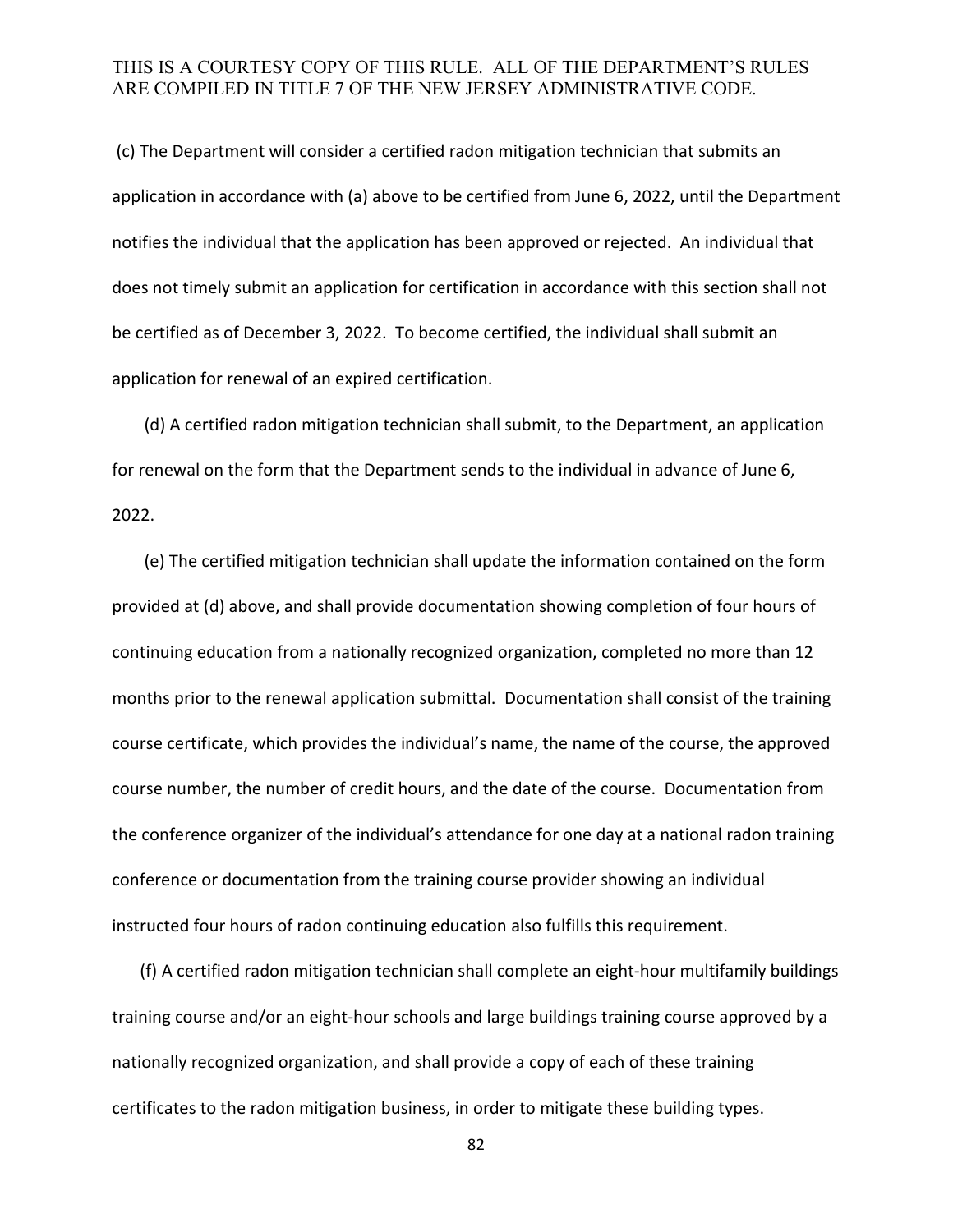(g) Upon Department approval of the renewal application, the radon mitigation technician's certification shall, unless suspended, revoked, or canceled, be valid until December 3, 2023, and cannot thereafter be renewed.

(h) A certified radon mitigation technician may submit an application to be certified as a radon mitigation specialist when he or she meets the requirements at N.J.A.C. 7:28-27A.24, Radon mitigation specialist – initial application.

(i) On and after December 3, 2022, a certified radon mitigation technician shall comply with (j) through (*o*)below.

(j) A certified radon mitigation technician shall affiliate with at least one business in accordance with N.J.A.C. 7:28-27A.5.

1. For each business, the certified individual shall:

i. Review and comply with the radiological safety plan in accordance with N.J.A.C. 7:28-

27A.15;

ii. Take radiation safety training and pass a subsequent examination in accordance with N.J.A.C. 7:28-27A.13(g); and

iii. Sign an affiliation form in accordance with N.J.A.C. 7:28-27A.5; and

2. If a certified radon mitigation technician is affiliated with more than one certified business, the certified individual shall follow the radiological safety plan for the business through which the radon mitigation is performed.

(k) A certified radon mitigation technician shall conduct radon mitigation only while certified and affiliated, and only in accordance with the authorized mitigation protocols for